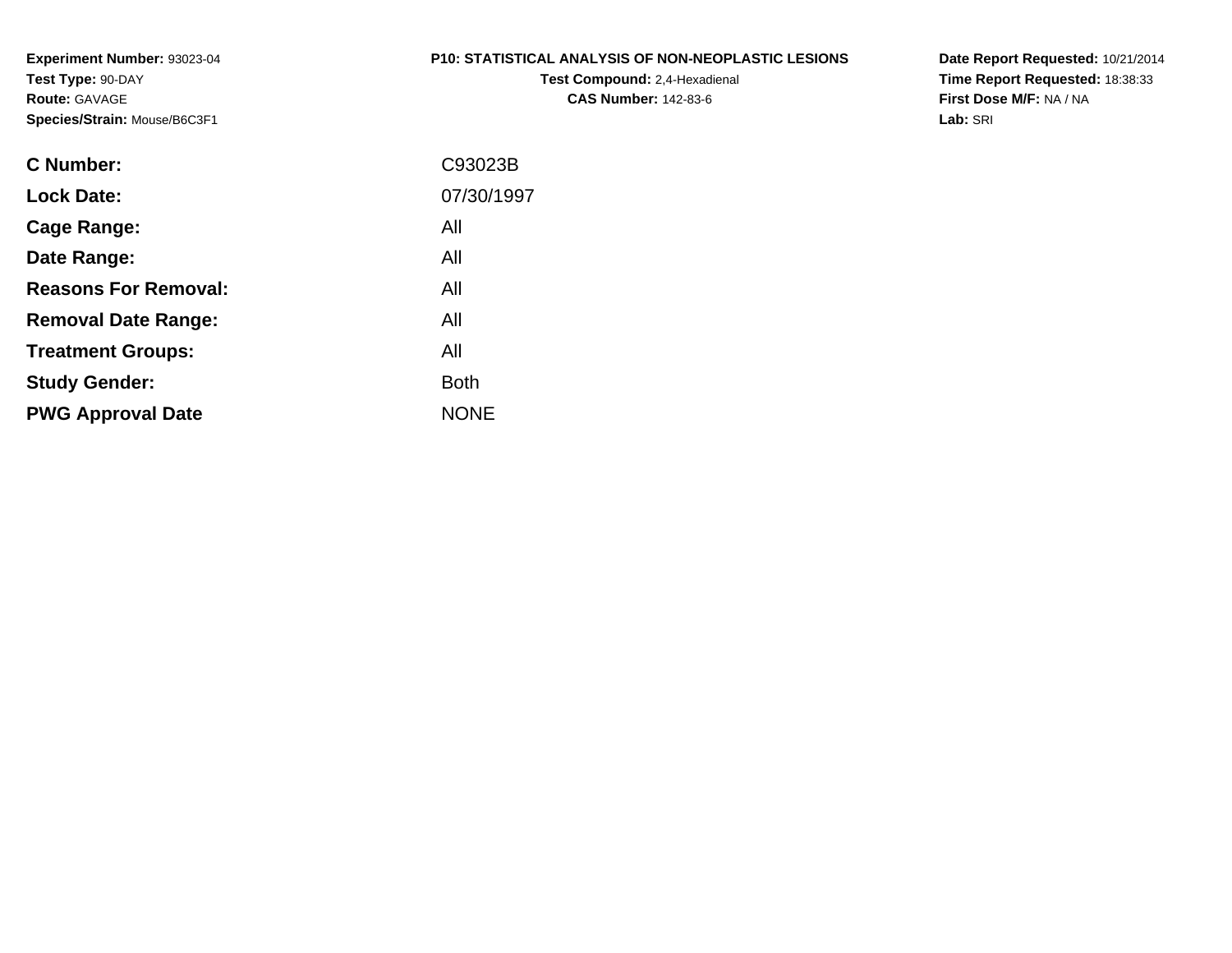#### **P10: STATISTICAL ANALYSIS OF NON-NEOPLASTIC LESIONS**

**Test Compound:** 2,4-Hexadienal **CAS Number:** 142-83-6

**Date Report Requested:** 10/21/2014**Time Report Requested:** 18:38:33**First Dose M/F:** NA / NA**Lab:** SRI

## **SUMMARY OF STATISTICALLY SIGNIFICANT (P<=.05) RESULTS IN THE ANALYSIS OF 2,4-HEXADIENAL**

#### **MALE MOUSEOrgan**

| Organ     |  |
|-----------|--|
| Esophagus |  |

LungLung: MediastinumNose: Olfactory Epi

Stomach, Forestomach: EpitheliumTestes: Germinal EpithThymuss and the contract of the contract of the contract of the contract of the contract of the contract of the contract of the contract of the contract of the contract of the contract of the contract of the contract of the cont **FEMALE MOUSE**

### **Organ**Nose: Olfactory EpiStomach, Forestomach: EpitheliumStomach, Glandular: Epithelium

# **Morphology** Inflammation Focal Foreign Body m<br>Inflammation<br>Inflammation Atrophy Necrosism Hyperplasia Degeneration<br>Atrophy

 **Morphology** Necrosism Hyperplasia m Cyst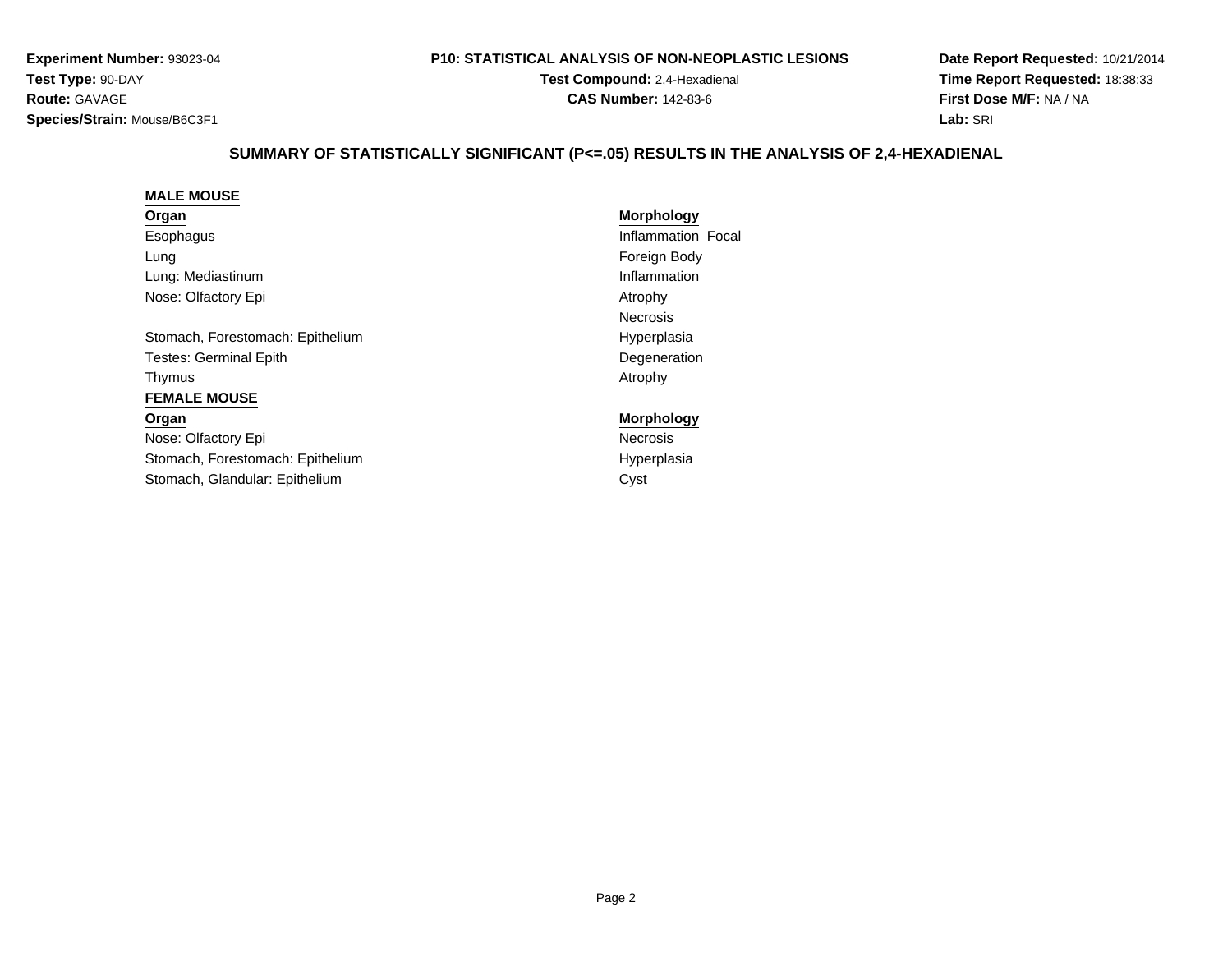### **P10: STATISTICAL ANALYSIS OF NON-NEOPLASTIC LESIONS**

**Test Compound:** 2,4-Hexadienal

**CAS Number:** 142-83-6

**Date Report Requested:** 10/21/2014**Time Report Requested:** 18:38:33**First Dose M/F:** NA / NA**Lab:** SRI

|                            |                      |                        | <b>MALE</b>            |                       |                       |                        |
|----------------------------|----------------------|------------------------|------------------------|-----------------------|-----------------------|------------------------|
| <b>DOSE</b>                | <b>MG/KG/DY</b><br>0 | <b>MG/KG/DY</b><br>7.5 | <b>MG/KG/DY</b><br>15  | <b>MG/KG/DY</b><br>30 | <b>MG/KG/DY</b><br>60 | <b>MG/KG/DY</b><br>120 |
| <b>Esophagus</b>           |                      |                        |                        |                       |                       |                        |
| <b>Inflammation Focal</b>  |                      |                        |                        |                       |                       |                        |
| <b>LESION RATES</b>        |                      |                        |                        |                       |                       |                        |
| <b>OVERALL(a)</b>          | $0/9(0\%)$           | $0/0 (0\%)$            | $0/0 (0\%)$            | $0/0 (0\%)$           | 1/1 (100%)            | $0/10(0\%)$            |
| POLY-3 RATE (b)            | 0/7.74               | 0/0.00                 | 0/0.00                 | 0/0.00                | 1/1.00                | 0/10.00                |
| POLY-3 PERCENT (g)         | 0%                   | $0\%$                  | 0%                     | 0%                    | 100%                  | 0%                     |
| <b>TERMINAL (d)</b>        | 0/7(0%)              | $0/0 (0\%)$            | $0/0 (0\%)$            | $0/0 (0\%)$           | $0/0 (0\%)$           | $0/10(0\%)$            |
| <b>FIRST INCIDENCE</b>     | ---                  | ---                    | $\qquad \qquad \cdots$ | ---                   | 4                     | $---$                  |
| <b>STATISTICAL TESTS</b>   |                      |                        |                        |                       |                       |                        |
| POLY <sub>3</sub>          | (e)                  | (e)                    | (e)                    | (e)                   | P=0.000**             | (e)                    |
| <b>POLY 1.5</b>            | (e)                  | (e)                    | (e)                    | (e)                   | P=0.000**             | (e)                    |
| POLY <sub>6</sub>          | (e)                  | (e)                    | (e)                    | (e)                   | P=0.000**             | (e)                    |
| <b>COCH-ARM / FISHERS</b>  | P=0.682N             | (e)                    | (e)                    | (e)                   | $P = 0.100$           | (e)                    |
| <b>MAX-ISO-POLY-3</b>      | (e)                  | (e)                    | (e)                    | (e)                   | P=0.000**             | (e)                    |
| <b>HISTCONT SAME RTE</b>   |                      |                        |                        |                       |                       |                        |
| <b>HISTCONT ALL RTES</b>   |                      |                        |                        |                       |                       |                        |
| <b>CURR VS HC SAME RTE</b> |                      |                        |                        |                       |                       |                        |
| <b>CURR VS HC ALL RTES</b> |                      |                        |                        |                       |                       |                        |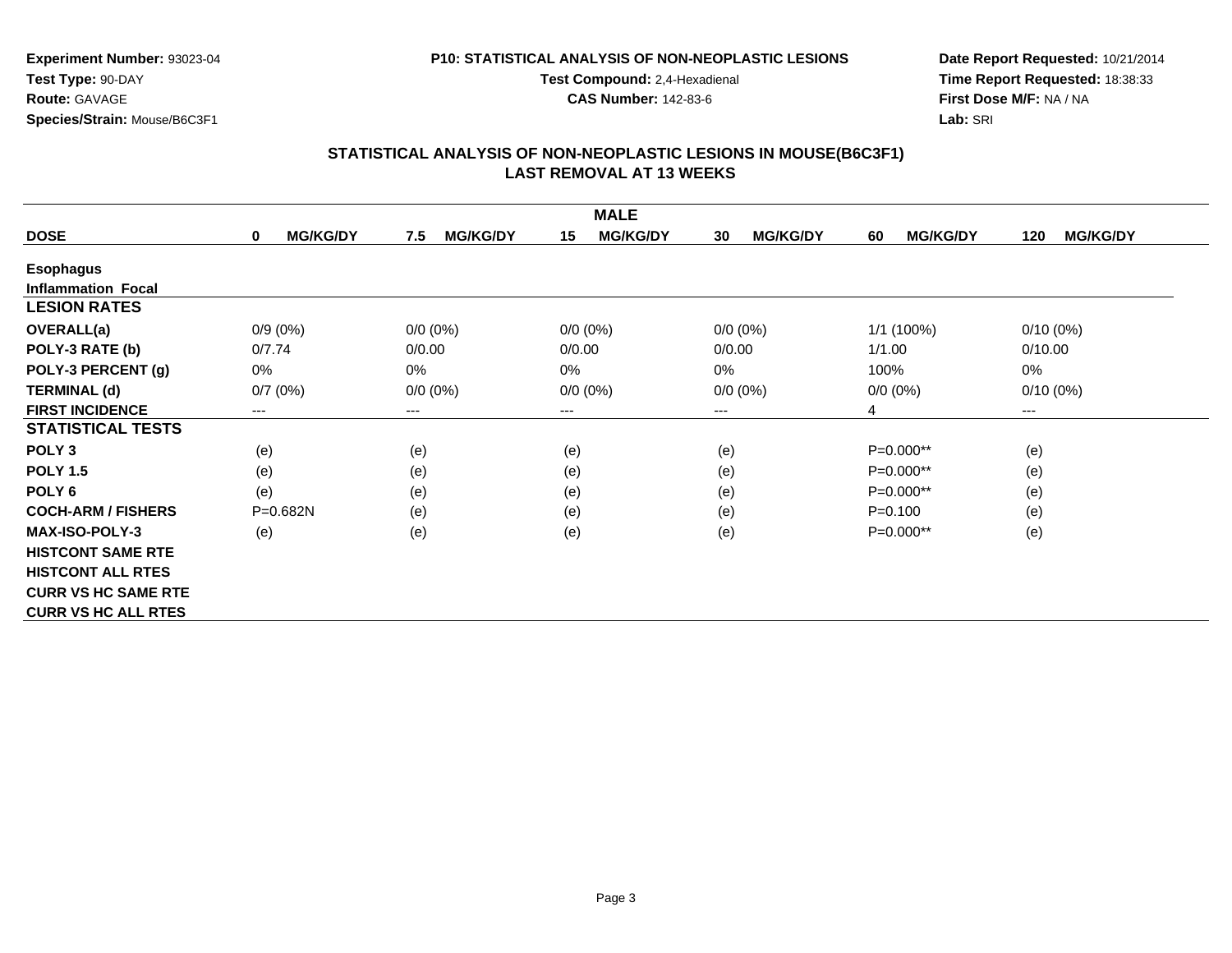### **P10: STATISTICAL ANALYSIS OF NON-NEOPLASTIC LESIONS**

**Test Compound:** 2,4-Hexadienal **CAS Number:** 142-83-6

**Date Report Requested:** 10/21/2014**Time Report Requested:** 18:38:33**First Dose M/F:** NA / NA**Lab:** SRI

| <b>MALE</b>                       |                                |                        |                        |                       |                       |                        |  |  |
|-----------------------------------|--------------------------------|------------------------|------------------------|-----------------------|-----------------------|------------------------|--|--|
| <b>DOSE</b>                       | <b>MG/KG/DY</b><br>$\mathbf 0$ | <b>MG/KG/DY</b><br>7.5 | <b>MG/KG/DY</b><br>15  | <b>MG/KG/DY</b><br>30 | <b>MG/KG/DY</b><br>60 | <b>MG/KG/DY</b><br>120 |  |  |
| <b>Esophagus</b>                  |                                |                        |                        |                       |                       |                        |  |  |
| <b>Inflammation Granulomatous</b> |                                |                        |                        |                       |                       |                        |  |  |
| <b>LESION RATES</b>               |                                |                        |                        |                       |                       |                        |  |  |
| <b>OVERALL(a)</b>                 | $0/9(0\%)$                     | $0/0 (0\%)$            | $0/0 (0\%)$            | $0/0 (0\%)$           | $0/1$ $(0%)$          | $0/10(0\%)$            |  |  |
| POLY-3 RATE (b)                   | 0/7.74                         | 0/0.00                 | 0/0.00                 | 0/0.00                | 0/0.00                | 0/10.00                |  |  |
| POLY-3 PERCENT (g)                | 0%                             | 0%                     | 0%                     | $0\%$                 | 0%                    | $0\%$                  |  |  |
| <b>TERMINAL (d)</b>               | 0/7(0%)                        | $0/0 (0\%)$            | $0/0 (0\%)$            | $0/0 (0\%)$           | $0/0 (0\%)$           | $0/10(0\%)$            |  |  |
| <b>FIRST INCIDENCE</b>            | $---$                          | $---$                  | $\qquad \qquad \cdots$ | $---$                 | ---                   | ---                    |  |  |
| <b>STATISTICAL TESTS</b>          |                                |                        |                        |                       |                       |                        |  |  |
| POLY <sub>3</sub>                 | (n)                            | (n)                    | (n)                    | (n)                   | (n)                   | (n)                    |  |  |
| <b>POLY 1.5</b>                   | (n)                            | (n)                    | (n)                    | (n)                   | (n)                   | (n)                    |  |  |
| POLY <sub>6</sub>                 | (n)                            | (n)                    | (n)                    | (n)                   | (n)                   | (n)                    |  |  |
| <b>COCH-ARM / FISHERS</b>         | (n)                            | (n)                    | (n)                    | (n)                   | (n)                   | (n)                    |  |  |
| <b>MAX-ISO-POLY-3</b>             | (n)                            | (n)                    | (n)                    | (n)                   | (n)                   | (n)                    |  |  |
| <b>HISTCONT SAME RTE</b>          |                                |                        |                        |                       |                       |                        |  |  |
| <b>HISTCONT ALL RTES</b>          |                                |                        |                        |                       |                       |                        |  |  |
| <b>CURR VS HC SAME RTE</b>        |                                |                        |                        |                       |                       |                        |  |  |
| <b>CURR VS HC ALL RTES</b>        |                                |                        |                        |                       |                       |                        |  |  |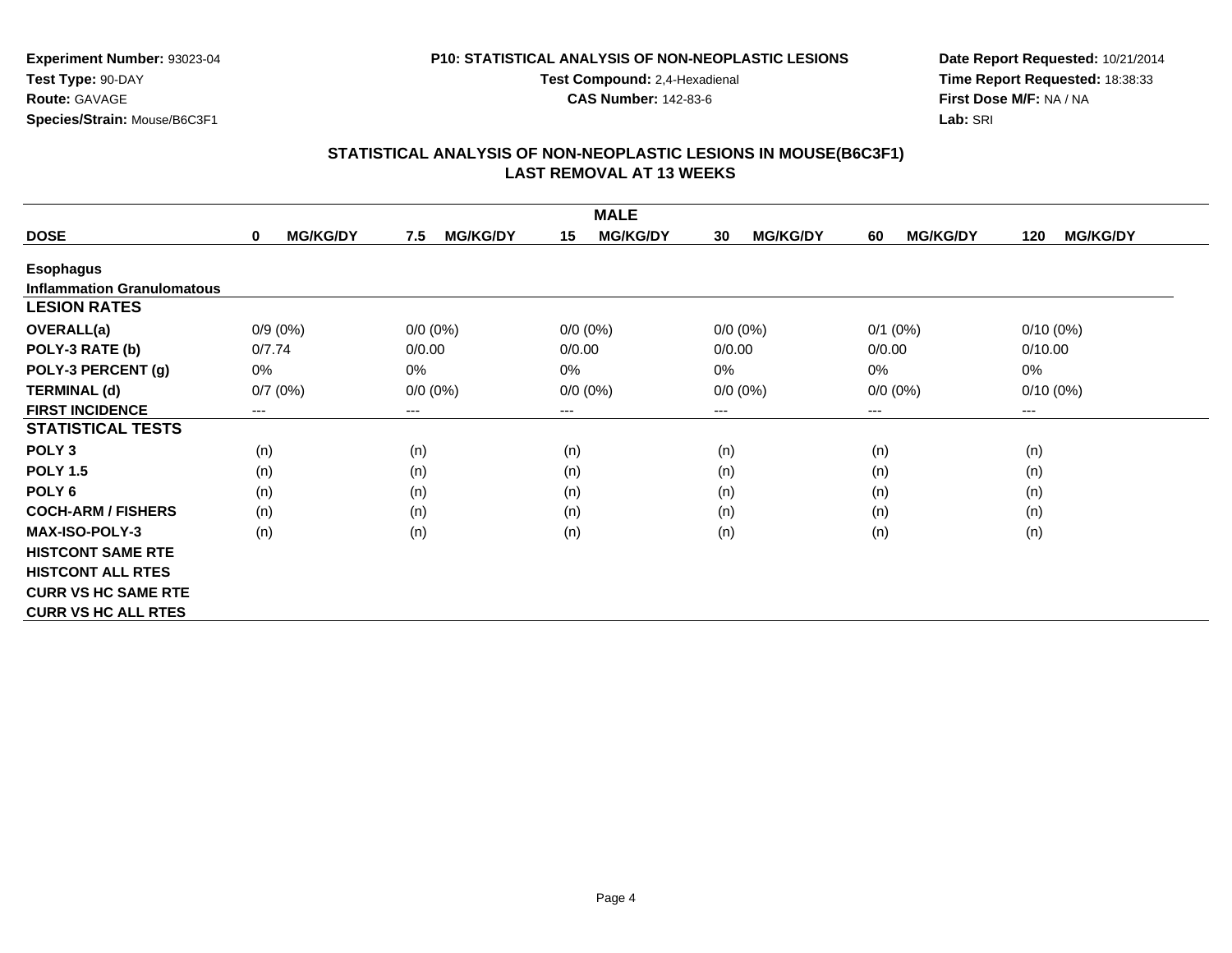#### **P10: STATISTICAL ANALYSIS OF NON-NEOPLASTIC LESIONS**

**Test Compound:** 2,4-Hexadienal

**CAS Number:** 142-83-6

**Date Report Requested:** 10/21/2014**Time Report Requested:** 18:38:33**First Dose M/F:** NA / NA**Lab:** SRI

|                            |                                |                        | <b>MALE</b>            |                       |                       |                        |
|----------------------------|--------------------------------|------------------------|------------------------|-----------------------|-----------------------|------------------------|
| <b>DOSE</b>                | <b>MG/KG/DY</b><br>$\mathbf 0$ | <b>MG/KG/DY</b><br>7.5 | <b>MG/KG/DY</b><br>15  | <b>MG/KG/DY</b><br>30 | <b>MG/KG/DY</b><br>60 | <b>MG/KG/DY</b><br>120 |
| <b>Esophagus</b>           |                                |                        |                        |                       |                       |                        |
| Perforation                |                                |                        |                        |                       |                       |                        |
| <b>LESION RATES</b>        |                                |                        |                        |                       |                       |                        |
| <b>OVERALL(a)</b>          | 1/9(11%)                       | $0/0$ (0%)             | $0/0 (0\%)$            | $0/0 (0\%)$           | $0/1$ (0%)            | $0/10(0\%)$            |
| POLY-3 RATE (b)            | 1/8.00                         | 0/0.00                 | 0/0.00                 | 0/0.00                | 0/0.00                | 0/10.00                |
| POLY-3 PERCENT (g)         | 12.5%                          | $0\%$                  | 0%                     | 0%                    | 0%                    | 0%                     |
| <b>TERMINAL (d)</b>        | 0/7(0%)                        | $0/0 (0\%)$            | $0/0 (0\%)$            | $0/0 (0\%)$           | $0/0 (0\%)$           | $0/10(0\%)$            |
| <b>FIRST INCIDENCE</b>     | 85                             | ---                    | $\qquad \qquad \cdots$ | ---                   | $--$                  | ---                    |
| <b>STATISTICAL TESTS</b>   |                                |                        |                        |                       |                       |                        |
| POLY <sub>3</sub>          | (e)                            | (e)                    | (e)                    | (e)                   | P=0.935N              | P=0.455N               |
| <b>POLY 1.5</b>            | (e)                            | (e)                    | (e)                    | (e)                   | $P = 0.935N$          | P=0.456N               |
| POLY <sub>6</sub>          | (e)                            | (e)                    | (e)                    | (e)                   | $P=0.935N$            | $P = 0.455N$           |
| <b>COCH-ARM / FISHERS</b>  | P=0.281N                       | (e)                    | (e)                    | (e)                   | P=0.900N              | $P=0.474N$             |
| <b>MAX-ISO-POLY-3</b>      | (e)                            | (e)                    | (e)                    | (e)                   | $P = 0.500N$          | $P = 0.151N$           |
| <b>HISTCONT SAME RTE</b>   |                                |                        |                        |                       |                       |                        |
| <b>HISTCONT ALL RTES</b>   |                                |                        |                        |                       |                       |                        |
| <b>CURR VS HC SAME RTE</b> |                                |                        |                        |                       |                       |                        |
| <b>CURR VS HC ALL RTES</b> |                                |                        |                        |                       |                       |                        |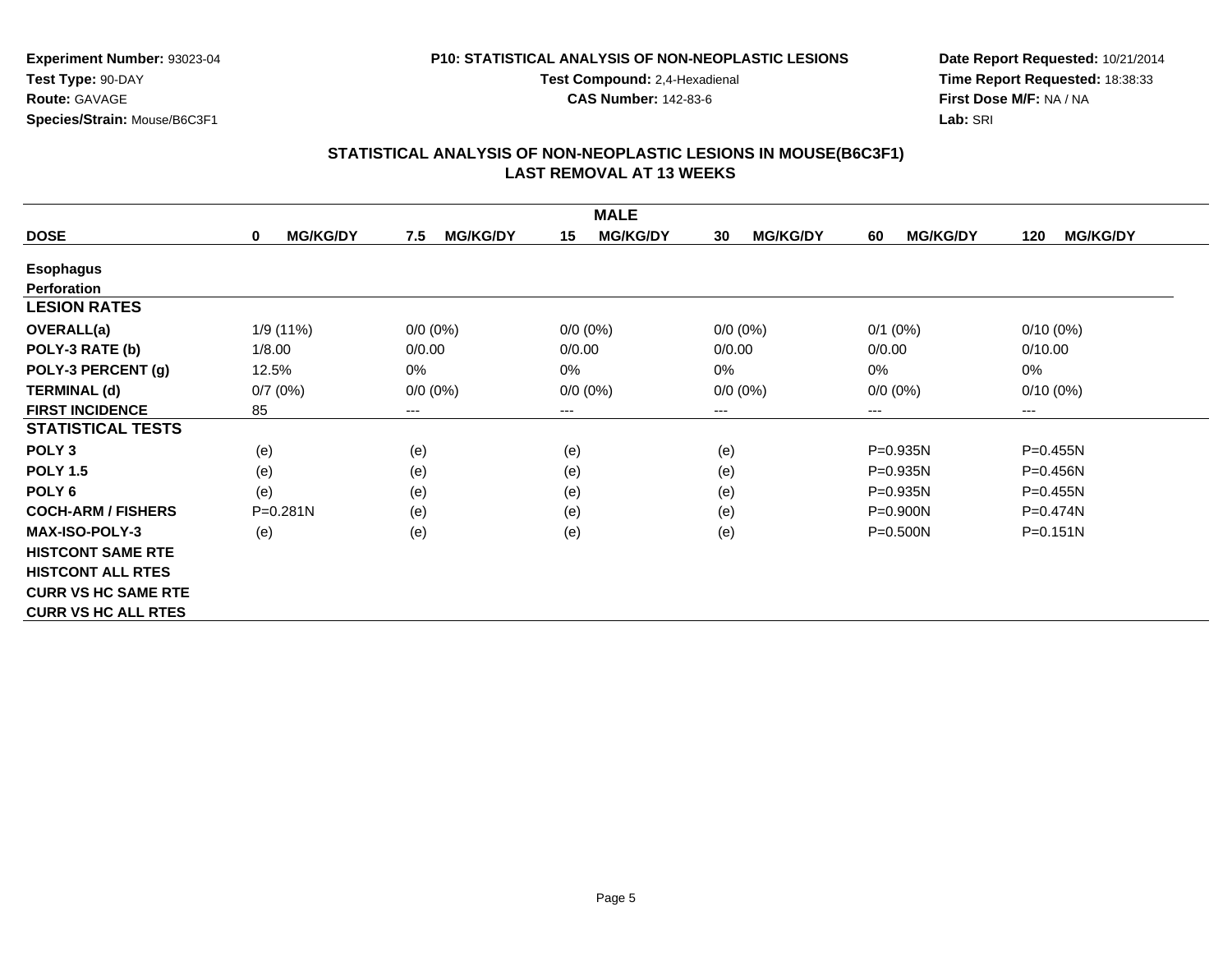### **P10: STATISTICAL ANALYSIS OF NON-NEOPLASTIC LESIONS**

**Test Compound:** 2,4-Hexadienal

**CAS Number:** 142-83-6

**Date Report Requested:** 10/21/2014**Time Report Requested:** 18:38:33**First Dose M/F:** NA / NA**Lab:** SRI

|                              |                      |                        | <b>MALE</b>           |                        |                       |                        |
|------------------------------|----------------------|------------------------|-----------------------|------------------------|-----------------------|------------------------|
| <b>DOSE</b>                  | <b>MG/KG/DY</b><br>0 | <b>MG/KG/DY</b><br>7.5 | <b>MG/KG/DY</b><br>15 | <b>MG/KG/DY</b><br>30  | <b>MG/KG/DY</b><br>60 | <b>MG/KG/DY</b><br>120 |
| <b>Esophagus: Muscularis</b> |                      |                        |                       |                        |                       |                        |
| <b>Necrosis</b>              |                      |                        |                       |                        |                       |                        |
| <b>LESION RATES</b>          |                      |                        |                       |                        |                       |                        |
| <b>OVERALL(a)</b>            | 2/9(22%)             | $0/0 (0\%)$            | $0/0 (0\%)$           | $0/0 (0\%)$            | $1/1(100\%)$          | $0/10(0\%)$            |
| POLY-3 RATE (b)              | 2/9.00               | 0/0.00                 | 0/0.00                | 0/0.00                 | 1/1.00                | 0/10.00                |
| POLY-3 PERCENT (g)           | 22.2%                | 0%                     | 0%                    | 0%                     | 100%                  | 0%                     |
| <b>TERMINAL (d)</b>          | 0/7(0%)              | $0/0 (0\%)$            | $0/0 (0\%)$           | $0/0 (0\%)$            | $0/0 (0\%)$           | $0/10(0\%)$            |
| <b>FIRST INCIDENCE</b>       | 6                    | ---                    | $--$                  | $\qquad \qquad \cdots$ | 4                     | ---                    |
| <b>STATISTICAL TESTS</b>     |                      |                        |                       |                        |                       |                        |
| POLY <sub>3</sub>            | (e)                  | (e)                    | (e)                   | (e)                    | $P = 0.316$           | $P = 0.201N$           |
| <b>POLY 1.5</b>              | (e)                  | (e)                    | (e)                   | (e)                    | $P = 0.316$           | $P = 0.201N$           |
| POLY <sub>6</sub>            | (e)                  | (e)                    | (e)                   | (e)                    | $P = 0.316$           | $P = 0.201N$           |
| <b>COCH-ARM / FISHERS</b>    | $P=0.144N$           | (e)                    | (e)                   | (e)                    | $P = 0.300$           | $P = 0.211N$           |
| <b>MAX-ISO-POLY-3</b>        | (e)                  | (e)                    | (e)                   | (e)                    | $P = 0.107$           | P=0.060N               |
| <b>HISTCONT SAME RTE</b>     |                      |                        |                       |                        |                       |                        |
| <b>HISTCONT ALL RTES</b>     |                      |                        |                       |                        |                       |                        |
| <b>CURR VS HC SAME RTE</b>   |                      |                        |                       |                        |                       |                        |
| <b>CURR VS HC ALL RTES</b>   |                      |                        |                       |                        |                       |                        |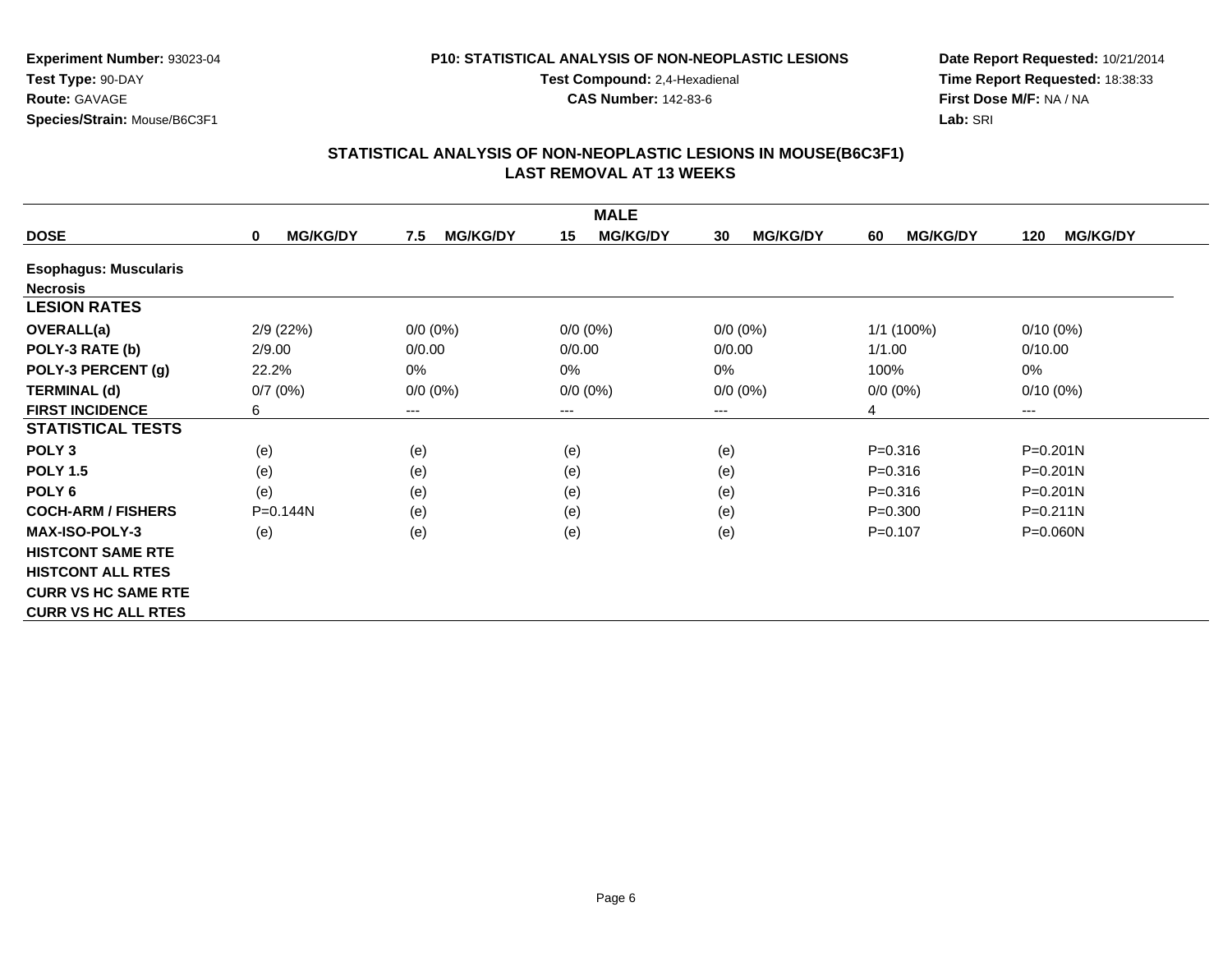### **P10: STATISTICAL ANALYSIS OF NON-NEOPLASTIC LESIONS**

**Test Compound:** 2,4-Hexadienal

**CAS Number:** 142-83-6

**Date Report Requested:** 10/21/2014**Time Report Requested:** 18:38:33**First Dose M/F:** NA / NA**Lab:** SRI

|                            |                                |                        | <b>MALE</b>            |                        |                       |                        |
|----------------------------|--------------------------------|------------------------|------------------------|------------------------|-----------------------|------------------------|
| <b>DOSE</b>                | <b>MG/KG/DY</b><br>$\mathbf 0$ | <b>MG/KG/DY</b><br>7.5 | <b>MG/KG/DY</b><br>15  | <b>MG/KG/DY</b><br>30  | <b>MG/KG/DY</b><br>60 | <b>MG/KG/DY</b><br>120 |
| Lung                       |                                |                        |                        |                        |                       |                        |
| <b>Foreign Body</b>        |                                |                        |                        |                        |                       |                        |
| <b>LESION RATES</b>        |                                |                        |                        |                        |                       |                        |
| <b>OVERALL(a)</b>          | $0/10(0\%)$                    | $0/0 (0\%)$            | $0/0(0\%)$             | $0/0 (0\%)$            | 1/1 (100%)            | $0/9(0\%)$             |
| POLY-3 RATE (b)            | 0/8.74                         | 0/0.00                 | 0/0.00                 | 0/0.00                 | 1/1.00                | 0/9.00                 |
| POLY-3 PERCENT (g)         | $0\%$                          | 0%                     | 0%                     | 0%                     | 100%                  | 0%                     |
| <b>TERMINAL (d)</b>        | 0/8(0%)                        | $0/0 (0\%)$            | $0/0 (0\%)$            | $0/0 (0\%)$            | $0/0 (0\%)$           | $0/9(0\%)$             |
| <b>FIRST INCIDENCE</b>     | ---                            | ---                    | $\qquad \qquad \cdots$ | $\qquad \qquad \cdots$ | 4                     | ---                    |
| <b>STATISTICAL TESTS</b>   |                                |                        |                        |                        |                       |                        |
| POLY <sub>3</sub>          | (e)                            | (e)                    | (e)                    | (e)                    | $P=0.000**$           | (e)                    |
| <b>POLY 1.5</b>            | (e)                            | (e)                    | (e)                    | (e)                    | $P=0.000**$           | (e)                    |
| POLY <sub>6</sub>          | (e)                            | (e)                    | (e)                    | (e)                    | $P=0.000**$           | (e)                    |
| <b>COCH-ARM / FISHERS</b>  | $P=0.682$                      | (e)                    | (e)                    | (e)                    | $P = 0.091$           | (e)                    |
| <b>MAX-ISO-POLY-3</b>      | (e)                            | (e)                    | (e)                    | (e)                    | $P=0.000**$           | (e)                    |
| <b>HISTCONT SAME RTE</b>   |                                |                        |                        |                        |                       |                        |
| <b>HISTCONT ALL RTES</b>   |                                |                        |                        |                        |                       |                        |
| <b>CURR VS HC SAME RTE</b> |                                |                        |                        |                        |                       |                        |
| <b>CURR VS HC ALL RTES</b> |                                |                        |                        |                        |                       |                        |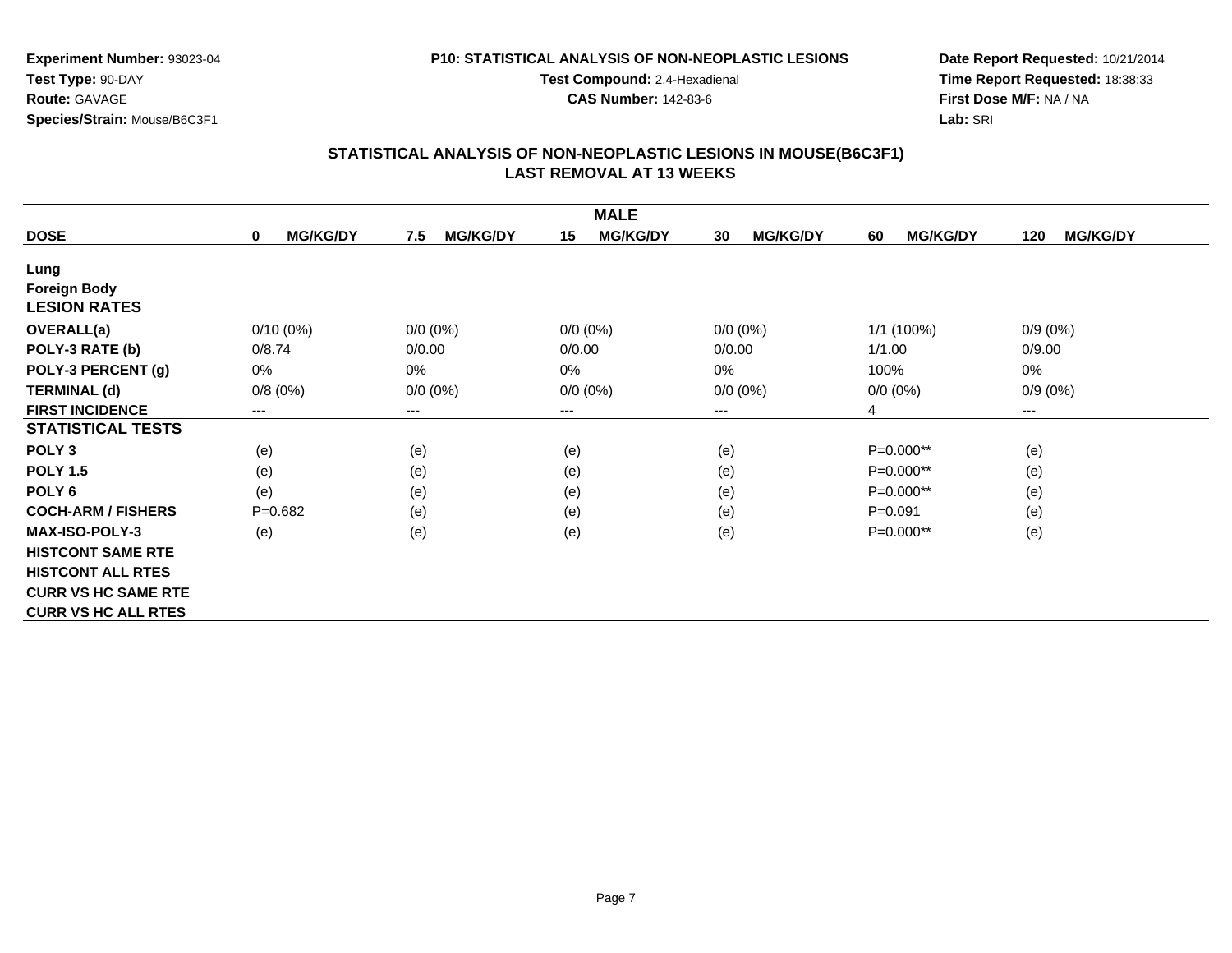#### **P10: STATISTICAL ANALYSIS OF NON-NEOPLASTIC LESIONS**

**Test Compound:** 2,4-Hexadienal

**CAS Number:** 142-83-6

**Date Report Requested:** 10/21/2014**Time Report Requested:** 18:38:33**First Dose M/F:** NA / NA**Lab:** SRI

|                            |                                |                        | <b>MALE</b>           |                       |                       |                        |
|----------------------------|--------------------------------|------------------------|-----------------------|-----------------------|-----------------------|------------------------|
| <b>DOSE</b>                | <b>MG/KG/DY</b><br>$\mathbf 0$ | <b>MG/KG/DY</b><br>7.5 | <b>MG/KG/DY</b><br>15 | <b>MG/KG/DY</b><br>30 | <b>MG/KG/DY</b><br>60 | <b>MG/KG/DY</b><br>120 |
| Lung                       |                                |                        |                       |                       |                       |                        |
| <b>Necrosis</b>            |                                |                        |                       |                       |                       |                        |
| <b>LESION RATES</b>        |                                |                        |                       |                       |                       |                        |
| <b>OVERALL(a)</b>          | 1/10 (10%)                     | $0/0 (0\%)$            | $0/0 (0\%)$           | $0/0 (0\%)$           | $0/1$ (0%)            | $0/9(0\%)$             |
| POLY-3 RATE (b)            | 1/9.74                         | 0/0.00                 | 0/0.00                | 0/0.00                | 0/0.00                | 0/9.00                 |
| POLY-3 PERCENT (g)         | 10.3%                          | $0\%$                  | 0%                    | $0\%$                 | 0%                    | 0%                     |
| <b>TERMINAL (d)</b>        | 0/8(0%)                        | $0/0 (0\%)$            | $0/0 (0\%)$           | $0/0 (0\%)$           | $0/0 (0\%)$           | $0/9(0\%)$             |
| <b>FIRST INCIDENCE</b>     | 6                              | ---                    | ---                   | ---                   | $---$                 | $---$                  |
| <b>STATISTICAL TESTS</b>   |                                |                        |                       |                       |                       |                        |
| POLY <sub>3</sub>          | (e)                            | (e)                    | (e)                   | (e)                   | P=0.944N              | $P = 0.516N$           |
| <b>POLY 1.5</b>            | (e)                            | (e)                    | (e)                   | (e)                   | P=0.943N              | $P = 0.518N$           |
| POLY <sub>6</sub>          | (e)                            | (e)                    | (e)                   | (e)                   | P=0.944N              | $P = 0.512N$           |
| <b>COCH-ARM / FISHERS</b>  | $P = 0.318N$                   | (e)                    | (e)                   | (e)                   | $P = 0.909N$          | $P = 0.526N$           |
| <b>MAX-ISO-POLY-3</b>      | (e)                            | (e)                    | (e)                   | (e)                   | $P = 0.500N$          | P=0.172N               |
| <b>HISTCONT SAME RTE</b>   |                                |                        |                       |                       |                       |                        |
| <b>HISTCONT ALL RTES</b>   |                                |                        |                       |                       |                       |                        |
| <b>CURR VS HC SAME RTE</b> |                                |                        |                       |                       |                       |                        |
| <b>CURR VS HC ALL RTES</b> |                                |                        |                       |                       |                       |                        |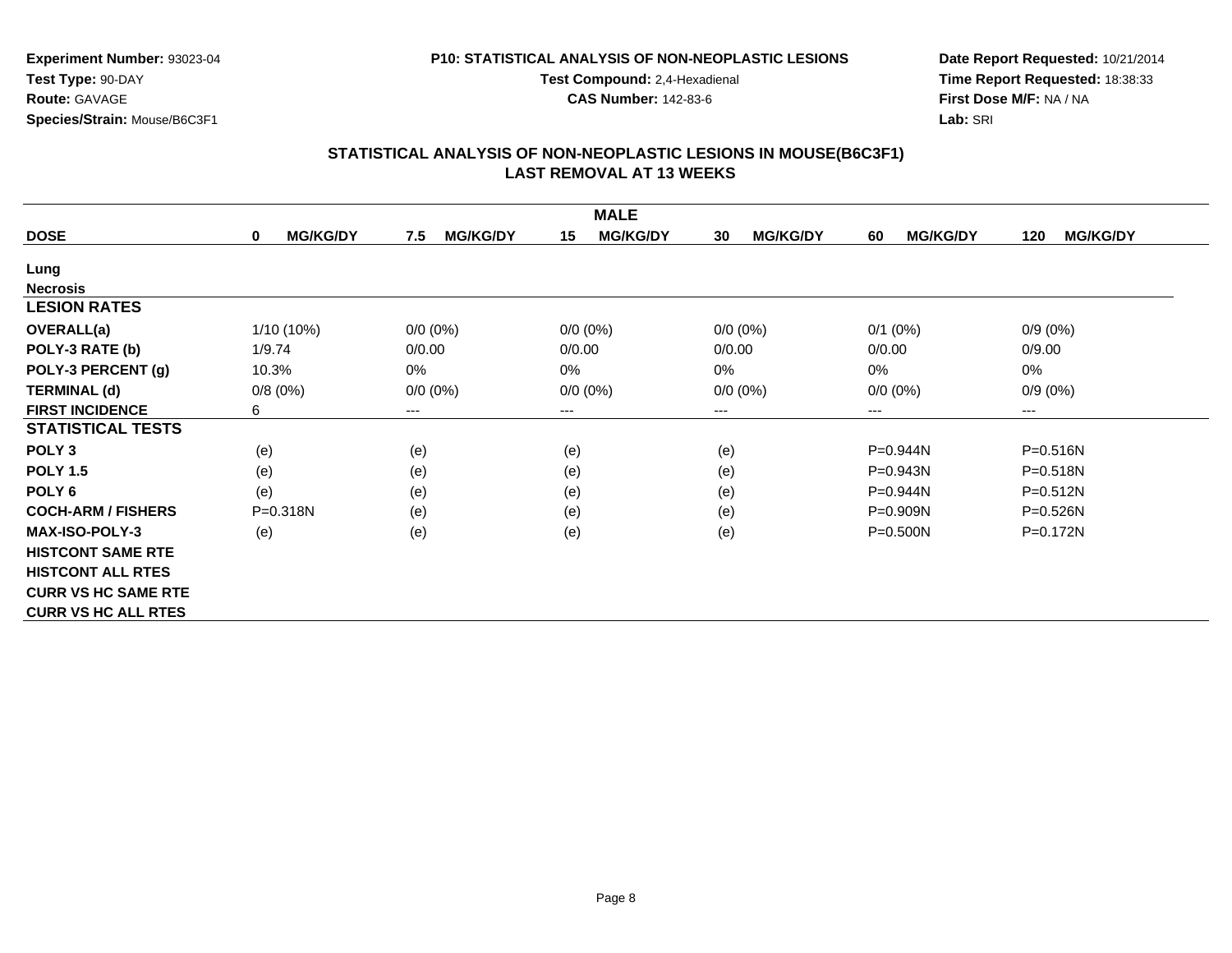### **P10: STATISTICAL ANALYSIS OF NON-NEOPLASTIC LESIONS**

**Test Compound:** 2,4-Hexadienal

**CAS Number:** 142-83-6

**Date Report Requested:** 10/21/2014**Time Report Requested:** 18:38:33**First Dose M/F:** NA / NA**Lab:** SRI

|                            |                                |                        | <b>MALE</b>           |                       |                       |                        |
|----------------------------|--------------------------------|------------------------|-----------------------|-----------------------|-----------------------|------------------------|
| <b>DOSE</b>                | <b>MG/KG/DY</b><br>$\mathbf 0$ | <b>MG/KG/DY</b><br>7.5 | <b>MG/KG/DY</b><br>15 | <b>MG/KG/DY</b><br>30 | <b>MG/KG/DY</b><br>60 | <b>MG/KG/DY</b><br>120 |
| Lung: Mediastinum          |                                |                        |                       |                       |                       |                        |
| <b>Foreign Body</b>        |                                |                        |                       |                       |                       |                        |
| <b>LESION RATES</b>        |                                |                        |                       |                       |                       |                        |
| <b>OVERALL(a)</b>          | 1/10 (10%)                     | $0/0 (0\%)$            | $0/0 (0\%)$           | $0/0 (0\%)$           | $0/1$ (0%)            | $0/9(0\%)$             |
| POLY-3 RATE (b)            | 1/9.74                         | 0/0.00                 | 0/0.00                | 0/0.00                | 0/0.00                | 0/9.00                 |
| POLY-3 PERCENT (g)         | 10.3%                          | $0\%$                  | 0%                    | 0%                    | 0%                    | 0%                     |
| <b>TERMINAL (d)</b>        | 0/8(0%)                        | $0/0 (0\%)$            | $0/0 (0\%)$           | $0/0 (0\%)$           | $0/0 (0\%)$           | $0/9(0\%)$             |
| <b>FIRST INCIDENCE</b>     | 6                              | ---                    | ---                   | ---                   | $---$                 | $---$                  |
| <b>STATISTICAL TESTS</b>   |                                |                        |                       |                       |                       |                        |
| POLY <sub>3</sub>          | (e)                            | (e)                    | (e)                   | (e)                   | P=0.944N              | P=0.516N               |
| <b>POLY 1.5</b>            | (e)                            | (e)                    | (e)                   | (e)                   | P=0.943N              | $P = 0.518N$           |
| POLY <sub>6</sub>          | (e)                            | (e)                    | (e)                   | (e)                   | $P = 0.944N$          | $P = 0.512N$           |
| <b>COCH-ARM / FISHERS</b>  | P=0.318N                       | (e)                    | (e)                   | (e)                   | $P = 0.909N$          | $P = 0.526N$           |
| <b>MAX-ISO-POLY-3</b>      | (e)                            | (e)                    | (e)                   | (e)                   | $P = 0.500N$          | $P = 0.172N$           |
| <b>HISTCONT SAME RTE</b>   |                                |                        |                       |                       |                       |                        |
| <b>HISTCONT ALL RTES</b>   |                                |                        |                       |                       |                       |                        |
| <b>CURR VS HC SAME RTE</b> |                                |                        |                       |                       |                       |                        |
| <b>CURR VS HC ALL RTES</b> |                                |                        |                       |                       |                       |                        |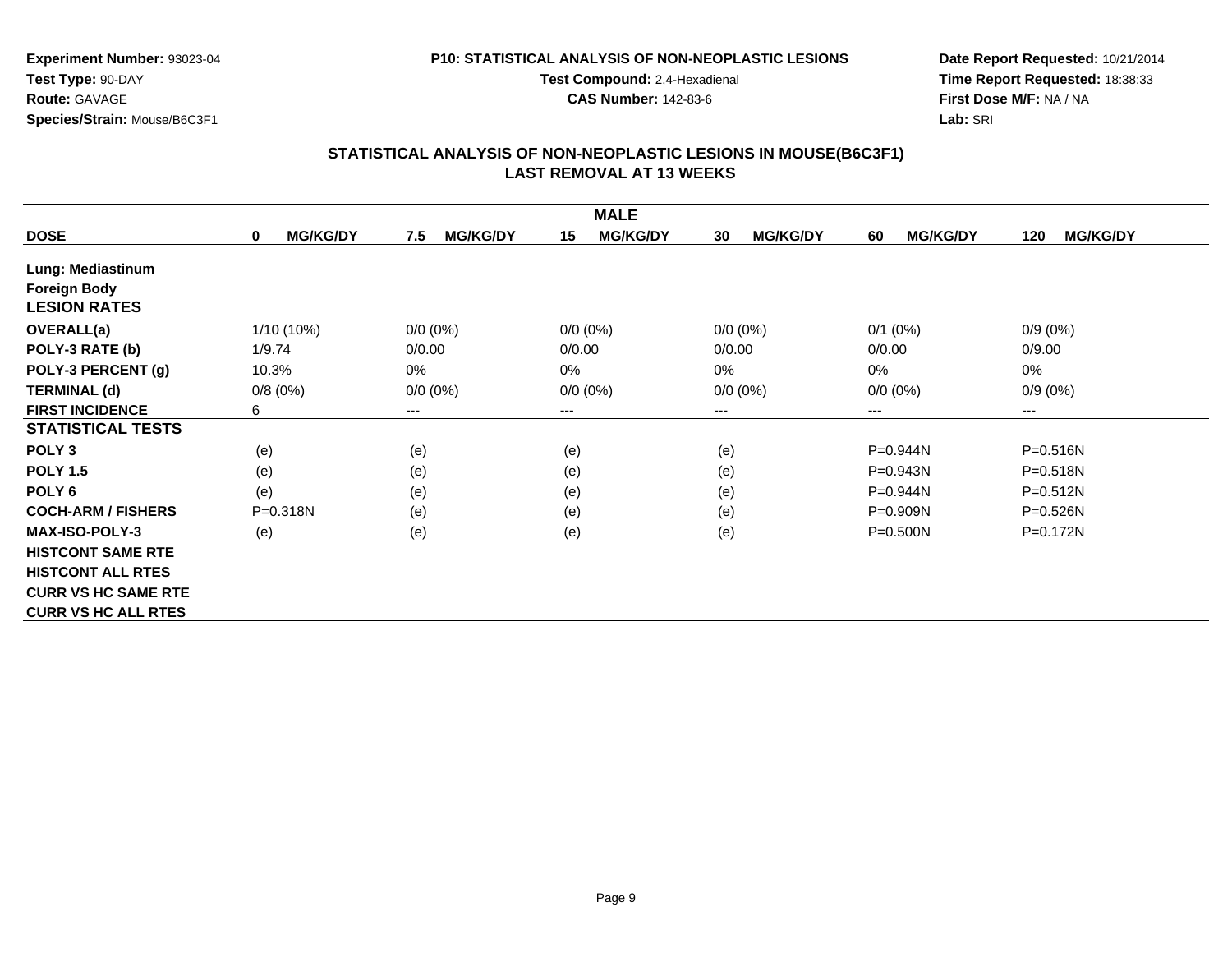### **P10: STATISTICAL ANALYSIS OF NON-NEOPLASTIC LESIONS**

**Test Compound:** 2,4-Hexadienal

**CAS Number:** 142-83-6

**Date Report Requested:** 10/21/2014**Time Report Requested:** 18:38:33**First Dose M/F:** NA / NA**Lab:** SRI

| <b>MALE</b>                |                      |                        |                       |                       |                       |                        |  |  |
|----------------------------|----------------------|------------------------|-----------------------|-----------------------|-----------------------|------------------------|--|--|
| <b>DOSE</b>                | <b>MG/KG/DY</b><br>0 | <b>MG/KG/DY</b><br>7.5 | <b>MG/KG/DY</b><br>15 | <b>MG/KG/DY</b><br>30 | <b>MG/KG/DY</b><br>60 | <b>MG/KG/DY</b><br>120 |  |  |
| Lung: Mediastinum          |                      |                        |                       |                       |                       |                        |  |  |
| <b>Inflammation</b>        |                      |                        |                       |                       |                       |                        |  |  |
| <b>LESION RATES</b>        |                      |                        |                       |                       |                       |                        |  |  |
| <b>OVERALL(a)</b>          | 1/10 (10%)           | $0/0 (0\%)$            | $0/0 (0\%)$           | $0/0 (0\%)$           | 1/1 (100%)            | $0/9(0\%)$             |  |  |
| POLY-3 RATE (b)            | 1/9.00               | 0/0.00                 | 0/0.00                | 0/0.00                | 1/1.00                | 0/9.00                 |  |  |
| POLY-3 PERCENT (g)         | 11.1%                | 0%                     | 0%                    | $0\%$                 | 100%                  | 0%                     |  |  |
| <b>TERMINAL (d)</b>        | 0/8(0%)              | $0/0 (0\%)$            | $0/0 (0\%)$           | $0/0 (0\%)$           | $0/0 (0\%)$           | $0/9(0\%)$             |  |  |
| <b>FIRST INCIDENCE</b>     | 85                   | ---                    | ---                   | ---                   | 4                     | $\qquad \qquad \cdots$ |  |  |
| <b>STATISTICAL TESTS</b>   |                      |                        |                       |                       |                       |                        |  |  |
| POLY <sub>3</sub>          | (e)                  | (e)                    | (e)                   | (e)                   | $P = 0.159$           | P=0.500N               |  |  |
| <b>POLY 1.5</b>            | (e)                  | (e)                    | (e)                   | (e)                   | $P = 0.159$           | $P = 0.500N$           |  |  |
| POLY <sub>6</sub>          | (e)                  | (e)                    | (e)                   | (e)                   | $P = 0.159$           | $P = 0.500N$           |  |  |
| <b>COCH-ARM / FISHERS</b>  | P=0.380N             | (e)                    | (e)                   | (e)                   | $P=0.182$             | $P = 0.526N$           |  |  |
| <b>MAX-ISO-POLY-3</b>      | (e)                  | (e)                    | (e)                   | (e)                   | $P=0.023*$            | $P = 0.165N$           |  |  |
| <b>HISTCONT SAME RTE</b>   |                      |                        |                       |                       |                       |                        |  |  |
| <b>HISTCONT ALL RTES</b>   |                      |                        |                       |                       |                       |                        |  |  |
| <b>CURR VS HC SAME RTE</b> |                      |                        |                       |                       |                       |                        |  |  |
| <b>CURR VS HC ALL RTES</b> |                      |                        |                       |                       |                       |                        |  |  |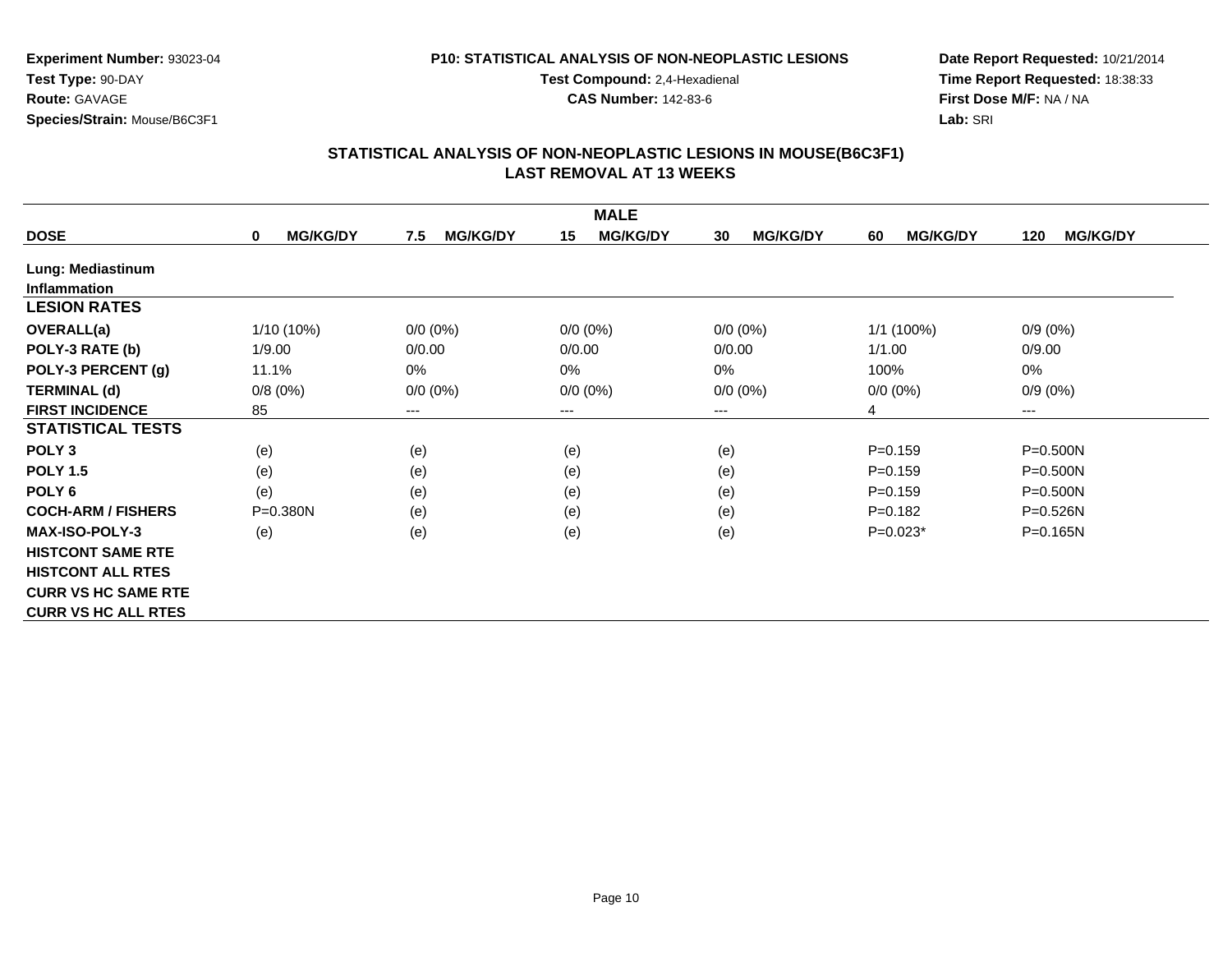#### **P10: STATISTICAL ANALYSIS OF NON-NEOPLASTIC LESIONS**

**Test Compound:** 2,4-Hexadienal

**CAS Number:** 142-83-6

**Date Report Requested:** 10/21/2014**Time Report Requested:** 18:38:33**First Dose M/F:** NA / NA**Lab:** SRI

|                            |                                |                        | <b>MALE</b>           |                       |                       |                        |
|----------------------------|--------------------------------|------------------------|-----------------------|-----------------------|-----------------------|------------------------|
| <b>DOSE</b>                | <b>MG/KG/DY</b><br>$\mathbf 0$ | <b>MG/KG/DY</b><br>7.5 | <b>MG/KG/DY</b><br>15 | <b>MG/KG/DY</b><br>30 | 60<br><b>MG/KG/DY</b> | <b>MG/KG/DY</b><br>120 |
| <b>Lymph Node</b>          |                                |                        |                       |                       |                       |                        |
| Hyperplasia Lymphoid       |                                |                        |                       |                       |                       |                        |
| <b>LESION RATES</b>        |                                |                        |                       |                       |                       |                        |
| <b>OVERALL(a)</b>          | $0/0 (0\%)$                    | $0/0 (0\%)$            | $0/0 (0\%)$           | $0/0 (0\%)$           | $0/0 (0\%)$           | $0/0 (0\%)$            |
| POLY-3 RATE (b)            | 0/0.00                         | 0/0.00                 | 0/0.00                | 0/0.00                | 0/0.00                | 0/0.00                 |
| POLY-3 PERCENT (g)         | $0\%$                          | 0%                     | 0%                    | $0\%$                 | 0%                    | 0%                     |
| <b>TERMINAL (d)</b>        | $0/0 (0\%)$                    | $0/0 (0\%)$            | $0/0 (0\%)$           | $0/0 (0\%)$           | $0/0 (0\%)$           | $0/0 (0\%)$            |
| <b>FIRST INCIDENCE</b>     | ---                            | ---                    | ---                   | $---$                 | $---$                 | $---$                  |
| <b>STATISTICAL TESTS</b>   |                                |                        |                       |                       |                       |                        |
| POLY <sub>3</sub>          | (n)                            | (n)                    | (n)                   | (n)                   | (n)                   | (n)                    |
| <b>POLY 1.5</b>            | (n)                            | (n)                    | (n)                   | (n)                   | (n)                   | (n)                    |
| POLY <sub>6</sub>          | (n)                            | (n)                    | (n)                   | (n)                   | (n)                   | (n)                    |
| <b>COCH-ARM / FISHERS</b>  | (n)                            | (n)                    | (n)                   | (n)                   | (n)                   | (n)                    |
| MAX-ISO-POLY-3             | (n)                            | (n)                    | (n)                   | (n)                   | (n)                   | (n)                    |
| <b>HISTCONT SAME RTE</b>   |                                |                        |                       |                       |                       |                        |
| <b>HISTCONT ALL RTES</b>   |                                |                        |                       |                       |                       |                        |
| <b>CURR VS HC SAME RTE</b> |                                |                        |                       |                       |                       |                        |
| <b>CURR VS HC ALL RTES</b> |                                |                        |                       |                       |                       |                        |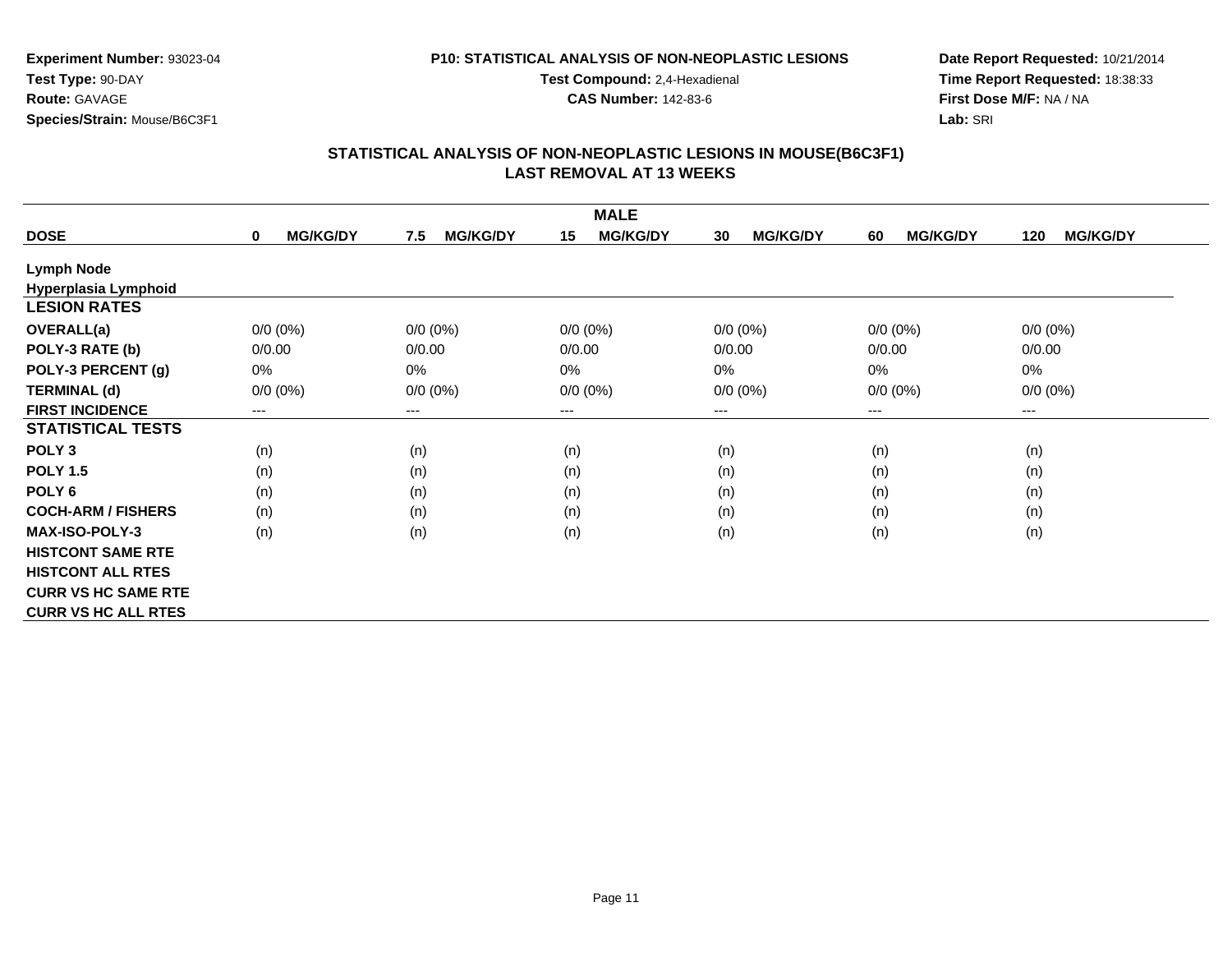### **P10: STATISTICAL ANALYSIS OF NON-NEOPLASTIC LESIONS**

**Test Compound:** 2,4-Hexadienal

**CAS Number:** 142-83-6

**Date Report Requested:** 10/21/2014**Time Report Requested:** 18:38:33**First Dose M/F:** NA / NA**Lab:** SRI

|                            |                      |                        | <b>MALE</b>           |                       |                       |                        |
|----------------------------|----------------------|------------------------|-----------------------|-----------------------|-----------------------|------------------------|
| <b>DOSE</b>                | <b>MG/KG/DY</b><br>0 | <b>MG/KG/DY</b><br>7.5 | <b>MG/KG/DY</b><br>15 | <b>MG/KG/DY</b><br>30 | <b>MG/KG/DY</b><br>60 | <b>MG/KG/DY</b><br>120 |
| Lymph Node, Mesenteric     |                      |                        |                       |                       |                       |                        |
| <b>Necrosis Lymphoid</b>   |                      |                        |                       |                       |                       |                        |
| <b>LESION RATES</b>        |                      |                        |                       |                       |                       |                        |
| <b>OVERALL(a)</b>          | 1/10 (10%)           | $0/0 (0\%)$            | $0/0 (0\%)$           | $0/0 (0\%)$           | $0/1$ (0%)            | $0/10(0\%)$            |
| POLY-3 RATE (b)            | 1/9.74               | 0/0.00                 | 0/0.00                | 0/0.00                | 0/0.00                | 0/10.00                |
| POLY-3 PERCENT (g)         | 10.3%                | 0%                     | 0%                    | $0\%$                 | 0%                    | 0%                     |
| <b>TERMINAL (d)</b>        | 0/8(0%)              | $0/0 (0\%)$            | $0/0 (0\%)$           | $0/0 (0\%)$           | $0/0 (0\%)$           | $0/10(0\%)$            |
| <b>FIRST INCIDENCE</b>     | 6                    | $---$                  | ---                   | ---                   | $---$                 | $--$                   |
| <b>STATISTICAL TESTS</b>   |                      |                        |                       |                       |                       |                        |
| POLY <sub>3</sub>          | (e)                  | (e)                    | (e)                   | (e)                   | P=0.944N              | P=0.495N               |
| <b>POLY 1.5</b>            | (e)                  | (e)                    | (e)                   | (e)                   | $P = 0.943N$          | P=0.497N               |
| POLY <sub>6</sub>          | (e)                  | (e)                    | (e)                   | (e)                   | $P=0.944N$            | $P = 0.491N$           |
| <b>COCH-ARM / FISHERS</b>  | $P = 0.300N$         | (e)                    | (e)                   | (e)                   | $P = 0.909N$          | $P = 0.500N$           |
| <b>MAX-ISO-POLY-3</b>      | (e)                  | (e)                    | (e)                   | (e)                   | $P = 0.500N$          | $P = 0.159N$           |
| <b>HISTCONT SAME RTE</b>   |                      |                        |                       |                       |                       |                        |
| <b>HISTCONT ALL RTES</b>   |                      |                        |                       |                       |                       |                        |
| <b>CURR VS HC SAME RTE</b> |                      |                        |                       |                       |                       |                        |
| <b>CURR VS HC ALL RTES</b> |                      |                        |                       |                       |                       |                        |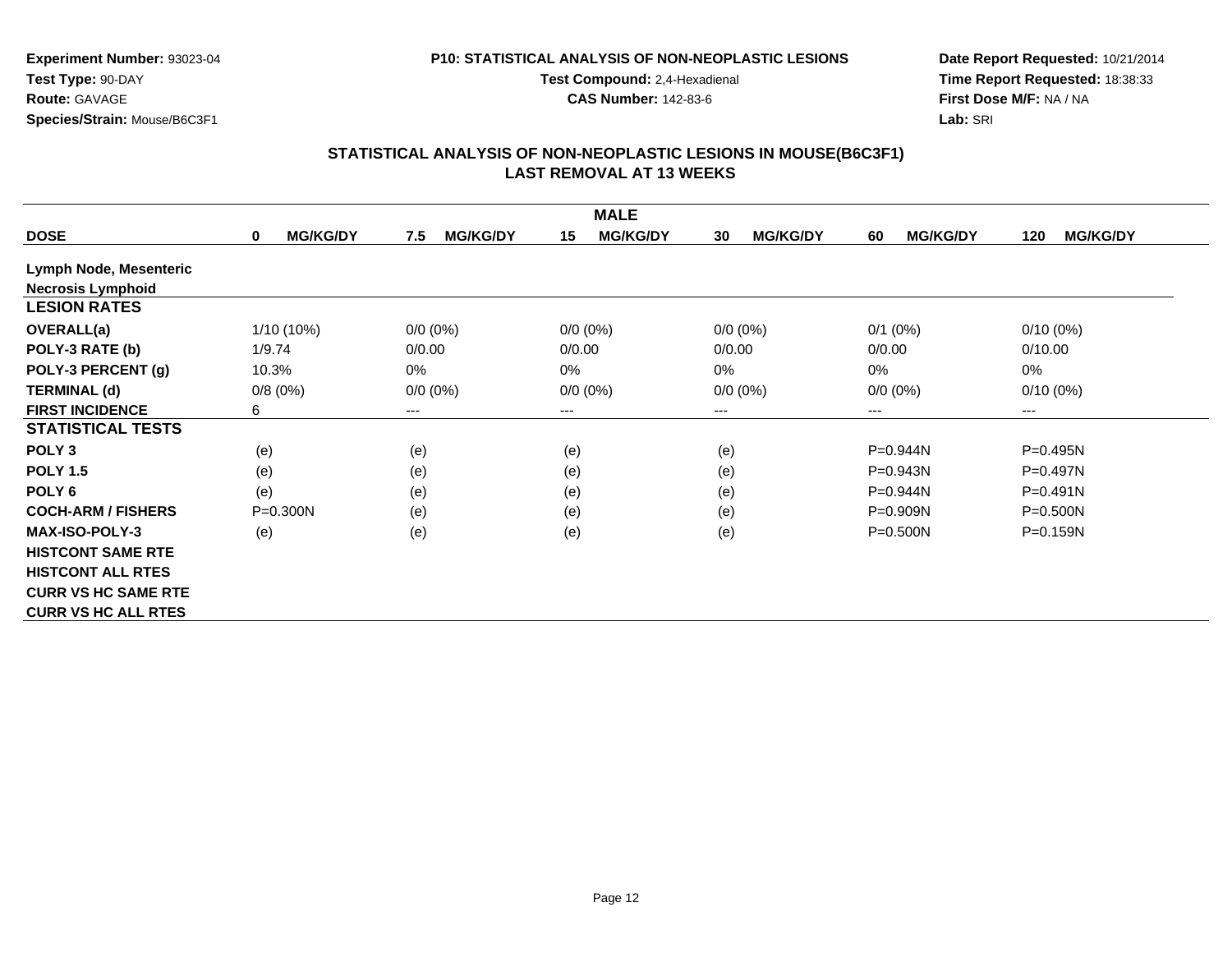#### **P10: STATISTICAL ANALYSIS OF NON-NEOPLASTIC LESIONS**

**Test Compound:** 2,4-Hexadienal

**CAS Number:** 142-83-6

**Date Report Requested:** 10/21/2014**Time Report Requested:** 18:38:33**First Dose M/F:** NA / NA**Lab:** SRI

| <b>MALE</b>                |                                |                        |                       |                       |                       |                        |  |
|----------------------------|--------------------------------|------------------------|-----------------------|-----------------------|-----------------------|------------------------|--|
| <b>DOSE</b>                | <b>MG/KG/DY</b><br>$\mathbf 0$ | <b>MG/KG/DY</b><br>7.5 | <b>MG/KG/DY</b><br>15 | <b>MG/KG/DY</b><br>30 | <b>MG/KG/DY</b><br>60 | <b>MG/KG/DY</b><br>120 |  |
| <b>Nose</b>                |                                |                        |                       |                       |                       |                        |  |
| <b>Exudate</b>             |                                |                        |                       |                       |                       |                        |  |
| <b>LESION RATES</b>        |                                |                        |                       |                       |                       |                        |  |
| <b>OVERALL(a)</b>          | $0/10(0\%)$                    | $0/10(0\%)$            | $0/10(0\%)$           | $0/10(0\%)$           | $0/10(0\%)$           | 1/10 (10%)             |  |
| POLY-3 RATE (b)            | 0/8.74                         | 0/10.00                | 0/10.00               | 0/10.00               | 0/9.00                | 1/10.00                |  |
| POLY-3 PERCENT (g)         | $0\%$                          | $0\%$                  | 0%                    | $0\%$                 | 0%                    | 10%                    |  |
| <b>TERMINAL (d)</b>        | 0/8(0%)                        | $0/10(0\%)$            | $0/10(0\%)$           | $0/10(0\%)$           | $0/9(0\%)$            | 1/10 (10%)             |  |
| <b>FIRST INCIDENCE</b>     | ---                            | ---                    | ---                   | ---                   | $---$                 | 94(T)                  |  |
| <b>STATISTICAL TESTS</b>   |                                |                        |                       |                       |                       |                        |  |
| POLY <sub>3</sub>          | $P = 0.110$                    | (e)                    | (e)                   | (e)                   | (e)                   | $P=0.527$              |  |
| <b>POLY 1.5</b>            | $P = 0.110$                    | (e)                    | (e)                   | (e)                   | (e)                   | $P = 0.524$            |  |
| POLY <sub>6</sub>          | $P = 0.111$                    | (e)                    | (e)                   | (e)                   | (e)                   | $P = 0.531$            |  |
| <b>COCH-ARM / FISHERS</b>  | $P = 0.105$                    | (e)                    | (e)                   | (e)                   | (e)                   | $P = 0.500$            |  |
| <b>MAX-ISO-POLY-3</b>      | $P = 0.118$                    | (e)                    | (e)                   | (e)                   | (e)                   | $P = 0.192$            |  |
| <b>HISTCONT SAME RTE</b>   |                                |                        |                       |                       |                       |                        |  |
| <b>HISTCONT ALL RTES</b>   |                                |                        |                       |                       |                       |                        |  |
| <b>CURR VS HC SAME RTE</b> |                                |                        |                       |                       |                       |                        |  |
| <b>CURR VS HC ALL RTES</b> |                                |                        |                       |                       |                       |                        |  |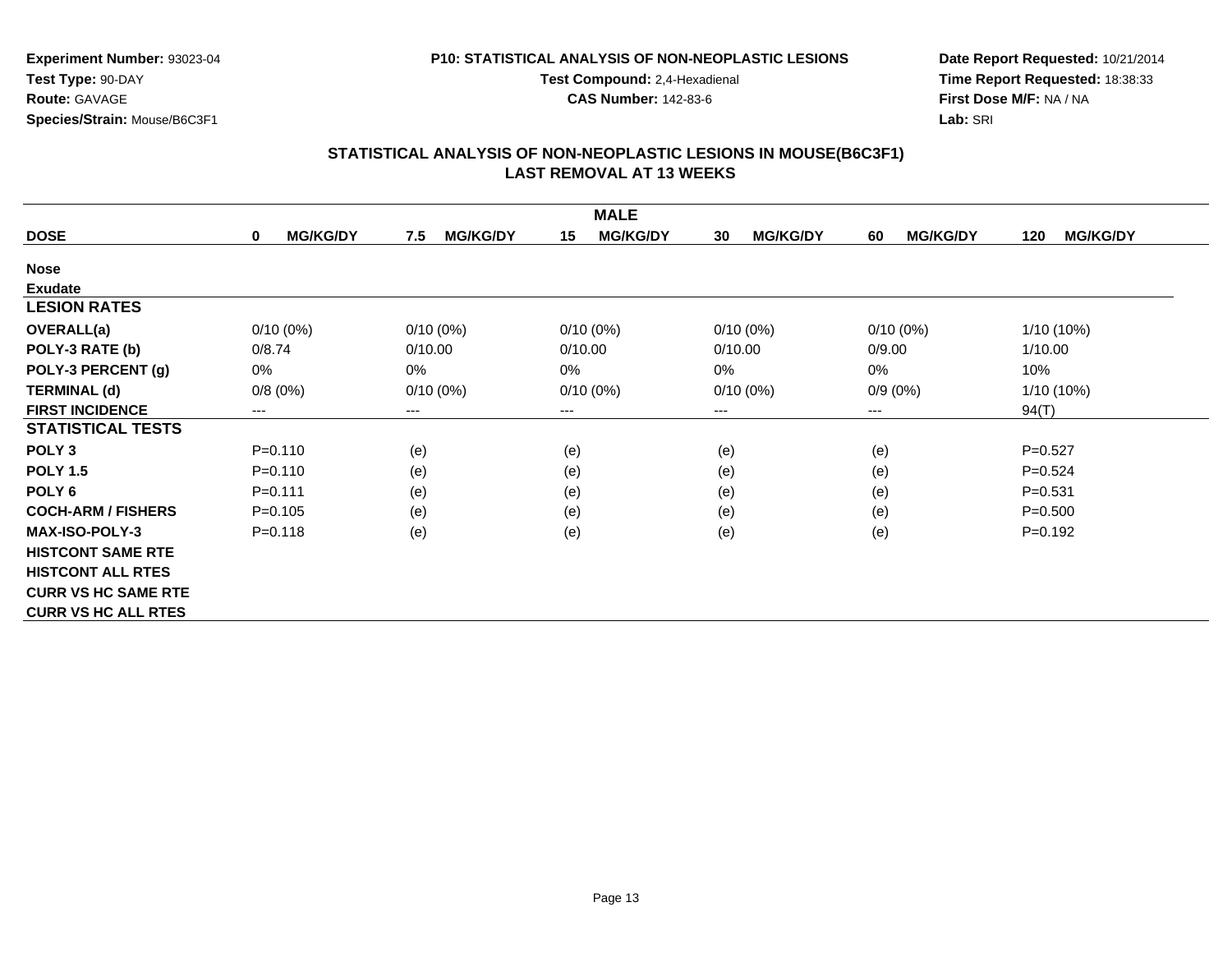### **P10: STATISTICAL ANALYSIS OF NON-NEOPLASTIC LESIONS**

**Test Compound:** 2,4-Hexadienal

**CAS Number:** 142-83-6

**Date Report Requested:** 10/21/2014**Time Report Requested:** 18:38:33**First Dose M/F:** NA / NA**Lab:** SRI

| <b>MALE</b>                |                      |                        |                       |                       |                       |                        |  |
|----------------------------|----------------------|------------------------|-----------------------|-----------------------|-----------------------|------------------------|--|
| <b>DOSE</b>                | <b>MG/KG/DY</b><br>0 | <b>MG/KG/DY</b><br>7.5 | <b>MG/KG/DY</b><br>15 | <b>MG/KG/DY</b><br>30 | <b>MG/KG/DY</b><br>60 | <b>MG/KG/DY</b><br>120 |  |
| <b>Nose: Olfactory Epi</b> |                      |                        |                       |                       |                       |                        |  |
| <b>Atrophy</b>             |                      |                        |                       |                       |                       |                        |  |
| <b>LESION RATES</b>        |                      |                        |                       |                       |                       |                        |  |
| <b>OVERALL(a)</b>          | $0/10(0\%)$          | $0/10(0\%)$            | $0/10(0\%)$           | $0/10(0\%)$           | $0/10(0\%)$           | 4/10 (40%)             |  |
| POLY-3 RATE (b)            | 0/8.74               | 0/10.00                | 0/10.00               | 0/10.00               | 0/9.00                | 4/10.00                |  |
| POLY-3 PERCENT (g)         | 0%                   | 0%                     | 0%                    | $0\%$                 | 0%                    | 40%                    |  |
| <b>TERMINAL (d)</b>        | 0/8(0%)              | $0/10(0\%)$            | $0/10(0\%)$           | $0/10(0\%)$           | $0/9(0\%)$            | 4/10 (40%)             |  |
| <b>FIRST INCIDENCE</b>     | ---                  | $---$                  | ---                   | ---                   | $---$                 | 94(T)                  |  |
| <b>STATISTICAL TESTS</b>   |                      |                        |                       |                       |                       |                        |  |
| POLY <sub>3</sub>          | $P=0.000**$          | (e)                    | (e)                   | (e)                   | (e)                   | $P=0.049*$             |  |
| <b>POLY 1.5</b>            | P=0.000**            | (e)                    | (e)                   | (e)                   | (e)                   | $P=0.047*$             |  |
| POLY <sub>6</sub>          | P=0.000**            | (e)                    | (e)                   | (e)                   | (e)                   | $P=0.052$              |  |
| <b>COCH-ARM / FISHERS</b>  | P=0.000**            | (e)                    | (e)                   | (e)                   | (e)                   | $P=0.043*$             |  |
| <b>MAX-ISO-POLY-3</b>      | P=0.000**            | (e)                    | (e)                   | (e)                   | (e)                   | $P=0.017*$             |  |
| <b>HISTCONT SAME RTE</b>   |                      |                        |                       |                       |                       |                        |  |
| <b>HISTCONT ALL RTES</b>   |                      |                        |                       |                       |                       |                        |  |
| <b>CURR VS HC SAME RTE</b> |                      |                        |                       |                       |                       |                        |  |
| <b>CURR VS HC ALL RTES</b> |                      |                        |                       |                       |                       |                        |  |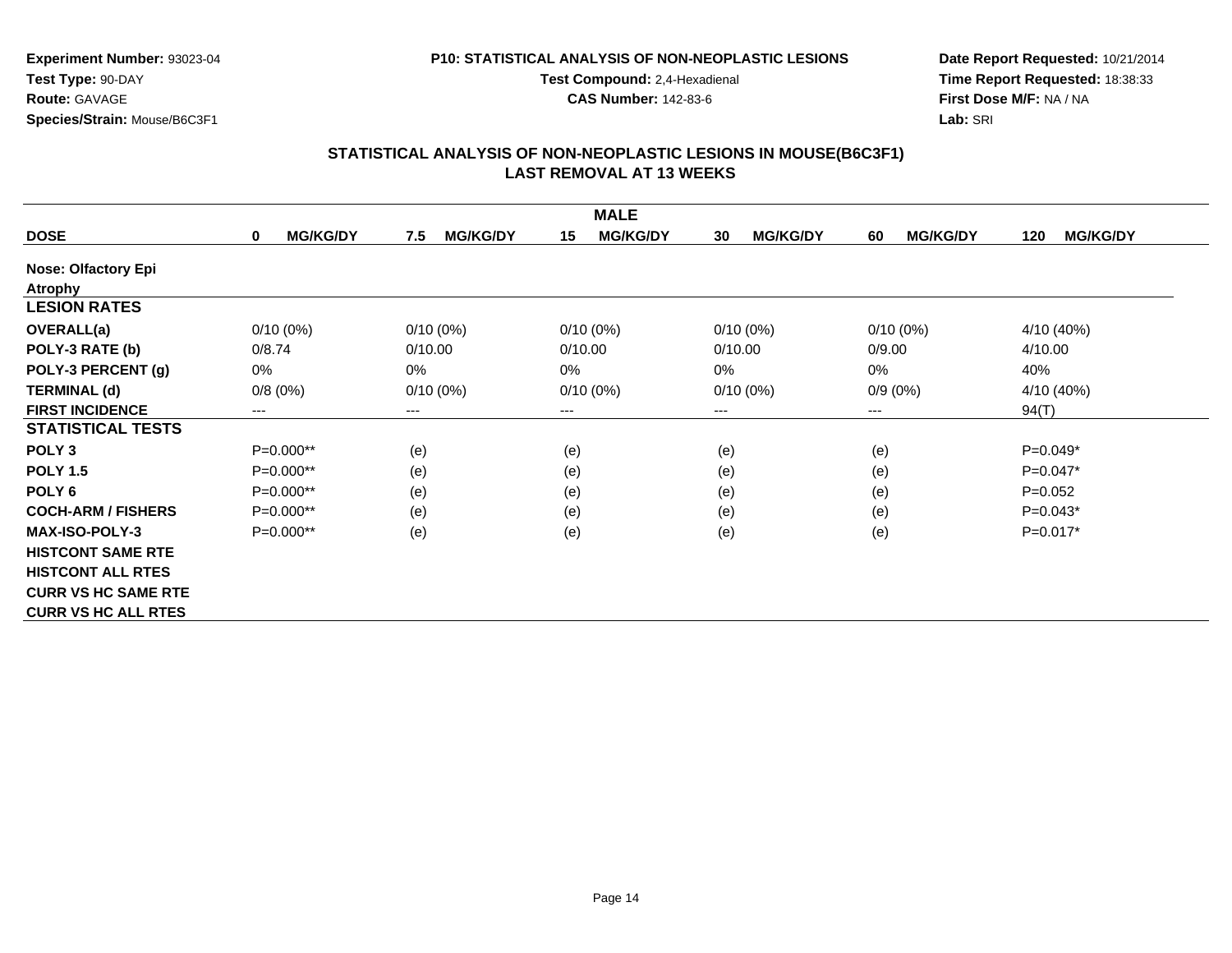#### **P10: STATISTICAL ANALYSIS OF NON-NEOPLASTIC LESIONS**

**Test Compound:** 2,4-Hexadienal

**CAS Number:** 142-83-6

**Date Report Requested:** 10/21/2014**Time Report Requested:** 18:38:33**First Dose M/F:** NA / NA**Lab:** SRI

| <b>MALE</b>                |                      |                        |                       |                       |                       |                        |  |
|----------------------------|----------------------|------------------------|-----------------------|-----------------------|-----------------------|------------------------|--|
| <b>DOSE</b>                | <b>MG/KG/DY</b><br>0 | <b>MG/KG/DY</b><br>7.5 | <b>MG/KG/DY</b><br>15 | <b>MG/KG/DY</b><br>30 | <b>MG/KG/DY</b><br>60 | <b>MG/KG/DY</b><br>120 |  |
| <b>Nose: Olfactory Epi</b> |                      |                        |                       |                       |                       |                        |  |
| <b>Necrosis</b>            |                      |                        |                       |                       |                       |                        |  |
| <b>LESION RATES</b>        |                      |                        |                       |                       |                       |                        |  |
| <b>OVERALL(a)</b>          | $0/10(0\%)$          | $0/10(0\%)$            | $0/10(0\%)$           | $0/10(0\%)$           | $0/10(0\%)$           | 5/10 (50%)             |  |
| POLY-3 RATE (b)            | 0/8.74               | 0/10.00                | 0/10.00               | 0/10.00               | 0/9.00                | 5/10.00                |  |
| POLY-3 PERCENT (g)         | 0%                   | 0%                     | 0%                    | $0\%$                 | 0%                    | 50%                    |  |
| <b>TERMINAL (d)</b>        | 0/8(0%)              | $0/10(0\%)$            | $0/10(0\%)$           | $0/10(0\%)$           | $0/9(0\%)$            | 5/10 (50%)             |  |
| <b>FIRST INCIDENCE</b>     | ---                  | $---$                  | ---                   | $\qquad \qquad - -$   | $---$                 | 94(T)                  |  |
| <b>STATISTICAL TESTS</b>   |                      |                        |                       |                       |                       |                        |  |
| POLY <sub>3</sub>          | $P=0.000**$          | (e)                    | (e)                   | (e)                   | (e)                   | $P=0.015*$             |  |
| <b>POLY 1.5</b>            | P=0.000**            | (e)                    | (e)                   | (e)                   | (e)                   | $P=0.014*$             |  |
| POLY <sub>6</sub>          | P=0.000**            | (e)                    | (e)                   | (e)                   | (e)                   | $P=0.017*$             |  |
| <b>COCH-ARM / FISHERS</b>  | P=0.000**            | (e)                    | (e)                   | (e)                   | (e)                   | $P=0.016*$             |  |
| <b>MAX-ISO-POLY-3</b>      | P=0.000**            | (e)                    | (e)                   | (e)                   | (e)                   | P=0.005**              |  |
| <b>HISTCONT SAME RTE</b>   |                      |                        |                       |                       |                       |                        |  |
| <b>HISTCONT ALL RTES</b>   |                      |                        |                       |                       |                       |                        |  |
| <b>CURR VS HC SAME RTE</b> |                      |                        |                       |                       |                       |                        |  |
| <b>CURR VS HC ALL RTES</b> |                      |                        |                       |                       |                       |                        |  |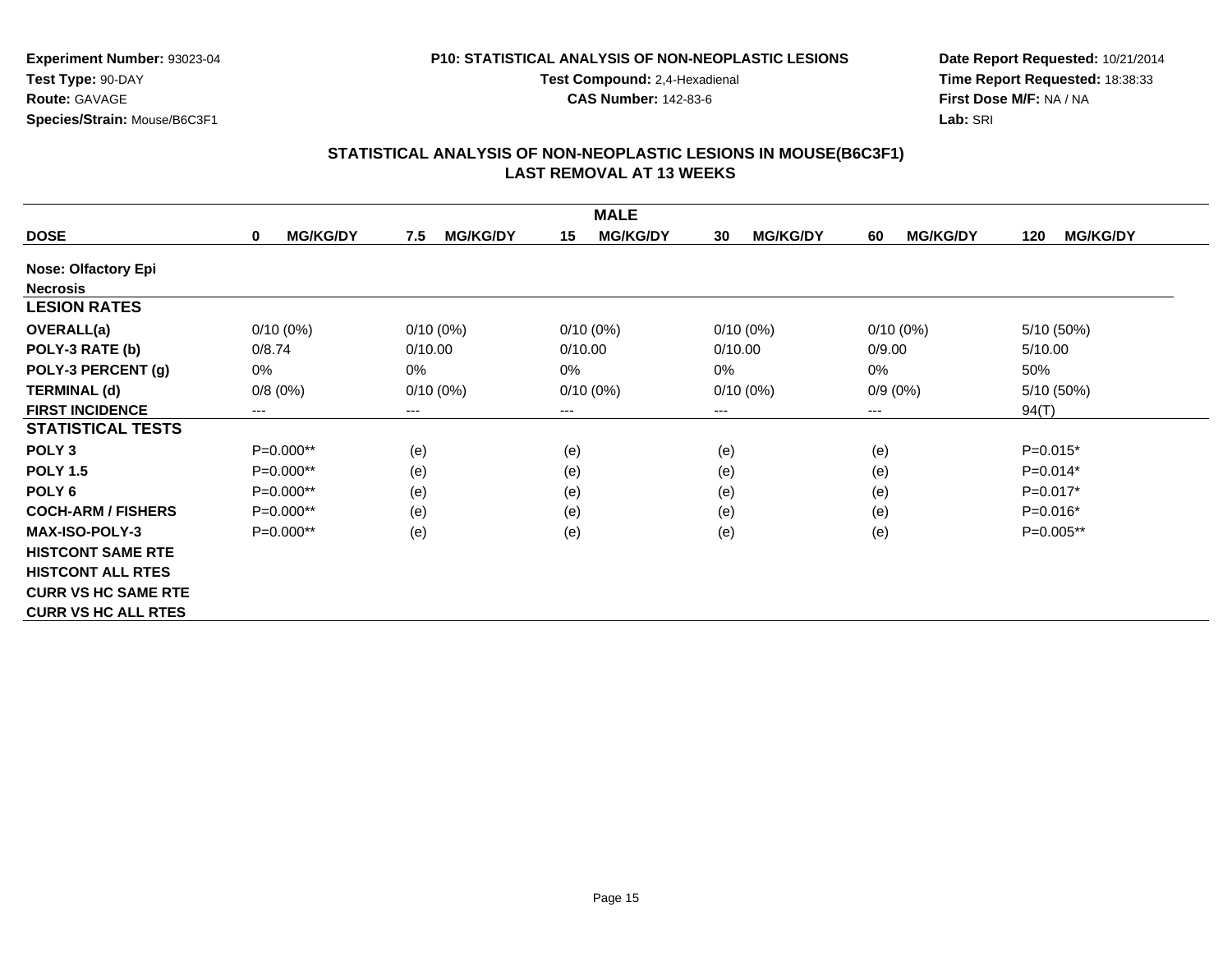#### **P10: STATISTICAL ANALYSIS OF NON-NEOPLASTIC LESIONS**

**Test Compound:** 2,4-Hexadienal

**CAS Number:** 142-83-6

**Date Report Requested:** 10/21/2014**Time Report Requested:** 18:38:33**First Dose M/F:** NA / NA**Lab:** SRI

|                            |                                |                        | <b>MALE</b>           |                       |                       |                        |
|----------------------------|--------------------------------|------------------------|-----------------------|-----------------------|-----------------------|------------------------|
| <b>DOSE</b>                | <b>MG/KG/DY</b><br>$\mathbf 0$ | <b>MG/KG/DY</b><br>7.5 | <b>MG/KG/DY</b><br>15 | <b>MG/KG/DY</b><br>30 | <b>MG/KG/DY</b><br>60 | <b>MG/KG/DY</b><br>120 |
| Nose: Vomeronas Org        |                                |                        |                       |                       |                       |                        |
| Cyst                       |                                |                        |                       |                       |                       |                        |
| <b>LESION RATES</b>        |                                |                        |                       |                       |                       |                        |
| <b>OVERALL(a)</b>          | $0/10(0\%)$                    | $0/10(0\%)$            | $0/10(0\%)$           | 0/10(0%)              | $0/10(0\%)$           | 1/10 (10%)             |
| POLY-3 RATE (b)            | 0/8.74                         | 0/10.00                | 0/10.00               | 0/10.00               | 0/9.00                | 1/10.00                |
| POLY-3 PERCENT (g)         | 0%                             | $0\%$                  | 0%                    | $0\%$                 | 0%                    | 10%                    |
| <b>TERMINAL (d)</b>        | 0/8(0%)                        | $0/10(0\%)$            | $0/10(0\%)$           | $0/10(0\%)$           | $0/9(0\%)$            | 1/10 (10%)             |
| <b>FIRST INCIDENCE</b>     | ---                            | ---                    | $---$                 | ---                   | $---$                 | 94(T)                  |
| <b>STATISTICAL TESTS</b>   |                                |                        |                       |                       |                       |                        |
| POLY <sub>3</sub>          | $P = 0.110$                    | (e)                    | (e)                   | (e)                   | (e)                   | $P=0.527$              |
| <b>POLY 1.5</b>            | $P = 0.110$                    | (e)                    | (e)                   | (e)                   | (e)                   | $P=0.524$              |
| POLY <sub>6</sub>          | $P = 0.111$                    | (e)                    | (e)                   | (e)                   | (e)                   | $P = 0.531$            |
| <b>COCH-ARM / FISHERS</b>  | $P = 0.105$                    | (e)                    | (e)                   | (e)                   | (e)                   | $P = 0.500$            |
| <b>MAX-ISO-POLY-3</b>      | $P = 0.118$                    | (e)                    | (e)                   | (e)                   | (e)                   | $P = 0.192$            |
| <b>HISTCONT SAME RTE</b>   |                                |                        |                       |                       |                       |                        |
| <b>HISTCONT ALL RTES</b>   |                                |                        |                       |                       |                       |                        |
| <b>CURR VS HC SAME RTE</b> |                                |                        |                       |                       |                       |                        |
| <b>CURR VS HC ALL RTES</b> |                                |                        |                       |                       |                       |                        |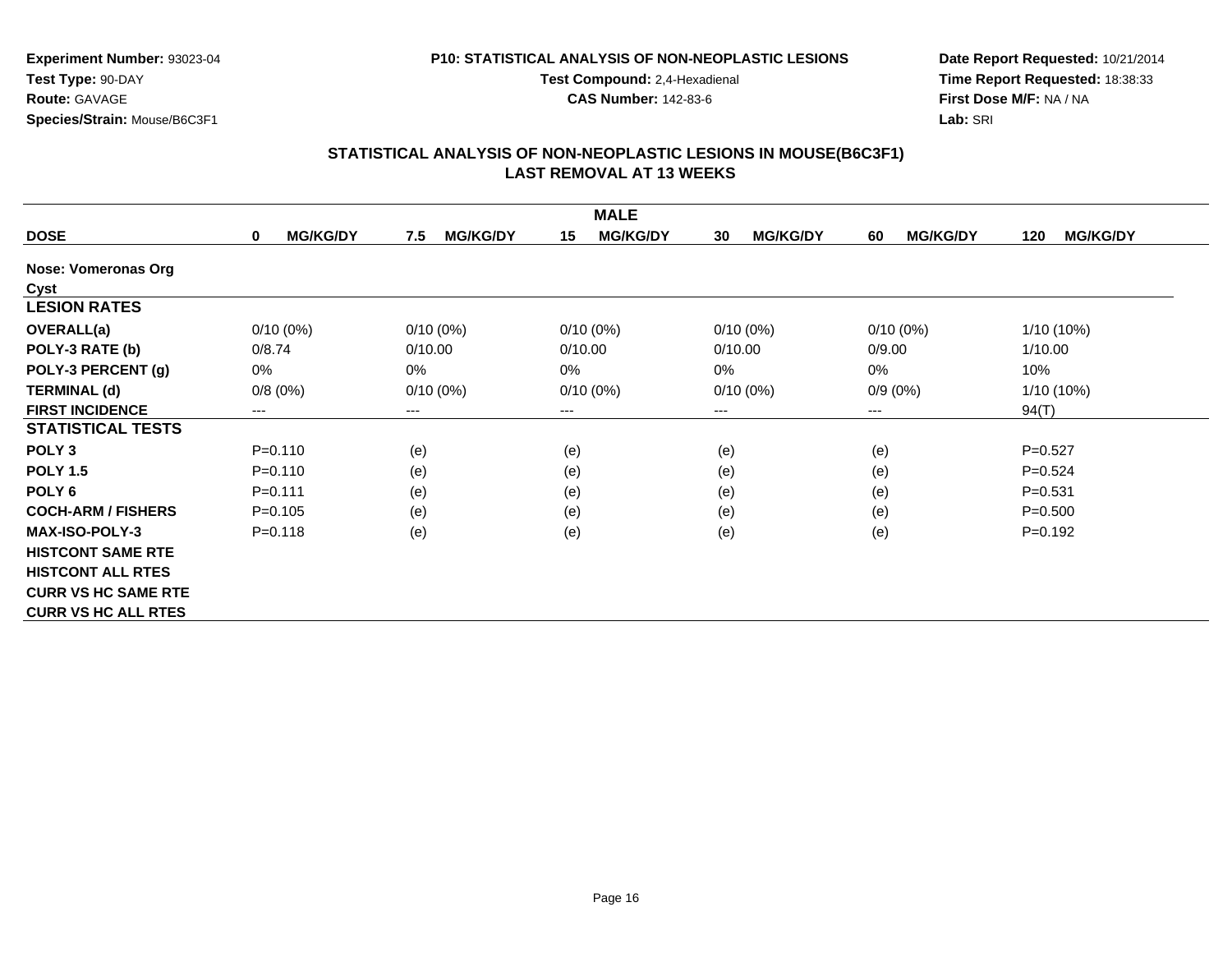#### **P10: STATISTICAL ANALYSIS OF NON-NEOPLASTIC LESIONS**

**Test Compound:** 2,4-Hexadienal

**CAS Number:** 142-83-6

**Date Report Requested:** 10/21/2014**Time Report Requested:** 18:38:33**First Dose M/F:** NA / NA**Lab:** SRI

|                            |                                |                        | <b>MALE</b>           |                       |                       |                        |
|----------------------------|--------------------------------|------------------------|-----------------------|-----------------------|-----------------------|------------------------|
| <b>DOSE</b>                | <b>MG/KG/DY</b><br>$\mathbf 0$ | <b>MG/KG/DY</b><br>7.5 | <b>MG/KG/DY</b><br>15 | <b>MG/KG/DY</b><br>30 | <b>MG/KG/DY</b><br>60 | <b>MG/KG/DY</b><br>120 |
| Nose: Vomeronas Org        |                                |                        |                       |                       |                       |                        |
| <b>Degeneration Cystic</b> |                                |                        |                       |                       |                       |                        |
| <b>LESION RATES</b>        |                                |                        |                       |                       |                       |                        |
| <b>OVERALL(a)</b>          | $0/10(0\%)$                    | $0/10(0\%)$            | $0/10(0\%)$           | $0/10(0\%)$           | $1/10(10\%)$          | $0/10(0\%)$            |
| POLY-3 RATE (b)            | 0/8.74                         | 0/10.00                | 0/10.00               | 0/10.00               | 1/10.00               | 0/10.00                |
| POLY-3 PERCENT (g)         | 0%                             | $0\%$                  | 0%                    | 0%                    | 10%                   | 0%                     |
| <b>TERMINAL (d)</b>        | 0/8(0%)                        | $0/10(0\%)$            | $0/10(0\%)$           | $0/10(0\%)$           | $0/9(0\%)$            | $0/10(0\%)$            |
| <b>FIRST INCIDENCE</b>     | ---                            | ---                    | ---                   | ---                   | 4                     | ---                    |
| <b>STATISTICAL TESTS</b>   |                                |                        |                       |                       |                       |                        |
| POLY <sub>3</sub>          | $P = 0.601$                    | (e)                    | (e)                   | (e)                   | $P=0.527$             | (e)                    |
| <b>POLY 1.5</b>            | $P=0.599$                      | (e)                    | (e)                   | (e)                   | $P=0.524$             | (e)                    |
| POLY <sub>6</sub>          | $P = 0.603$                    | (e)                    | (e)                   | (e)                   | $P = 0.531$           | (e)                    |
| <b>COCH-ARM / FISHERS</b>  | $P = 0.585$                    | (e)                    | (e)                   | (e)                   | $P = 0.500$           | (e)                    |
| <b>MAX-ISO-POLY-3</b>      | $P=0.412$                      | (e)                    | (e)                   | (e)                   | $P=0.192$             | (e)                    |
| <b>HISTCONT SAME RTE</b>   |                                |                        |                       |                       |                       |                        |
| <b>HISTCONT ALL RTES</b>   |                                |                        |                       |                       |                       |                        |
| <b>CURR VS HC SAME RTE</b> |                                |                        |                       |                       |                       |                        |
| <b>CURR VS HC ALL RTES</b> |                                |                        |                       |                       |                       |                        |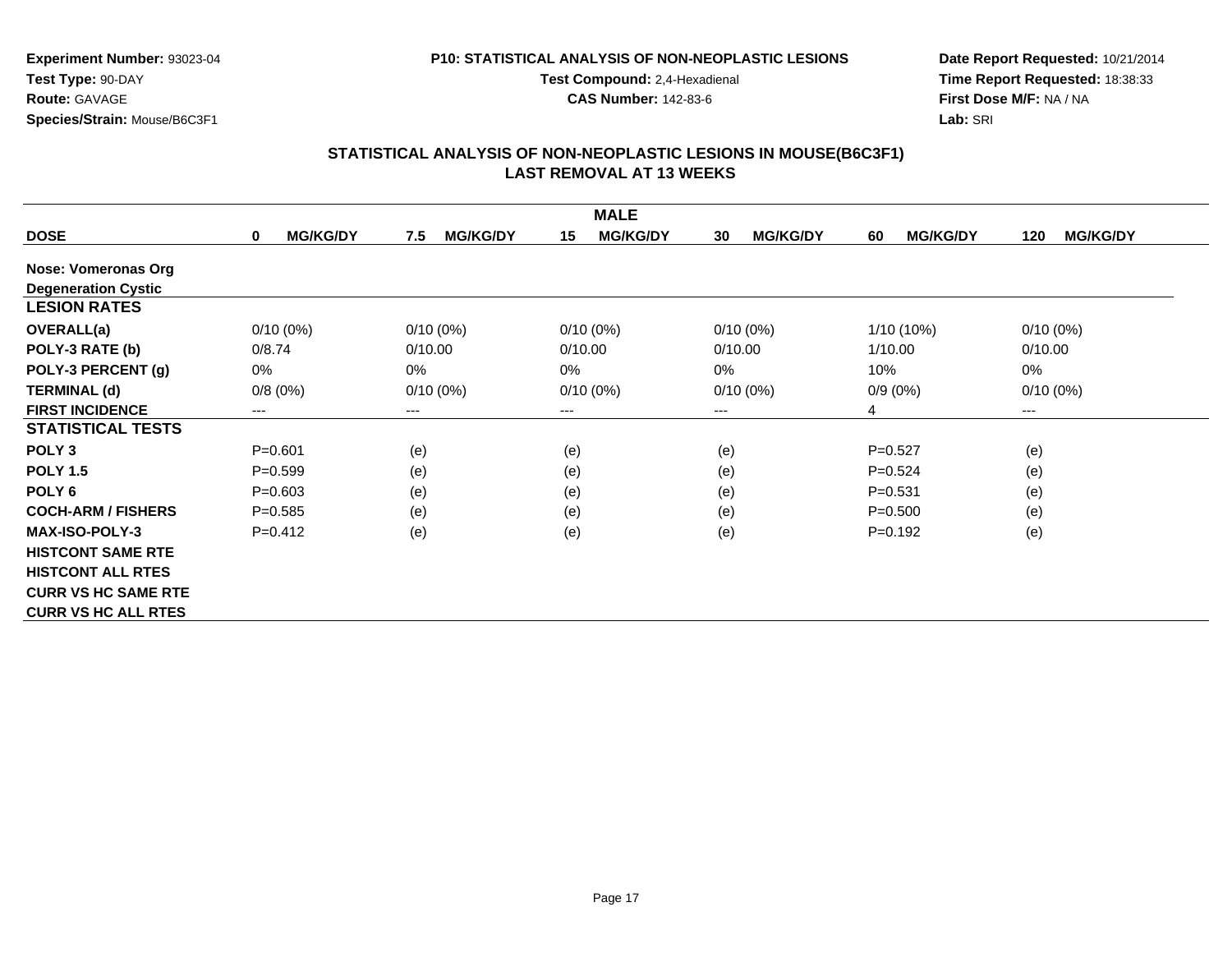#### **P10: STATISTICAL ANALYSIS OF NON-NEOPLASTIC LESIONS**

**Test Compound:** 2,4-Hexadienal

**CAS Number:** 142-83-6

**Date Report Requested:** 10/21/2014**Time Report Requested:** 18:38:33**First Dose M/F:** NA / NA**Lab:** SRI

| <b>MALE</b>                |                                |                        |                       |                       |                       |                        |  |
|----------------------------|--------------------------------|------------------------|-----------------------|-----------------------|-----------------------|------------------------|--|
| <b>DOSE</b>                | <b>MG/KG/DY</b><br>$\mathbf 0$ | <b>MG/KG/DY</b><br>7.5 | <b>MG/KG/DY</b><br>15 | <b>MG/KG/DY</b><br>30 | <b>MG/KG/DY</b><br>60 | <b>MG/KG/DY</b><br>120 |  |
| <b>Parathyroid Gland</b>   |                                |                        |                       |                       |                       |                        |  |
| Cyst                       |                                |                        |                       |                       |                       |                        |  |
| <b>LESION RATES</b>        |                                |                        |                       |                       |                       |                        |  |
| <b>OVERALL(a)</b>          | $0/9(0\%)$                     | $0/0 (0\%)$            | $0/0 (0\%)$           | $0/0 (0\%)$           | $0/0 (0\%)$           | 1/9 (11%)              |  |
| POLY-3 RATE (b)            | 0/8.74                         | 0/0.00                 | 0/0.00                | 0/0.00                | 0/0.00                | 1/9.00                 |  |
| POLY-3 PERCENT (g)         | 0%                             | 0%                     | 0%                    | $0\%$                 | 0%                    | 11.1%                  |  |
| <b>TERMINAL (d)</b>        | 0/8(0%)                        | $0/0 (0\%)$            | $0/0 (0\%)$           | $0/0 (0\%)$           | $0/0 (0\%)$           | 1/9(11%)               |  |
| <b>FIRST INCIDENCE</b>     | ---                            | ---                    | ---                   | ---                   | $---$                 | 94(T)                  |  |
| <b>STATISTICAL TESTS</b>   |                                |                        |                       |                       |                       |                        |  |
| POLY <sub>3</sub>          | (e)                            | (e)                    | (e)                   | (e)                   | (e)                   | $P = 0.506$            |  |
| <b>POLY 1.5</b>            | (e)                            | (e)                    | (e)                   | (e)                   | (e)                   | $P = 0.503$            |  |
| POLY <sub>6</sub>          | (e)                            | (e)                    | (e)                   | (e)                   | (e)                   | $P = 0.510$            |  |
| <b>COCH-ARM / FISHERS</b>  | $P = 0.303$                    | (e)                    | (e)                   | (e)                   | (e)                   | $P = 0.500$            |  |
| <b>MAX-ISO-POLY-3</b>      | (e)                            | (e)                    | (e)                   | (e)                   | (e)                   | $P = 0.166$            |  |
| <b>HISTCONT SAME RTE</b>   |                                |                        |                       |                       |                       |                        |  |
| <b>HISTCONT ALL RTES</b>   |                                |                        |                       |                       |                       |                        |  |
| <b>CURR VS HC SAME RTE</b> |                                |                        |                       |                       |                       |                        |  |
| <b>CURR VS HC ALL RTES</b> |                                |                        |                       |                       |                       |                        |  |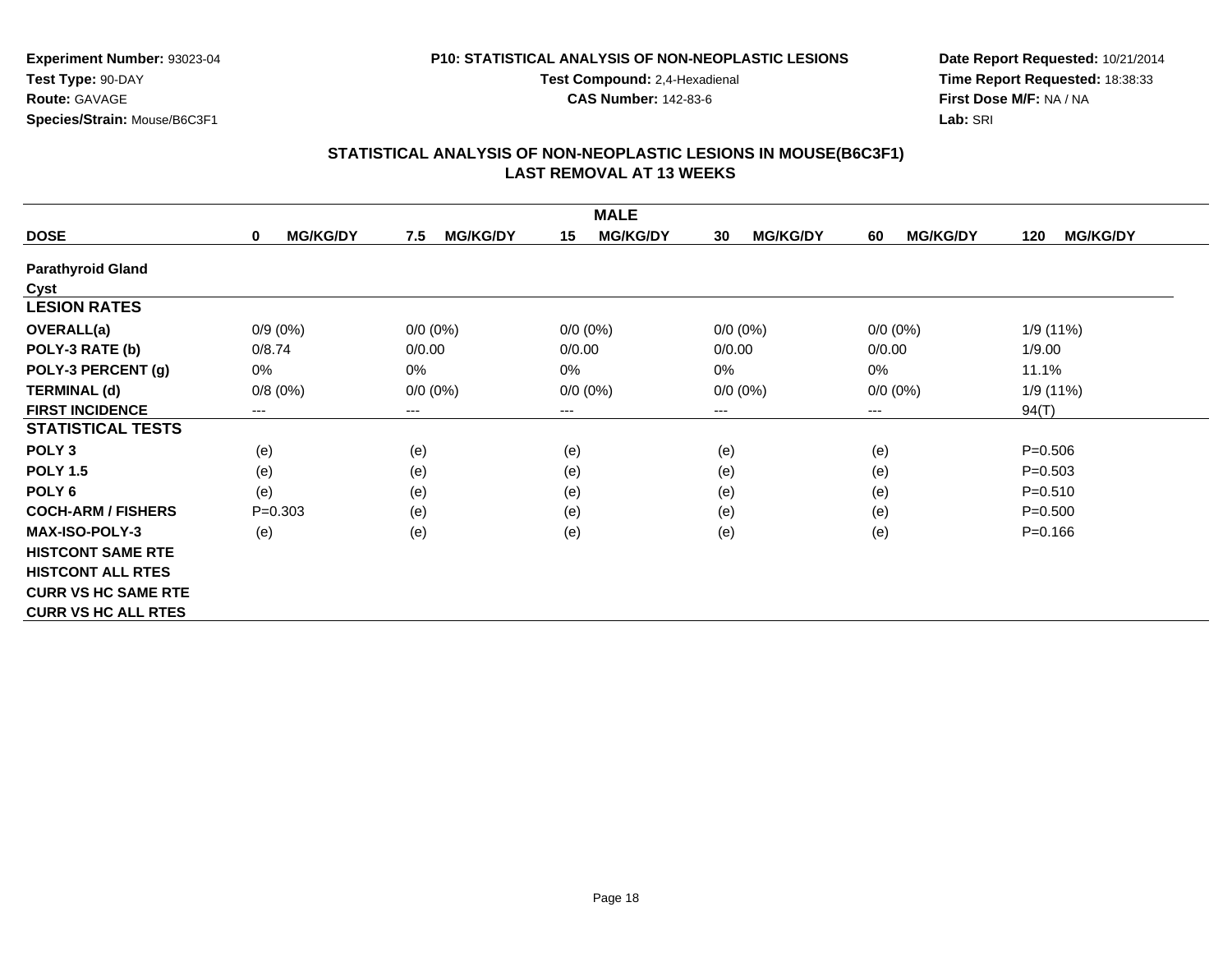#### **P10: STATISTICAL ANALYSIS OF NON-NEOPLASTIC LESIONS**

**Test Compound:** 2,4-Hexadienal

**CAS Number:** 142-83-6

**Date Report Requested:** 10/21/2014**Time Report Requested:** 18:38:33**First Dose M/F:** NA / NA**Lab:** SRI

| <b>MALE</b>                |                      |                        |                       |                       |                       |                        |  |  |
|----------------------------|----------------------|------------------------|-----------------------|-----------------------|-----------------------|------------------------|--|--|
| <b>DOSE</b>                | <b>MG/KG/DY</b><br>0 | <b>MG/KG/DY</b><br>7.5 | <b>MG/KG/DY</b><br>15 | <b>MG/KG/DY</b><br>30 | <b>MG/KG/DY</b><br>60 | <b>MG/KG/DY</b><br>120 |  |  |
| <b>Pleura</b>              |                      |                        |                       |                       |                       |                        |  |  |
| <b>Inflammation</b>        |                      |                        |                       |                       |                       |                        |  |  |
| <b>LESION RATES</b>        |                      |                        |                       |                       |                       |                        |  |  |
| <b>OVERALL(a)</b>          | $0/0 (0\%)$          | $0/0 (0\%)$            | $0/0 (0\%)$           | $0/0 (0\%)$           | 1/1 (100%)            | $0/0 (0\%)$            |  |  |
| POLY-3 RATE (b)            | 0/0.00               | 0/0.00                 | 0/0.00                | 0/0.00                | 1/1.00                | 0/0.00                 |  |  |
| POLY-3 PERCENT (g)         | 0%                   | 0%                     | 0%                    | 0%                    | 100%                  | 0%                     |  |  |
| <b>TERMINAL (d)</b>        | $0/0 (0\%)$          | $0/0 (0\%)$            | $0/0 (0\%)$           | $0/0 (0\%)$           | 1/1 (100%)            | $0/0 (0\%)$            |  |  |
| <b>FIRST INCIDENCE</b>     | ---                  | $---$                  | ---                   | ---                   | 4(T)                  | $---$                  |  |  |
| <b>STATISTICAL TESTS</b>   |                      |                        |                       |                       |                       |                        |  |  |
| POLY <sub>3</sub>          | (e)                  | (e)                    | (e)                   | (e)                   | (e)                   | (e)                    |  |  |
| <b>POLY 1.5</b>            | (e)                  | (e)                    | (e)                   | (e)                   | (e)                   | (e)                    |  |  |
| POLY <sub>6</sub>          | (e)                  | (e)                    | (e)                   | (e)                   | (e)                   | (e)                    |  |  |
| <b>COCH-ARM / FISHERS</b>  | (e)                  | (e)                    | (e)                   | (e)                   | (e)                   | (e)                    |  |  |
| <b>MAX-ISO-POLY-3</b>      | (e)                  | (e)                    | (e)                   | (e)                   | (e)                   | (e)                    |  |  |
| <b>HISTCONT SAME RTE</b>   |                      |                        |                       |                       |                       |                        |  |  |
| <b>HISTCONT ALL RTES</b>   |                      |                        |                       |                       |                       |                        |  |  |
| <b>CURR VS HC SAME RTE</b> |                      |                        |                       |                       |                       |                        |  |  |
| <b>CURR VS HC ALL RTES</b> |                      |                        |                       |                       |                       |                        |  |  |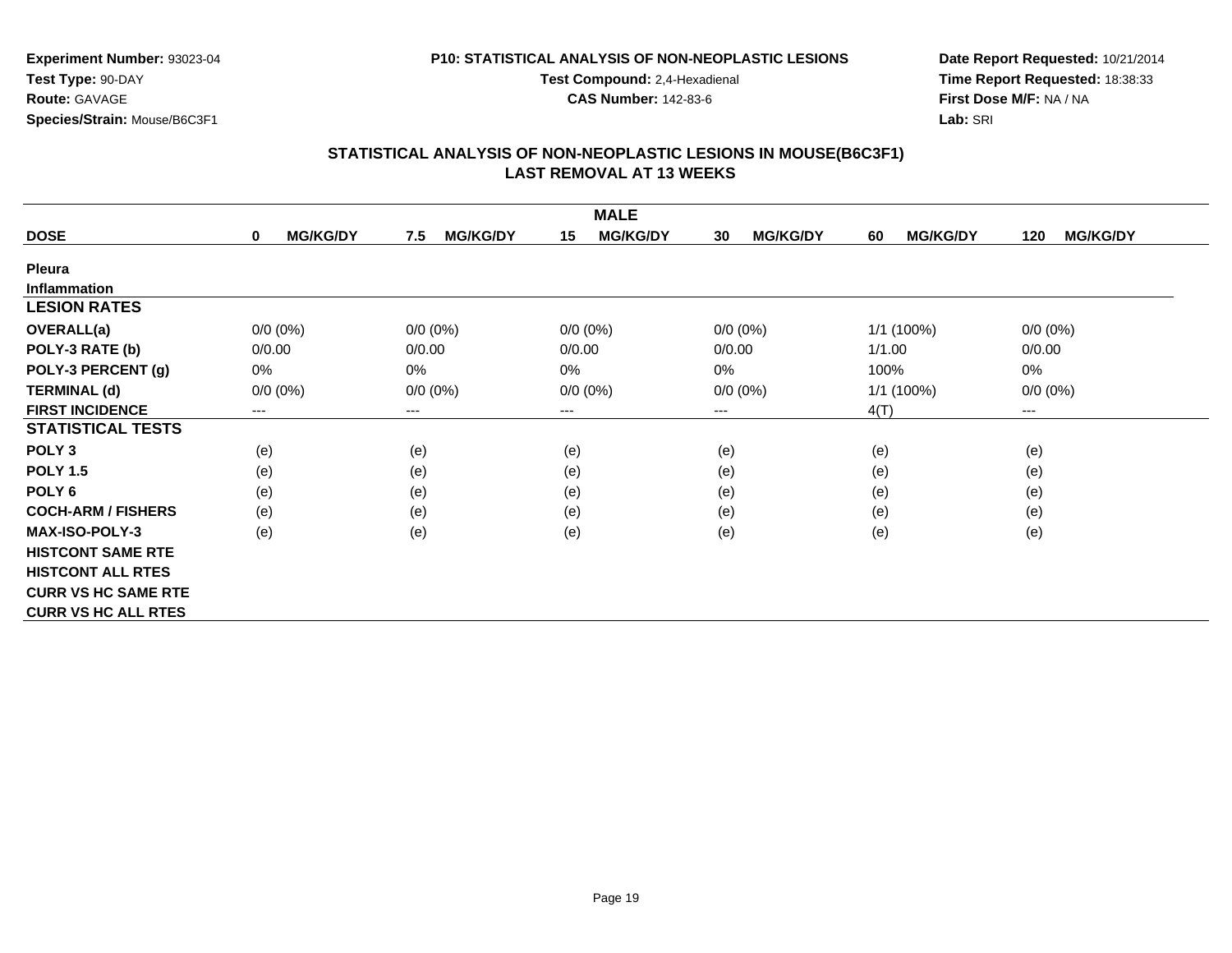#### **P10: STATISTICAL ANALYSIS OF NON-NEOPLASTIC LESIONS**

**Test Compound:** 2,4-Hexadienal

**CAS Number:** 142-83-6

**Date Report Requested:** 10/21/2014**Time Report Requested:** 18:38:33**First Dose M/F:** NA / NA**Lab:** SRI

| <b>MALE</b>                |                                |                        |                       |                       |                       |                        |  |
|----------------------------|--------------------------------|------------------------|-----------------------|-----------------------|-----------------------|------------------------|--|
| <b>DOSE</b>                | <b>MG/KG/DY</b><br>$\mathbf 0$ | <b>MG/KG/DY</b><br>7.5 | <b>MG/KG/DY</b><br>15 | <b>MG/KG/DY</b><br>30 | <b>MG/KG/DY</b><br>60 | <b>MG/KG/DY</b><br>120 |  |
| <b>Skeletal Muscle</b>     |                                |                        |                       |                       |                       |                        |  |
| <b>Necrosis Focal</b>      |                                |                        |                       |                       |                       |                        |  |
| <b>LESION RATES</b>        |                                |                        |                       |                       |                       |                        |  |
| <b>OVERALL(a)</b>          | 1/1 (100%)                     | $0/0 (0\%)$            | $0/0 (0\%)$           | $0/0 (0\%)$           | $0/0 (0\%)$           | $0/0 (0\%)$            |  |
| POLY-3 RATE (b)            | 1/1.00                         | 0/0.00                 | 0/0.00                | 0/0.00                | 0/0.00                | 0/0.00                 |  |
| POLY-3 PERCENT (g)         | 100%                           | $0\%$                  | 0%                    | $0\%$                 | 0%                    | 0%                     |  |
| <b>TERMINAL (d)</b>        | 1/1 (100%)                     | $0/0 (0\%)$            | $0/0 (0\%)$           | $0/0 (0\%)$           | $0/0 (0\%)$           | $0/0 (0\%)$            |  |
| <b>FIRST INCIDENCE</b>     | 6(T)                           | $---$                  | ---                   | ---                   | $---$                 | $---$                  |  |
| <b>STATISTICAL TESTS</b>   |                                |                        |                       |                       |                       |                        |  |
| POLY <sub>3</sub>          | (e)                            | (e)                    | (e)                   | (e)                   | (e)                   | (e)                    |  |
| <b>POLY 1.5</b>            | (e)                            | (e)                    | (e)                   | (e)                   | (e)                   | (e)                    |  |
| POLY <sub>6</sub>          | (e)                            | (e)                    | (e)                   | (e)                   | (e)                   | (e)                    |  |
| <b>COCH-ARM / FISHERS</b>  | (e)                            | (e)                    | (e)                   | (e)                   | (e)                   | (e)                    |  |
| <b>MAX-ISO-POLY-3</b>      | (e)                            | (e)                    | (e)                   | (e)                   | (e)                   | (e)                    |  |
| <b>HISTCONT SAME RTE</b>   |                                |                        |                       |                       |                       |                        |  |
| <b>HISTCONT ALL RTES</b>   |                                |                        |                       |                       |                       |                        |  |
| <b>CURR VS HC SAME RTE</b> |                                |                        |                       |                       |                       |                        |  |
| <b>CURR VS HC ALL RTES</b> |                                |                        |                       |                       |                       |                        |  |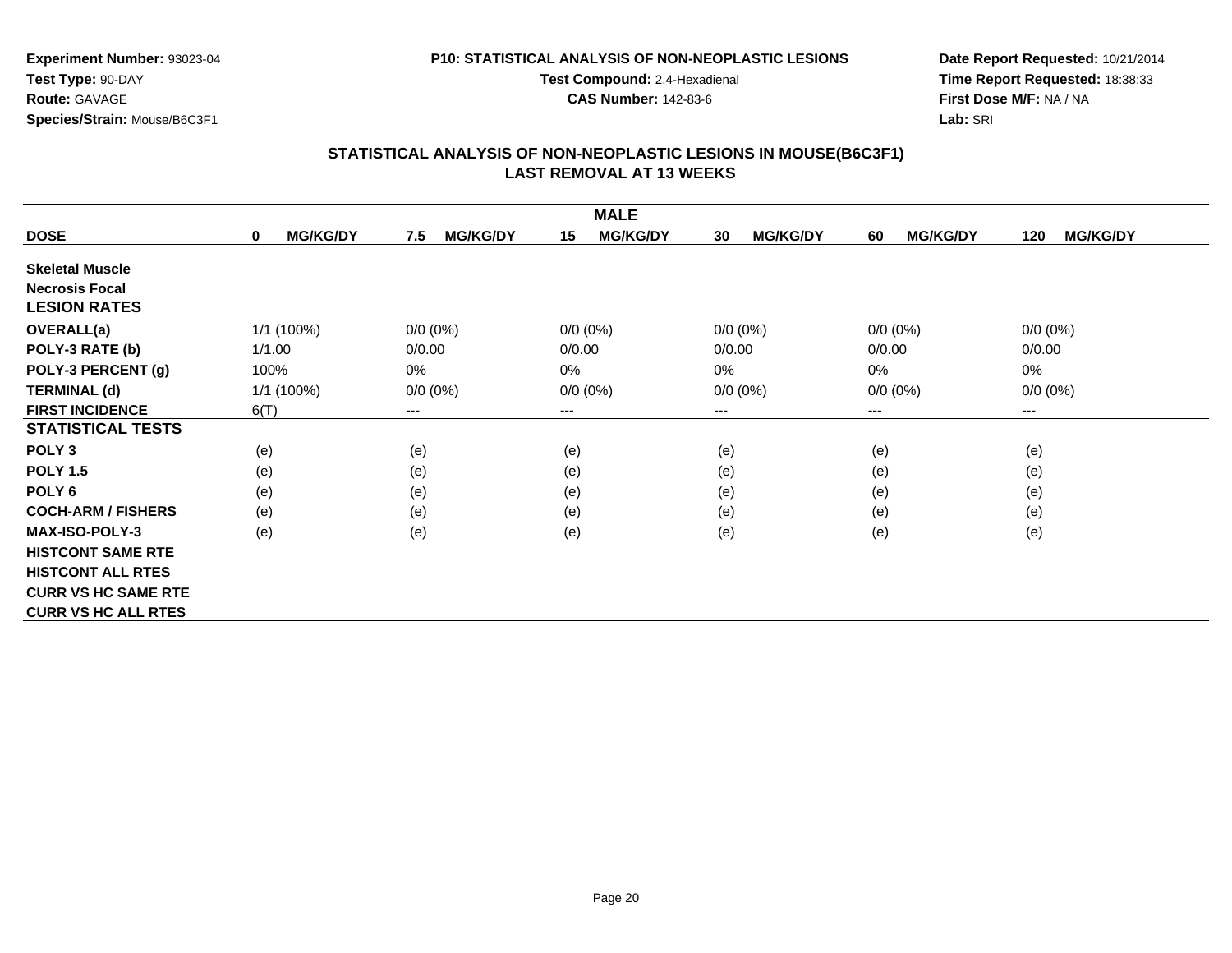#### **P10: STATISTICAL ANALYSIS OF NON-NEOPLASTIC LESIONS**

**Test Compound:** 2,4-Hexadienal

**CAS Number:** 142-83-6

**Date Report Requested:** 10/21/2014**Time Report Requested:** 18:38:33**First Dose M/F:** NA / NA**Lab:** SRI

| <b>MALE</b>                |                      |                        |                       |                       |                       |                        |  |
|----------------------------|----------------------|------------------------|-----------------------|-----------------------|-----------------------|------------------------|--|
| <b>DOSE</b>                | <b>MG/KG/DY</b><br>0 | <b>MG/KG/DY</b><br>7.5 | <b>MG/KG/DY</b><br>15 | <b>MG/KG/DY</b><br>30 | <b>MG/KG/DY</b><br>60 | <b>MG/KG/DY</b><br>120 |  |
| <b>Skin: Subcut Tiss</b>   |                      |                        |                       |                       |                       |                        |  |
| <b>Foreign Body</b>        |                      |                        |                       |                       |                       |                        |  |
| <b>LESION RATES</b>        |                      |                        |                       |                       |                       |                        |  |
| <b>OVERALL(a)</b>          | 1/10 (10%)           | $0/0 (0\%)$            | $0/0 (0\%)$           | $0/0 (0\%)$           | $0/1$ (0%)            | $0/10(0\%)$            |  |
| POLY-3 RATE (b)            | 1/9.74               | 0/0.00                 | 0/0.00                | 0/0.00                | 0/0.00                | 0/10.00                |  |
| POLY-3 PERCENT (g)         | 10.3%                | 0%                     | 0%                    | $0\%$                 | 0%                    | 0%                     |  |
| <b>TERMINAL (d)</b>        | 0/8(0%)              | $0/0 (0\%)$            | $0/0 (0\%)$           | $0/0 (0\%)$           | $0/0 (0\%)$           | $0/10(0\%)$            |  |
| <b>FIRST INCIDENCE</b>     | 6                    | ---                    | ---                   | ---                   | ---                   | $--$                   |  |
| <b>STATISTICAL TESTS</b>   |                      |                        |                       |                       |                       |                        |  |
| POLY <sub>3</sub>          | (e)                  | (e)                    | (e)                   | (e)                   | P=0.944N              | P=0.495N               |  |
| <b>POLY 1.5</b>            | (e)                  | (e)                    | (e)                   | (e)                   | P=0.943N              | P=0.497N               |  |
| POLY <sub>6</sub>          | (e)                  | (e)                    | (e)                   | (e)                   | P=0.944N              | $P = 0.491N$           |  |
| <b>COCH-ARM / FISHERS</b>  | $P = 0.300N$         | (e)                    | (e)                   | (e)                   | P=0.909N              | $P = 0.500N$           |  |
| <b>MAX-ISO-POLY-3</b>      | (e)                  | (e)                    | (e)                   | (e)                   | $P = 0.500N$          | $P = 0.159N$           |  |
| <b>HISTCONT SAME RTE</b>   |                      |                        |                       |                       |                       |                        |  |
| <b>HISTCONT ALL RTES</b>   |                      |                        |                       |                       |                       |                        |  |
| <b>CURR VS HC SAME RTE</b> |                      |                        |                       |                       |                       |                        |  |
| <b>CURR VS HC ALL RTES</b> |                      |                        |                       |                       |                       |                        |  |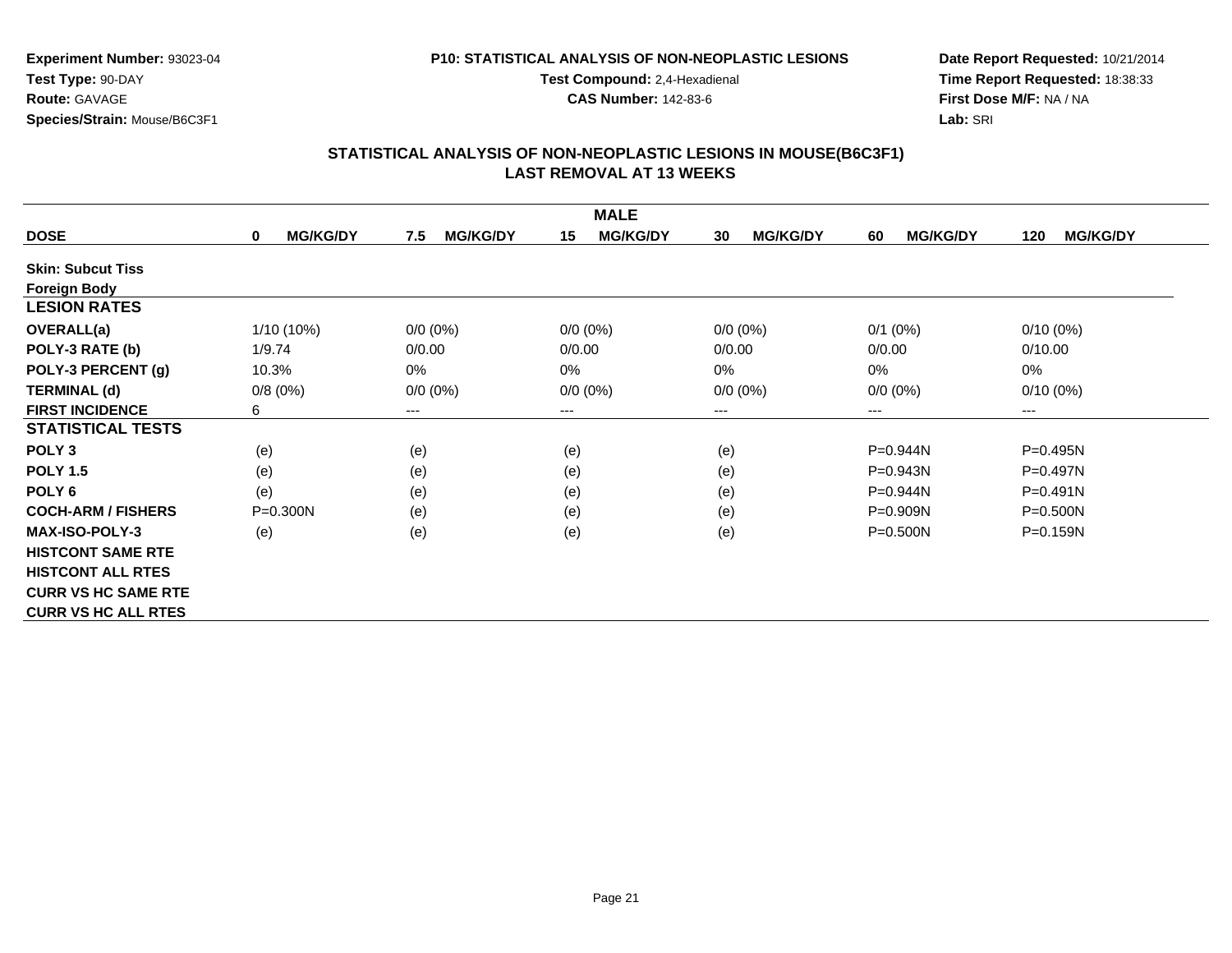#### **P10: STATISTICAL ANALYSIS OF NON-NEOPLASTIC LESIONS**

**Test Compound:** 2,4-Hexadienal

**CAS Number:** 142-83-6

**Date Report Requested:** 10/21/2014**Time Report Requested:** 18:38:33**First Dose M/F:** NA / NA**Lab:** SRI

| <b>MALE</b>                |                      |                        |                        |                       |                       |                        |  |
|----------------------------|----------------------|------------------------|------------------------|-----------------------|-----------------------|------------------------|--|
| <b>DOSE</b>                | <b>MG/KG/DY</b><br>0 | <b>MG/KG/DY</b><br>7.5 | <b>MG/KG/DY</b><br>15  | <b>MG/KG/DY</b><br>30 | <b>MG/KG/DY</b><br>60 | <b>MG/KG/DY</b><br>120 |  |
| <b>Skin: Subcut Tiss</b>   |                      |                        |                        |                       |                       |                        |  |
| <b>Foreign Body Focal</b>  |                      |                        |                        |                       |                       |                        |  |
| <b>LESION RATES</b>        |                      |                        |                        |                       |                       |                        |  |
| <b>OVERALL(a)</b>          | $0/10(0\%)$          | $0/0 (0\%)$            | $0/0(0\%)$             | $0/0 (0\%)$           | $0/1$ (0%)            | $0/10(0\%)$            |  |
| POLY-3 RATE (b)            | 0/8.74               | 0/0.00                 | 0/0.00                 | 0/0.00                | 0/0.00                | 0/10.00                |  |
| POLY-3 PERCENT (g)         | $0\%$                | 0%                     | $0\%$                  | 0%                    | $0\%$                 | 0%                     |  |
| <b>TERMINAL (d)</b>        | 0/8(0%)              | $0/0 (0\%)$            | $0/0 (0\%)$            | $0/0 (0\%)$           | $0/0 (0\%)$           | $0/10(0\%)$            |  |
| <b>FIRST INCIDENCE</b>     | ---                  | ---                    | $\qquad \qquad \cdots$ | ---                   | ---                   | ---                    |  |
| <b>STATISTICAL TESTS</b>   |                      |                        |                        |                       |                       |                        |  |
| POLY <sub>3</sub>          | (n)                  | (n)                    | (n)                    | (n)                   | (n)                   | (n)                    |  |
| <b>POLY 1.5</b>            | (n)                  | (n)                    | (n)                    | (n)                   | (n)                   | (n)                    |  |
| POLY <sub>6</sub>          | (n)                  | (n)                    | (n)                    | (n)                   | (n)                   | (n)                    |  |
| <b>COCH-ARM / FISHERS</b>  | (n)                  | (n)                    | (n)                    | (n)                   | (n)                   | (n)                    |  |
| <b>MAX-ISO-POLY-3</b>      | (n)                  | (n)                    | (n)                    | (n)                   | (n)                   | (n)                    |  |
| <b>HISTCONT SAME RTE</b>   |                      |                        |                        |                       |                       |                        |  |
| <b>HISTCONT ALL RTES</b>   |                      |                        |                        |                       |                       |                        |  |
| <b>CURR VS HC SAME RTE</b> |                      |                        |                        |                       |                       |                        |  |
| <b>CURR VS HC ALL RTES</b> |                      |                        |                        |                       |                       |                        |  |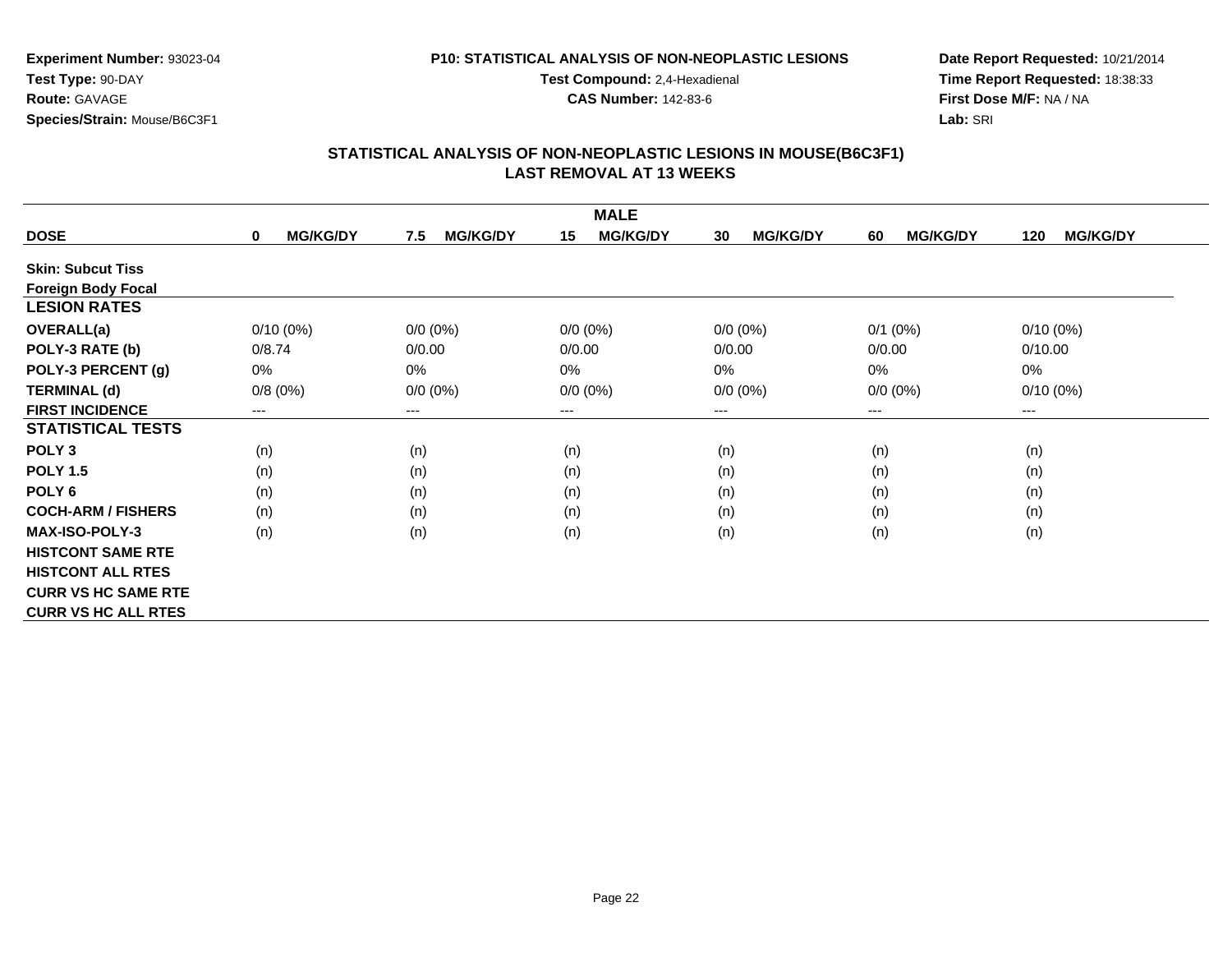#### **P10: STATISTICAL ANALYSIS OF NON-NEOPLASTIC LESIONS**

**Test Compound:** 2,4-Hexadienal

**CAS Number:** 142-83-6

**Date Report Requested:** 10/21/2014**Time Report Requested:** 18:38:33**First Dose M/F:** NA / NA**Lab:** SRI

| <b>MALE</b>                |                                |                        |                       |                       |                       |                        |  |  |
|----------------------------|--------------------------------|------------------------|-----------------------|-----------------------|-----------------------|------------------------|--|--|
| <b>DOSE</b>                | <b>MG/KG/DY</b><br>$\mathbf 0$ | <b>MG/KG/DY</b><br>7.5 | <b>MG/KG/DY</b><br>15 | <b>MG/KG/DY</b><br>30 | <b>MG/KG/DY</b><br>60 | <b>MG/KG/DY</b><br>120 |  |  |
| <b>Skin: Subcut Tiss</b>   |                                |                        |                       |                       |                       |                        |  |  |
| <b>Inflammation Focal</b>  |                                |                        |                       |                       |                       |                        |  |  |
| <b>LESION RATES</b>        |                                |                        |                       |                       |                       |                        |  |  |
| <b>OVERALL(a)</b>          | $0/10(0\%)$                    | $0/0 (0\%)$            | $0/0 (0\%)$           | $0/0 (0\%)$           | $0/1$ (0%)            | $0/10(0\%)$            |  |  |
| POLY-3 RATE (b)            | 0/8.74                         | 0/0.00                 | 0/0.00                | 0/0.00                | 0/0.00                | 0/10.00                |  |  |
| POLY-3 PERCENT (g)         | 0%                             | 0%                     | 0%                    | 0%                    | 0%                    | 0%                     |  |  |
| <b>TERMINAL (d)</b>        | 0/8(0%)                        | $0/0 (0\%)$            | $0/0 (0\%)$           | $0/0 (0\%)$           | $0/0 (0\%)$           | $0/10(0\%)$            |  |  |
| <b>FIRST INCIDENCE</b>     | ---                            | $---$                  | $--$                  | $--$                  | $--$                  | ---                    |  |  |
| <b>STATISTICAL TESTS</b>   |                                |                        |                       |                       |                       |                        |  |  |
| POLY <sub>3</sub>          | (n)                            | (n)                    | (n)                   | (n)                   | (n)                   | (n)                    |  |  |
| <b>POLY 1.5</b>            | (n)                            | (n)                    | (n)                   | (n)                   | (n)                   | (n)                    |  |  |
| POLY <sub>6</sub>          | (n)                            | (n)                    | (n)                   | (n)                   | (n)                   | (n)                    |  |  |
| <b>COCH-ARM / FISHERS</b>  | (n)                            | (n)                    | (n)                   | (n)                   | (n)                   | (n)                    |  |  |
| <b>MAX-ISO-POLY-3</b>      | (n)                            | (n)                    | (n)                   | (n)                   | (n)                   | (n)                    |  |  |
| <b>HISTCONT SAME RTE</b>   |                                |                        |                       |                       |                       |                        |  |  |
| <b>HISTCONT ALL RTES</b>   |                                |                        |                       |                       |                       |                        |  |  |
| <b>CURR VS HC SAME RTE</b> |                                |                        |                       |                       |                       |                        |  |  |
| <b>CURR VS HC ALL RTES</b> |                                |                        |                       |                       |                       |                        |  |  |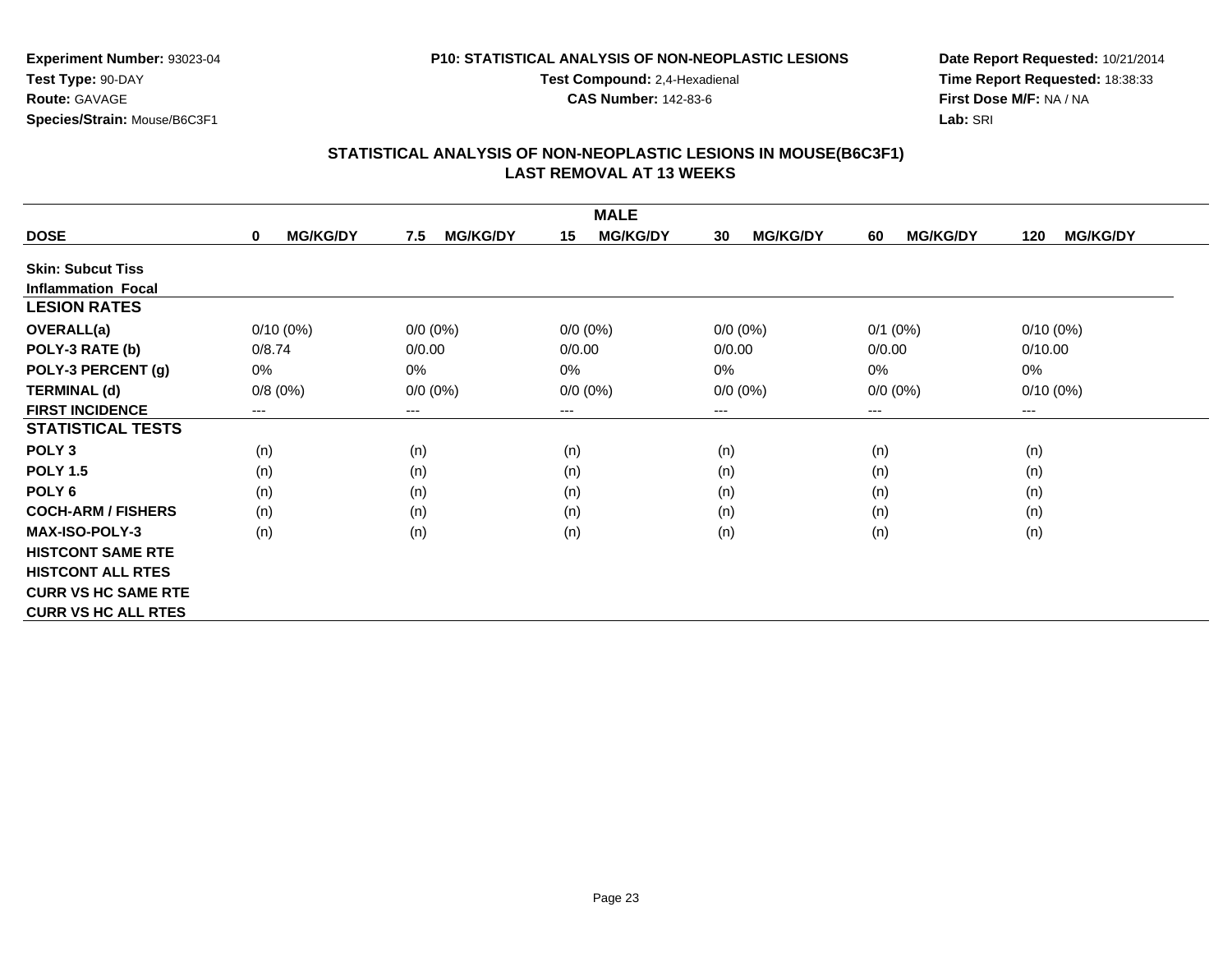#### **P10: STATISTICAL ANALYSIS OF NON-NEOPLASTIC LESIONS**

**Test Compound:** 2,4-Hexadienal

**CAS Number:** 142-83-6

**Date Report Requested:** 10/21/2014**Time Report Requested:** 18:38:33**First Dose M/F:** NA / NA**Lab:** SRI

| <b>MALE</b>                |                                |                        |                       |                       |                       |                        |  |
|----------------------------|--------------------------------|------------------------|-----------------------|-----------------------|-----------------------|------------------------|--|
| <b>DOSE</b>                | <b>MG/KG/DY</b><br>$\mathbf 0$ | <b>MG/KG/DY</b><br>7.5 | <b>MG/KG/DY</b><br>15 | <b>MG/KG/DY</b><br>30 | <b>MG/KG/DY</b><br>60 | <b>MG/KG/DY</b><br>120 |  |
| <b>Skin: Subcut Tiss</b>   |                                |                        |                       |                       |                       |                        |  |
| <b>Necrosis Fatty</b>      |                                |                        |                       |                       |                       |                        |  |
| <b>LESION RATES</b>        |                                |                        |                       |                       |                       |                        |  |
| <b>OVERALL(a)</b>          | 1/10 (10%)                     | $0/0 (0\%)$            | $0/0 (0\%)$           | $0/0 (0\%)$           | $0/1$ (0%)            | $0/10(0\%)$            |  |
| POLY-3 RATE (b)            | 1/9.74                         | 0/0.00                 | 0/0.00                | 0/0.00                | 0/0.00                | 0/10.00                |  |
| POLY-3 PERCENT (g)         | 10.3%                          | $0\%$                  | 0%                    | 0%                    | 0%                    | 0%                     |  |
| <b>TERMINAL (d)</b>        | 0/8(0%)                        | $0/0 (0\%)$            | $0/0 (0\%)$           | $0/0 (0\%)$           | $0/0 (0\%)$           | $0/10(0\%)$            |  |
| <b>FIRST INCIDENCE</b>     | 6                              | ---                    | ---                   | ---                   | $---$                 | $---$                  |  |
| <b>STATISTICAL TESTS</b>   |                                |                        |                       |                       |                       |                        |  |
| POLY <sub>3</sub>          | (e)                            | (e)                    | (e)                   | (e)                   | P=0.944N              | $P = 0.495N$           |  |
| <b>POLY 1.5</b>            | (e)                            | (e)                    | (e)                   | (e)                   | P=0.943N              | P=0.497N               |  |
| POLY <sub>6</sub>          | (e)                            | (e)                    | (e)                   | (e)                   | $P = 0.944N$          | $P = 0.491N$           |  |
| <b>COCH-ARM / FISHERS</b>  | $P = 0.300N$                   | (e)                    | (e)                   | (e)                   | $P = 0.909N$          | $P = 0.500N$           |  |
| <b>MAX-ISO-POLY-3</b>      | (e)                            | (e)                    | (e)                   | (e)                   | $P = 0.500N$          | $P = 0.159N$           |  |
| <b>HISTCONT SAME RTE</b>   |                                |                        |                       |                       |                       |                        |  |
| <b>HISTCONT ALL RTES</b>   |                                |                        |                       |                       |                       |                        |  |
| <b>CURR VS HC SAME RTE</b> |                                |                        |                       |                       |                       |                        |  |
| <b>CURR VS HC ALL RTES</b> |                                |                        |                       |                       |                       |                        |  |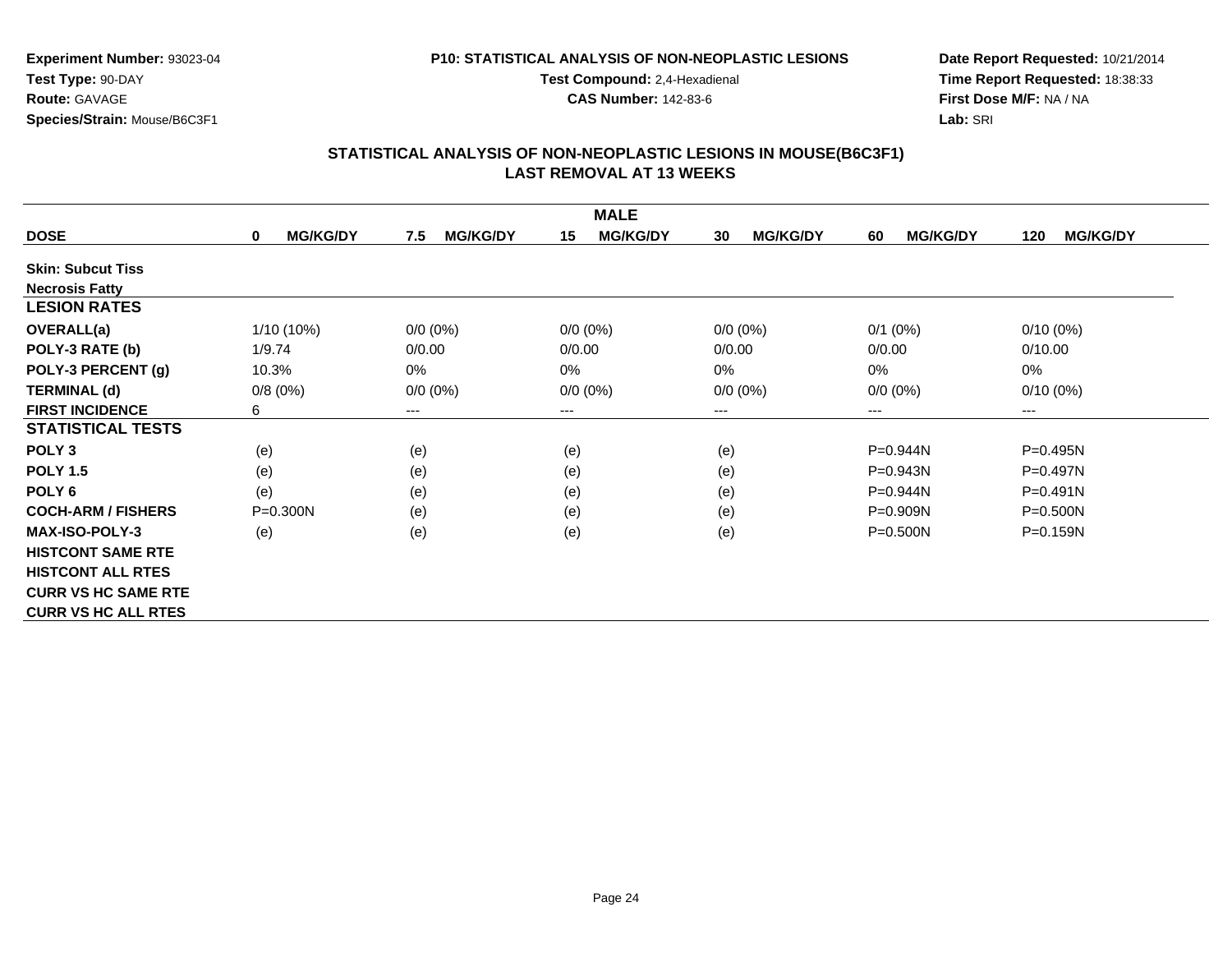#### **P10: STATISTICAL ANALYSIS OF NON-NEOPLASTIC LESIONS**

**Test Compound:** 2,4-Hexadienal

**CAS Number:** 142-83-6

**Date Report Requested:** 10/21/2014**Time Report Requested:** 18:38:33**First Dose M/F:** NA / NA**Lab:** SRI

|                             |                                |                        | <b>MALE</b>           |                       |                       |                        |
|-----------------------------|--------------------------------|------------------------|-----------------------|-----------------------|-----------------------|------------------------|
| <b>DOSE</b>                 | <b>MG/KG/DY</b><br>$\mathbf 0$ | <b>MG/KG/DY</b><br>7.5 | <b>MG/KG/DY</b><br>15 | <b>MG/KG/DY</b><br>30 | <b>MG/KG/DY</b><br>60 | <b>MG/KG/DY</b><br>120 |
| Stomach, Forestomach        |                                |                        |                       |                       |                       |                        |
| <b>Inflammation Chronic</b> |                                |                        |                       |                       |                       |                        |
| <b>LESION RATES</b>         |                                |                        |                       |                       |                       |                        |
| OVERALL(a)                  | 1/10 (10%)                     | $0/10(0\%)$            | $0/10(0\%)$           | $0/10(0\%)$           | $0/9(0\%)$            | $0/10(0\%)$            |
| POLY-3 RATE (b)             | 1/8.74                         | 0/10.00                | 0/10.00               | 0/10.00               | 0/9.00                | 0/10.00                |
| POLY-3 PERCENT (g)          | 11.4%                          | 0%                     | 0%                    | 0%                    | 0%                    | 0%                     |
| <b>TERMINAL (d)</b>         | 1/8(12%)                       | $0/10(0\%)$            | $0/10(0\%)$           | $0/10(0\%)$           | $0/9(0\%)$            | $0/10(0\%)$            |
| <b>FIRST INCIDENCE</b>      | 94(T)                          | ---                    | $---$                 | ---                   | $--$                  | ---                    |
| <b>STATISTICAL TESTS</b>    |                                |                        |                       |                       |                       |                        |
| POLY <sub>3</sub>           | $P = 0.452N$                   | $P = 0.473N$           | $P = 0.473N$          | $P = 0.473N$          | $P=0.494N$            | $P = 0.473N$           |
| <b>POLY 1.5</b>             | $P = 0.448N$                   | $P = 0.476N$           | $P = 0.476N$          | $P = 0.476N$          | $P=0.497N$            | $P = 0.476N$           |
| POLY 6                      | $P = 0.457N$                   | $P = 0.469N$           | $P = 0.469N$          | $P = 0.469N$          | $P = 0.490N$          | $P = 0.469N$           |
| <b>COCH-ARM / FISHERS</b>   | $P = 0.419N$                   | $P = 0.500N$           | $P = 0.500N$          | $P = 0.500N$          | $P=0.526N$            | $P = 0.500N$           |
| <b>MAX-ISO-POLY-3</b>       | $P=0.077N$                     | $P = 0.158N$           | $P = 0.158N$          | $P = 0.158N$          | $P=0.165N$            | $P = 0.158N$           |
| <b>HISTCONT SAME RTE</b>    |                                |                        |                       |                       |                       |                        |
| <b>HISTCONT ALL RTES</b>    |                                |                        |                       |                       |                       |                        |
| <b>CURR VS HC SAME RTE</b>  |                                |                        |                       |                       |                       |                        |
| <b>CURR VS HC ALL RTES</b>  |                                |                        |                       |                       |                       |                        |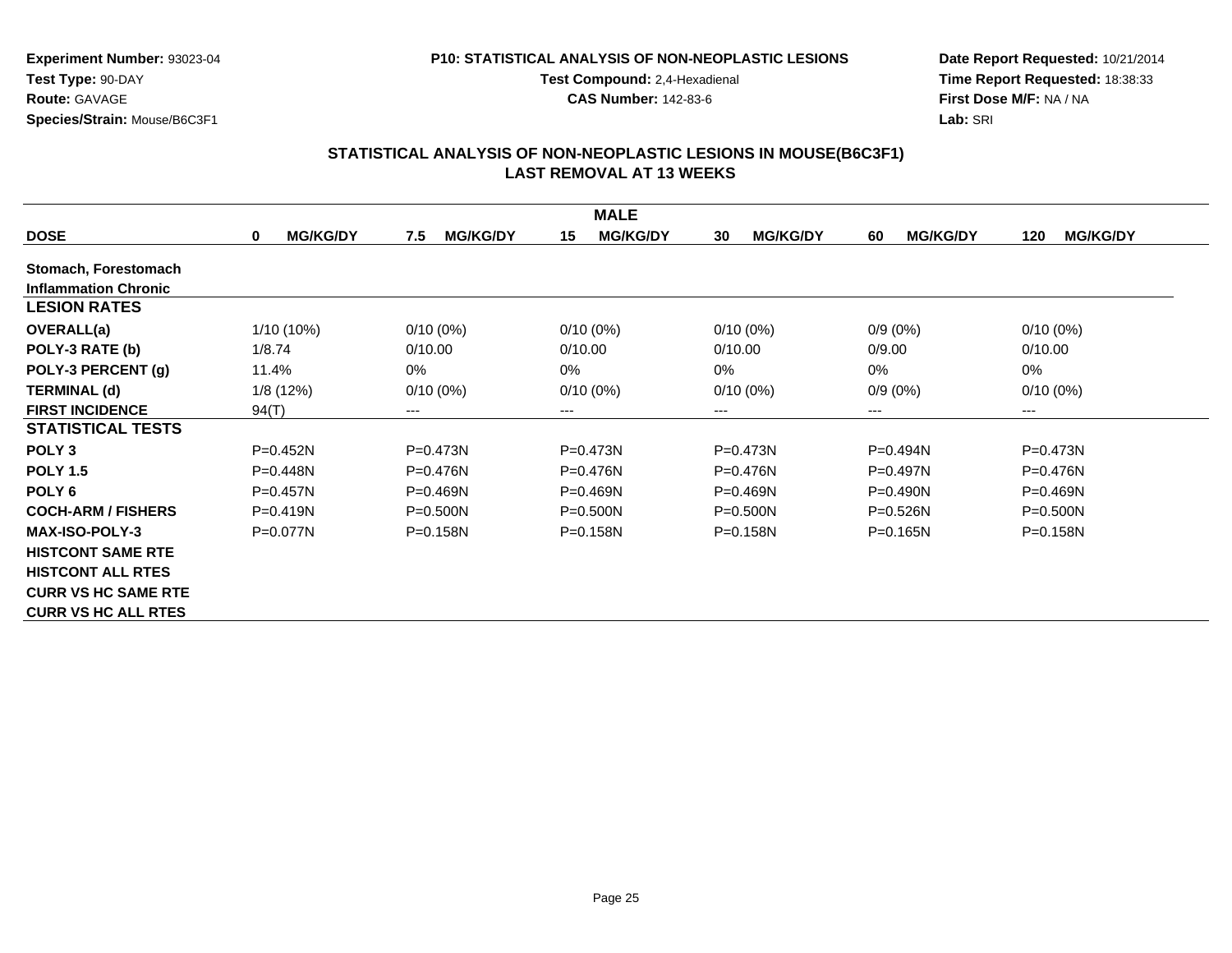#### **P10: STATISTICAL ANALYSIS OF NON-NEOPLASTIC LESIONS**

**Test Compound:** 2,4-Hexadienal

**CAS Number:** 142-83-6

**Date Report Requested:** 10/21/2014**Time Report Requested:** 18:38:33**First Dose M/F:** NA / NA**Lab:** SRI

| <b>MALE</b>                      |                      |                        |                       |                        |                       |                        |  |
|----------------------------------|----------------------|------------------------|-----------------------|------------------------|-----------------------|------------------------|--|
| <b>DOSE</b>                      | <b>MG/KG/DY</b><br>0 | 7.5<br><b>MG/KG/DY</b> | <b>MG/KG/DY</b><br>15 | <b>MG/KG/DY</b><br>30  | <b>MG/KG/DY</b><br>60 | <b>MG/KG/DY</b><br>120 |  |
| Stomach, Forestomach: Epithelium |                      |                        |                       |                        |                       |                        |  |
| <b>Hyperplasia</b>               |                      |                        |                       |                        |                       |                        |  |
| <b>LESION RATES</b>              |                      |                        |                       |                        |                       |                        |  |
| <b>OVERALL(a)</b>                | 2/10 (20%)           | $0/10(0\%)$            | $0/10(0\%)$           | $0/10(0\%)$            | $0/9(0\%)$            | 3/10 (30%)             |  |
| POLY-3 RATE (b)                  | 2/9.74               | 0/10.00                | 0/10.00               | 0/10.00                | 0/9.00                | 3/10.00                |  |
| POLY-3 PERCENT (g)               | 20.5%                | 0%                     | 0%                    | 0%                     | 0%                    | 30%                    |  |
| <b>TERMINAL (d)</b>              | 1/8(12%)             | $0/10(0\%)$            | $0/10(0\%)$           | $0/10(0\%)$            | $0/9(0\%)$            | $3/10(30\%)$           |  |
| <b>FIRST INCIDENCE</b>           | 6                    | ---                    | $---$                 | $\qquad \qquad \cdots$ | $--$                  | 94(T)                  |  |
| <b>STATISTICAL TESTS</b>         |                      |                        |                       |                        |                       |                        |  |
| POLY <sub>3</sub>                | $P=0.049*$           | $P = 0.220N$           | P=0.220N              | $P=0.220N$             | $P=0.244N$            | $P = 0.513$            |  |
| <b>POLY 1.5</b>                  | $P=0.050*$           | $P=0.223N$             | P=0.223N              | $P=0.223N$             | $P = 0.248N$          | $P = 0.507$            |  |
| POLY <sub>6</sub>                | $P=0.048*$           | $P = 0.215N$           | $P = 0.215N$          | $P = 0.215N$           | $P = 0.239N$          | $P=0.523$              |  |
| <b>COCH-ARM / FISHERS</b>        | $P = 0.060$          | $P=0.237N$             | $P = 0.237N$          | $P = 0.237N$           | $P = 0.263N$          | $P = 0.500$            |  |
| <b>MAX-ISO-POLY-3</b>            | $P=0.029*$           | $P = 0.066N$           | $P = 0.066N$          | $P = 0.066N$           | $P = 0.078N$          | $P=0.324$              |  |
| <b>HISTCONT SAME RTE</b>         |                      |                        |                       |                        |                       |                        |  |
| <b>HISTCONT ALL RTES</b>         |                      |                        |                       |                        |                       |                        |  |
| <b>CURR VS HC SAME RTE</b>       |                      |                        |                       |                        |                       |                        |  |
| <b>CURR VS HC ALL RTES</b>       |                      |                        |                       |                        |                       |                        |  |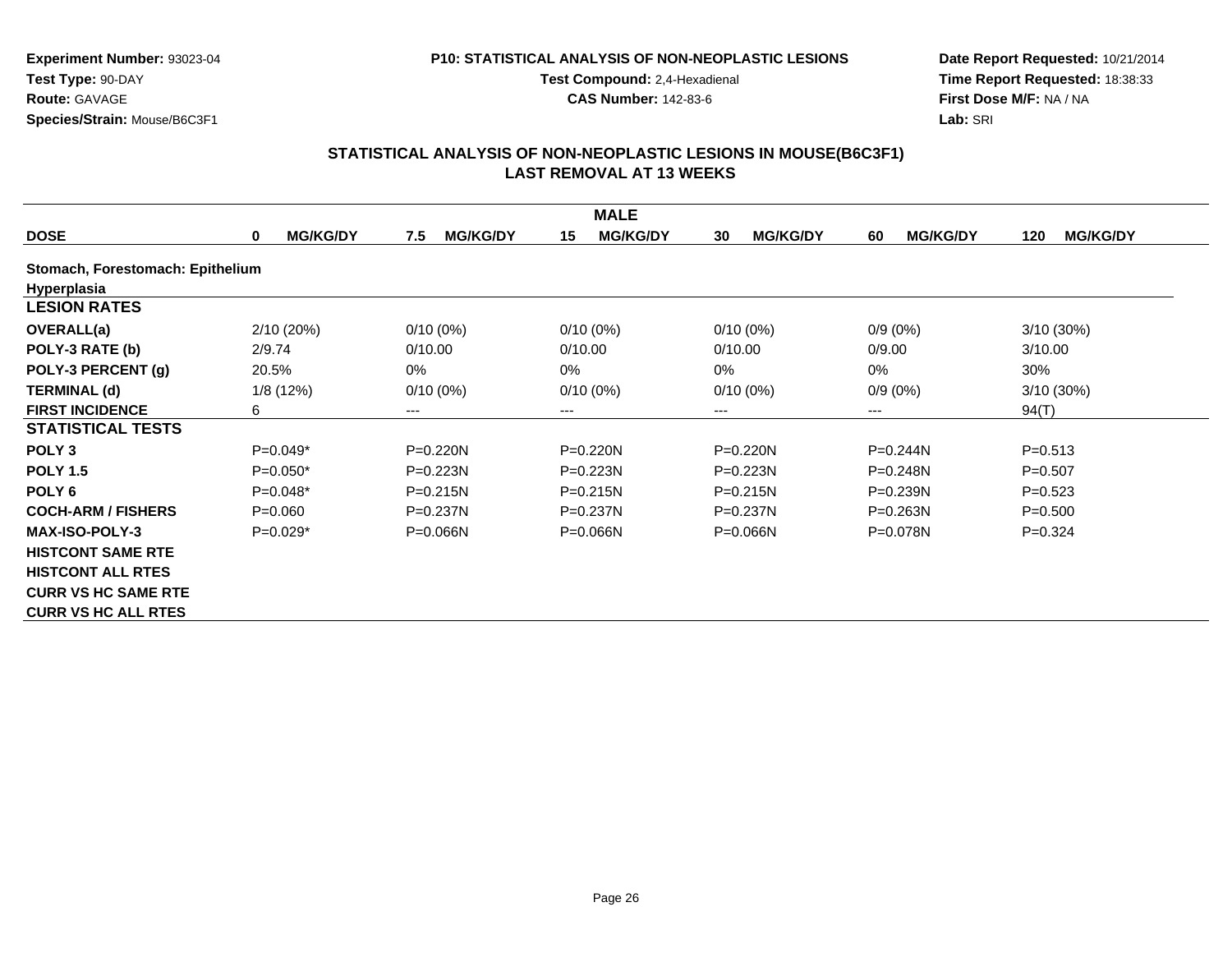#### **P10: STATISTICAL ANALYSIS OF NON-NEOPLASTIC LESIONS**

**Test Compound:** 2,4-Hexadienal

**CAS Number:** 142-83-6

**Date Report Requested:** 10/21/2014**Time Report Requested:** 18:38:33**First Dose M/F:** NA / NA**Lab:** SRI

| <b>MALE</b>                      |                             |                        |                        |                       |                       |                        |  |
|----------------------------------|-----------------------------|------------------------|------------------------|-----------------------|-----------------------|------------------------|--|
| <b>DOSE</b>                      | <b>MG/KG/DY</b><br>$\bf{0}$ | <b>MG/KG/DY</b><br>7.5 | <b>MG/KG/DY</b><br>15  | <b>MG/KG/DY</b><br>30 | <b>MG/KG/DY</b><br>60 | <b>MG/KG/DY</b><br>120 |  |
| Stomach, Forestomach: Epithelium |                             |                        |                        |                       |                       |                        |  |
| <b>Ulcer</b>                     |                             |                        |                        |                       |                       |                        |  |
| <b>LESION RATES</b>              |                             |                        |                        |                       |                       |                        |  |
| <b>OVERALL(a)</b>                | 1/10 (10%)                  | $0/10(0\%)$            | $0/10(0\%)$            | $0/10(0\%)$           | $0/9(0\%)$            | $0/10(0\%)$            |  |
| POLY-3 RATE (b)                  | 1/9.74                      | 0/10.00                | 0/10.00                | 0/10.00               | 0/9.00                | 0/10.00                |  |
| POLY-3 PERCENT (g)               | 10.3%                       | 0%                     | 0%                     | 0%                    | 0%                    | $0\%$                  |  |
| <b>TERMINAL (d)</b>              | 0/8(0%)                     | $0/10(0\%)$            | $0/10(0\%)$            | $0/10(0\%)$           | $0/9(0\%)$            | $0/10(0\%)$            |  |
| <b>FIRST INCIDENCE</b>           | 6                           | ---                    | $\qquad \qquad \cdots$ | ---                   | $---$                 | $---$                  |  |
| <b>STATISTICAL TESTS</b>         |                             |                        |                        |                       |                       |                        |  |
| POLY <sub>3</sub>                | $P = 0.426N$                | $P = 0.495N$           | $P = 0.495N$           | $P=0.495N$            | $P = 0.516N$          | $P = 0.495N$           |  |
| <b>POLY 1.5</b>                  | $P = 0.423N$                | $P=0.497N$             | $P = 0.497N$           | $P=0.497N$            | $P = 0.518N$          | $P=0.497N$             |  |
| POLY 6                           | $P = 0.430N$                | $P = 0.491N$           | $P = 0.491N$           | $P=0.491N$            | $P = 0.512N$          | $P = 0.491N$           |  |
| <b>COCH-ARM / FISHERS</b>        | $P = 0.419N$                | $P = 0.500N$           | $P = 0.500N$           | $P = 0.500N$          | $P = 0.526N$          | $P = 0.500N$           |  |
| <b>MAX-ISO-POLY-3</b>            | P=0.077N                    | $P = 0.159N$           | $P = 0.159N$           | $P = 0.159N$          | P=0.172N              | $P = 0.159N$           |  |
| <b>HISTCONT SAME RTE</b>         |                             |                        |                        |                       |                       |                        |  |
| <b>HISTCONT ALL RTES</b>         |                             |                        |                        |                       |                       |                        |  |
| <b>CURR VS HC SAME RTE</b>       |                             |                        |                        |                       |                       |                        |  |
| <b>CURR VS HC ALL RTES</b>       |                             |                        |                        |                       |                       |                        |  |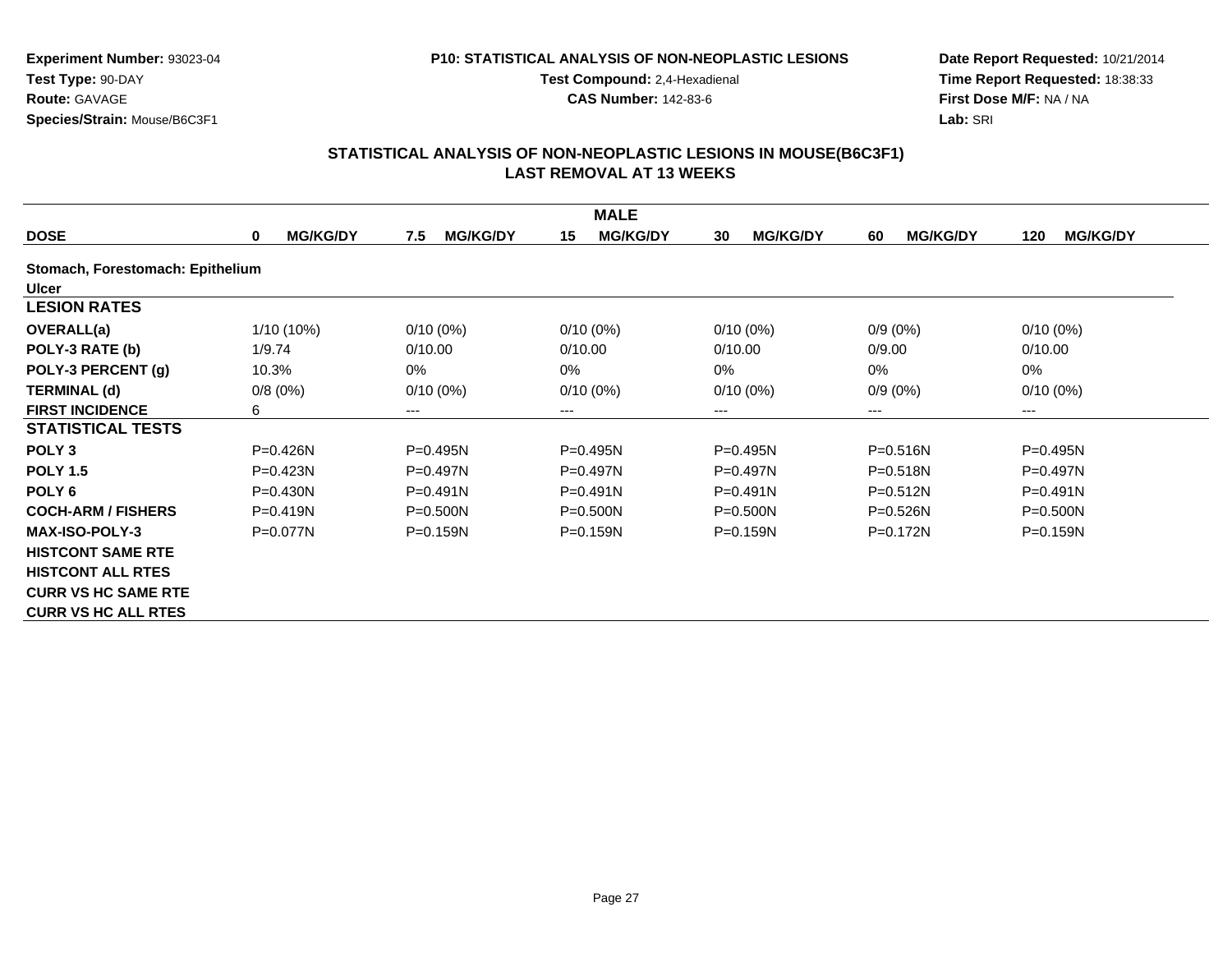### **P10: STATISTICAL ANALYSIS OF NON-NEOPLASTIC LESIONS**

**Test Compound:** 2,4-Hexadienal

**CAS Number:** 142-83-6

**Date Report Requested:** 10/21/2014**Time Report Requested:** 18:38:33**First Dose M/F:** NA / NA**Lab:** SRI

|                                | <b>MALE</b>                 |                        |                       |                            |                       |                        |  |  |
|--------------------------------|-----------------------------|------------------------|-----------------------|----------------------------|-----------------------|------------------------|--|--|
| <b>DOSE</b>                    | <b>MG/KG/DY</b><br>$\bf{0}$ | <b>MG/KG/DY</b><br>7.5 | <b>MG/KG/DY</b><br>15 | <b>MG/KG/DY</b><br>30      | <b>MG/KG/DY</b><br>60 | <b>MG/KG/DY</b><br>120 |  |  |
| Stomach, Glandular: Epithelium |                             |                        |                       |                            |                       |                        |  |  |
| Cyst                           |                             |                        |                       |                            |                       |                        |  |  |
| <b>LESION RATES</b>            |                             |                        |                       |                            |                       |                        |  |  |
| OVERALL(a)                     | $0/10(0\%)$                 | $0/0 (0\%)$            | $0/0 (0\%)$           | $0/0 (0\%)$                | $0/1$ (0%)            | $0/10(0\%)$            |  |  |
| POLY-3 RATE (b)                | 0/8.74                      | 0/0.00                 | 0/0.00                | 0/0.00                     | 0/0.00                | 0/10.00                |  |  |
| POLY-3 PERCENT (g)             | 0%                          | 0%                     | $0\%$                 | 0%                         | 0%                    | 0%                     |  |  |
| <b>TERMINAL (d)</b>            | 0/8(0%)                     | $0/0 (0\%)$            | $0/0 (0\%)$           | $0/0 (0\%)$                | $0/0 (0\%)$           | $0/10(0\%)$            |  |  |
| <b>FIRST INCIDENCE</b>         | ---                         | ---                    | $---$                 | $\qquad \qquad - \qquad -$ | $---$                 | $--$                   |  |  |
| <b>STATISTICAL TESTS</b>       |                             |                        |                       |                            |                       |                        |  |  |
| POLY <sub>3</sub>              | (n)                         | (n)                    | (n)                   | (n)                        | (n)                   | (n)                    |  |  |
| <b>POLY 1.5</b>                | (n)                         | (n)                    | (n)                   | (n)                        | (n)                   | (n)                    |  |  |
| POLY <sub>6</sub>              | (n)                         | (n)                    | (n)                   | (n)                        | (n)                   | (n)                    |  |  |
| <b>COCH-ARM / FISHERS</b>      | (n)                         | (n)                    | (n)                   | (n)                        | (n)                   | (n)                    |  |  |
| <b>MAX-ISO-POLY-3</b>          | (n)                         | (n)                    | (n)                   | (n)                        | (n)                   | (n)                    |  |  |
| <b>HISTCONT SAME RTE</b>       |                             |                        |                       |                            |                       |                        |  |  |
| <b>HISTCONT ALL RTES</b>       |                             |                        |                       |                            |                       |                        |  |  |
| <b>CURR VS HC SAME RTE</b>     |                             |                        |                       |                            |                       |                        |  |  |
| <b>CURR VS HC ALL RTES</b>     |                             |                        |                       |                            |                       |                        |  |  |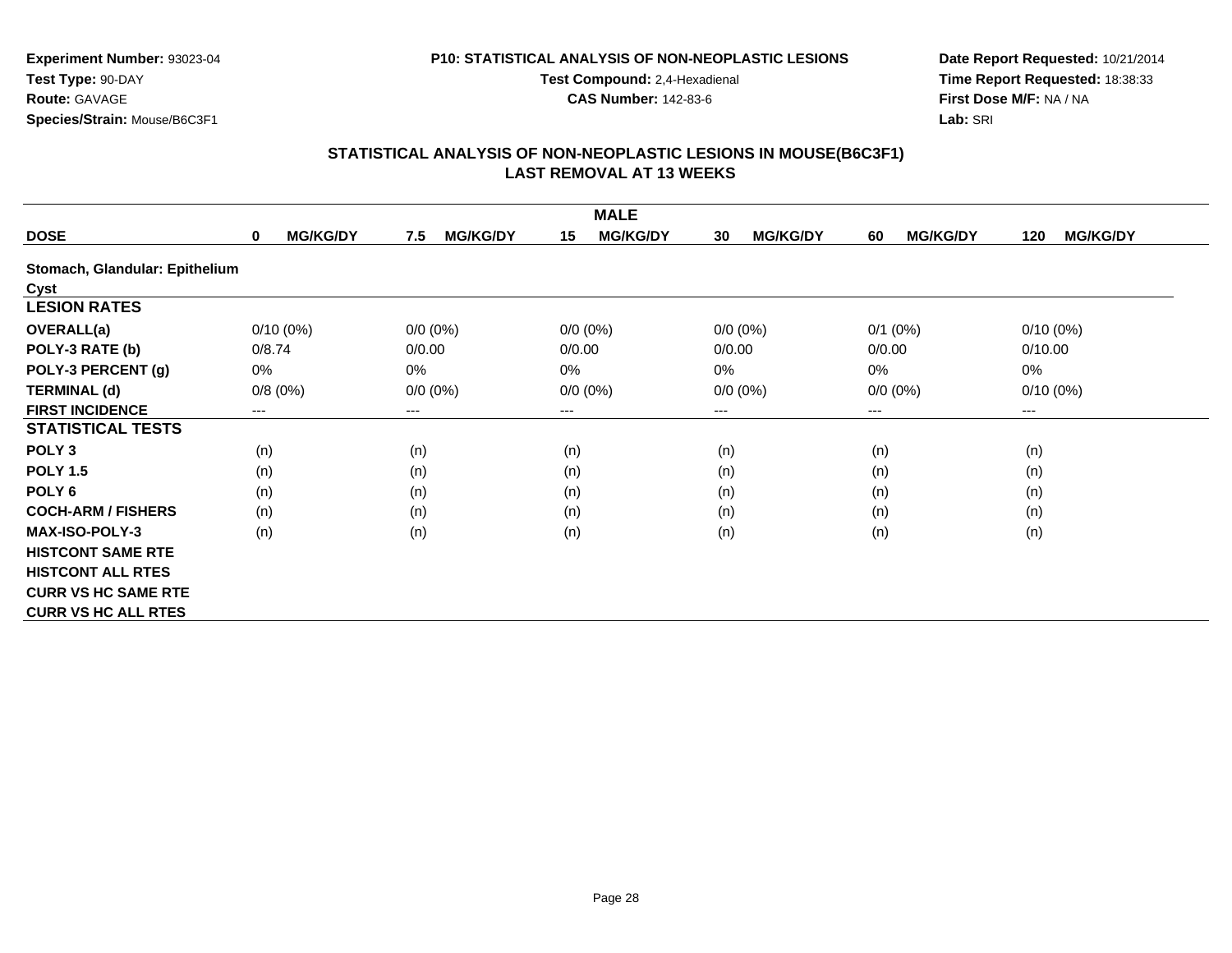#### **P10: STATISTICAL ANALYSIS OF NON-NEOPLASTIC LESIONS**

**Test Compound:** 2,4-Hexadienal

**CAS Number:** 142-83-6

**Date Report Requested:** 10/21/2014**Time Report Requested:** 18:38:33**First Dose M/F:** NA / NA**Lab:** SRI

| <b>MALE</b>                    |                      |                        |                       |                       |                       |                        |  |
|--------------------------------|----------------------|------------------------|-----------------------|-----------------------|-----------------------|------------------------|--|
| <b>DOSE</b>                    | <b>MG/KG/DY</b><br>0 | <b>MG/KG/DY</b><br>7.5 | <b>MG/KG/DY</b><br>15 | <b>MG/KG/DY</b><br>30 | <b>MG/KG/DY</b><br>60 | <b>MG/KG/DY</b><br>120 |  |
| Stomach, Glandular: Epithelium |                      |                        |                       |                       |                       |                        |  |
| <b>Degeneration Cystic</b>     |                      |                        |                       |                       |                       |                        |  |
| <b>LESION RATES</b>            |                      |                        |                       |                       |                       |                        |  |
| <b>OVERALL(a)</b>              | 1/10 (10%)           | $0/0 (0\%)$            | $0/0 (0\%)$           | $0/0 (0\%)$           | $0/1$ (0%)            | $0/10(0\%)$            |  |
| POLY-3 RATE (b)                | 1/9.74               | 0/0.00                 | 0/0.00                | 0/0.00                | 0/0.00                | 0/10.00                |  |
| POLY-3 PERCENT (g)             | 10.3%                | 0%                     | 0%                    | $0\%$                 | 0%                    | 0%                     |  |
| <b>TERMINAL (d)</b>            | 0/8(0%)              | $0/0 (0\%)$            | $0/0 (0\%)$           | $0/0 (0\%)$           | $0/0 (0\%)$           | $0/10(0\%)$            |  |
| <b>FIRST INCIDENCE</b>         | 6                    | ---                    | ---                   | ---                   | $---$                 | $\qquad \qquad \cdots$ |  |
| <b>STATISTICAL TESTS</b>       |                      |                        |                       |                       |                       |                        |  |
| POLY <sub>3</sub>              | (e)                  | (e)                    | (e)                   | (e)                   | P=0.944N              | P=0.495N               |  |
| <b>POLY 1.5</b>                | (e)                  | (e)                    | (e)                   | (e)                   | P=0.943N              | $P=0.497N$             |  |
| POLY <sub>6</sub>              | (e)                  | (e)                    | (e)                   | (e)                   | P=0.944N              | $P = 0.491N$           |  |
| <b>COCH-ARM / FISHERS</b>      | $P = 0.300N$         | (e)                    | (e)                   | (e)                   | $P = 0.909N$          | $P = 0.500N$           |  |
| <b>MAX-ISO-POLY-3</b>          | (e)                  | (e)                    | (e)                   | (e)                   | $P = 0.500N$          | $P = 0.159N$           |  |
| <b>HISTCONT SAME RTE</b>       |                      |                        |                       |                       |                       |                        |  |
| <b>HISTCONT ALL RTES</b>       |                      |                        |                       |                       |                       |                        |  |
| <b>CURR VS HC SAME RTE</b>     |                      |                        |                       |                       |                       |                        |  |
| <b>CURR VS HC ALL RTES</b>     |                      |                        |                       |                       |                       |                        |  |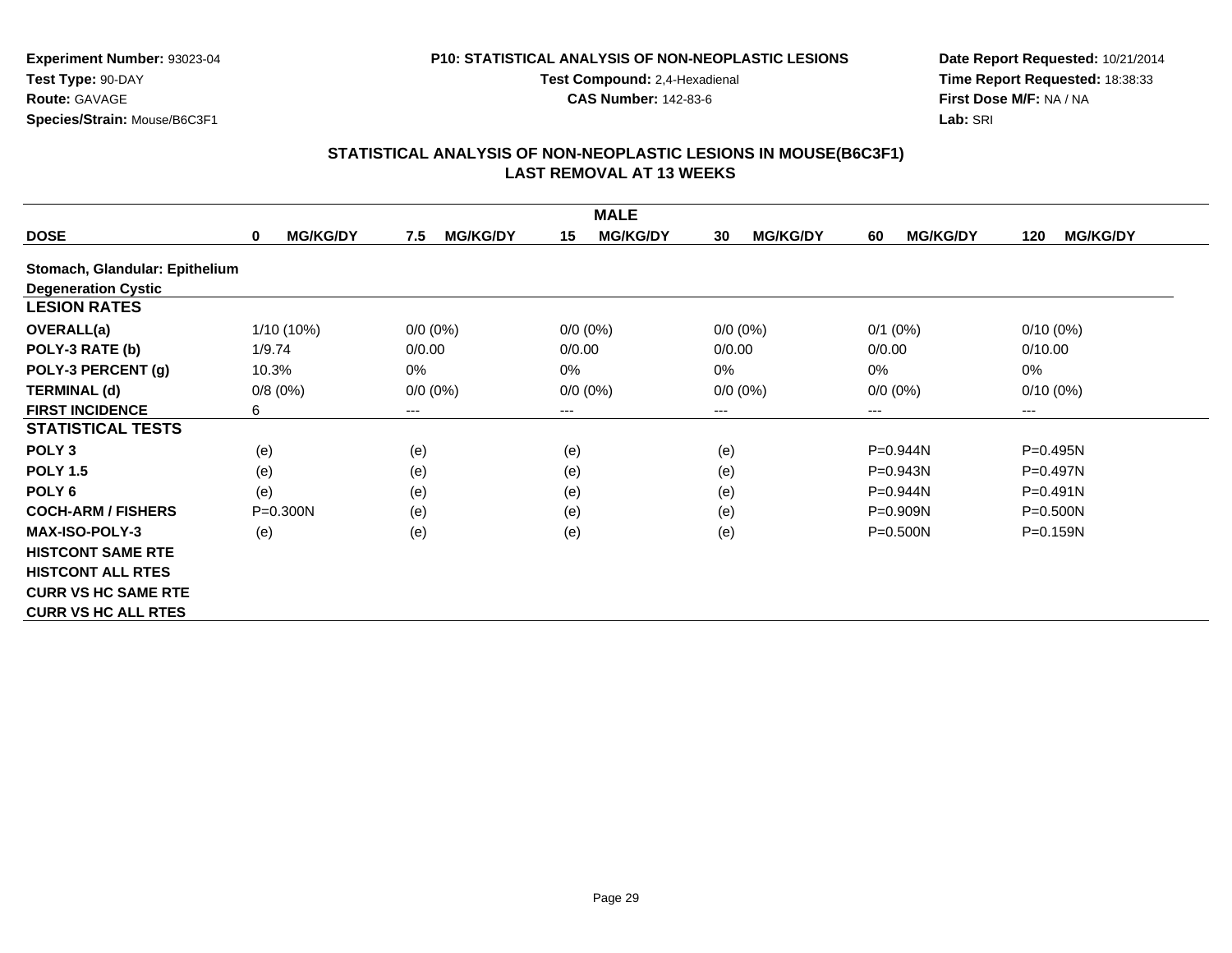#### **P10: STATISTICAL ANALYSIS OF NON-NEOPLASTIC LESIONS**

**Test Compound:** 2,4-Hexadienal

**CAS Number:** 142-83-6

**Date Report Requested:** 10/21/2014**Time Report Requested:** 18:38:33**First Dose M/F:** NA / NA**Lab:** SRI

|                               | <b>MALE</b>                    |                        |                       |                       |                       |                        |  |  |
|-------------------------------|--------------------------------|------------------------|-----------------------|-----------------------|-----------------------|------------------------|--|--|
| <b>DOSE</b>                   | <b>MG/KG/DY</b><br>$\mathbf 0$ | <b>MG/KG/DY</b><br>7.5 | <b>MG/KG/DY</b><br>15 | <b>MG/KG/DY</b><br>30 | <b>MG/KG/DY</b><br>60 | <b>MG/KG/DY</b><br>120 |  |  |
| <b>Testes: Germinal Epith</b> |                                |                        |                       |                       |                       |                        |  |  |
| Degeneration                  |                                |                        |                       |                       |                       |                        |  |  |
| <b>LESION RATES</b>           |                                |                        |                       |                       |                       |                        |  |  |
| <b>OVERALL(a)</b>             | $0/10(0\%)$                    | $0/0 (0\%)$            | $0/0 (0\%)$           | $0/0 (0\%)$           | 1/2(50%)              | $0/10(0\%)$            |  |  |
| POLY-3 RATE (b)               | 0/8.74                         | 0/0.00                 | 0/0.00                | 0/0.00                | 1/1.00                | 0/10.00                |  |  |
| POLY-3 PERCENT (g)            | 0%                             | $0\%$                  | 0%                    | 0%                    | 100%                  | 0%                     |  |  |
| <b>TERMINAL (d)</b>           | 0/8(0%)                        | $0/0 (0\%)$            | $0/0 (0\%)$           | $0/0 (0\%)$           | 1/1 (100%)            | $0/10(0\%)$            |  |  |
| <b>FIRST INCIDENCE</b>        | ---                            | ---                    | $--$                  | ---                   | 94(T)                 | ---                    |  |  |
| <b>STATISTICAL TESTS</b>      |                                |                        |                       |                       |                       |                        |  |  |
| POLY <sub>3</sub>             | (e)                            | (e)                    | (e)                   | (e)                   | $P = 0.068$           | (e)                    |  |  |
| <b>POLY 1.5</b>               | (e)                            | (e)                    | (e)                   | (e)                   | $P = 0.068$           | (e)                    |  |  |
| POLY 6                        | (e)                            | (e)                    | (e)                   | (e)                   | $P = 0.068$           | (e)                    |  |  |
| <b>COCH-ARM / FISHERS</b>     | $P=0.704$                      | (e)                    | (e)                   | (e)                   | $P = 0.167$           | (e)                    |  |  |
| <b>MAX-ISO-POLY-3</b>         | (e)                            | (e)                    | (e)                   | (e)                   | $P=0.007**$           | (e)                    |  |  |
| <b>HISTCONT SAME RTE</b>      |                                |                        |                       |                       |                       |                        |  |  |
| <b>HISTCONT ALL RTES</b>      |                                |                        |                       |                       |                       |                        |  |  |
| <b>CURR VS HC SAME RTE</b>    |                                |                        |                       |                       |                       |                        |  |  |
| <b>CURR VS HC ALL RTES</b>    |                                |                        |                       |                       |                       |                        |  |  |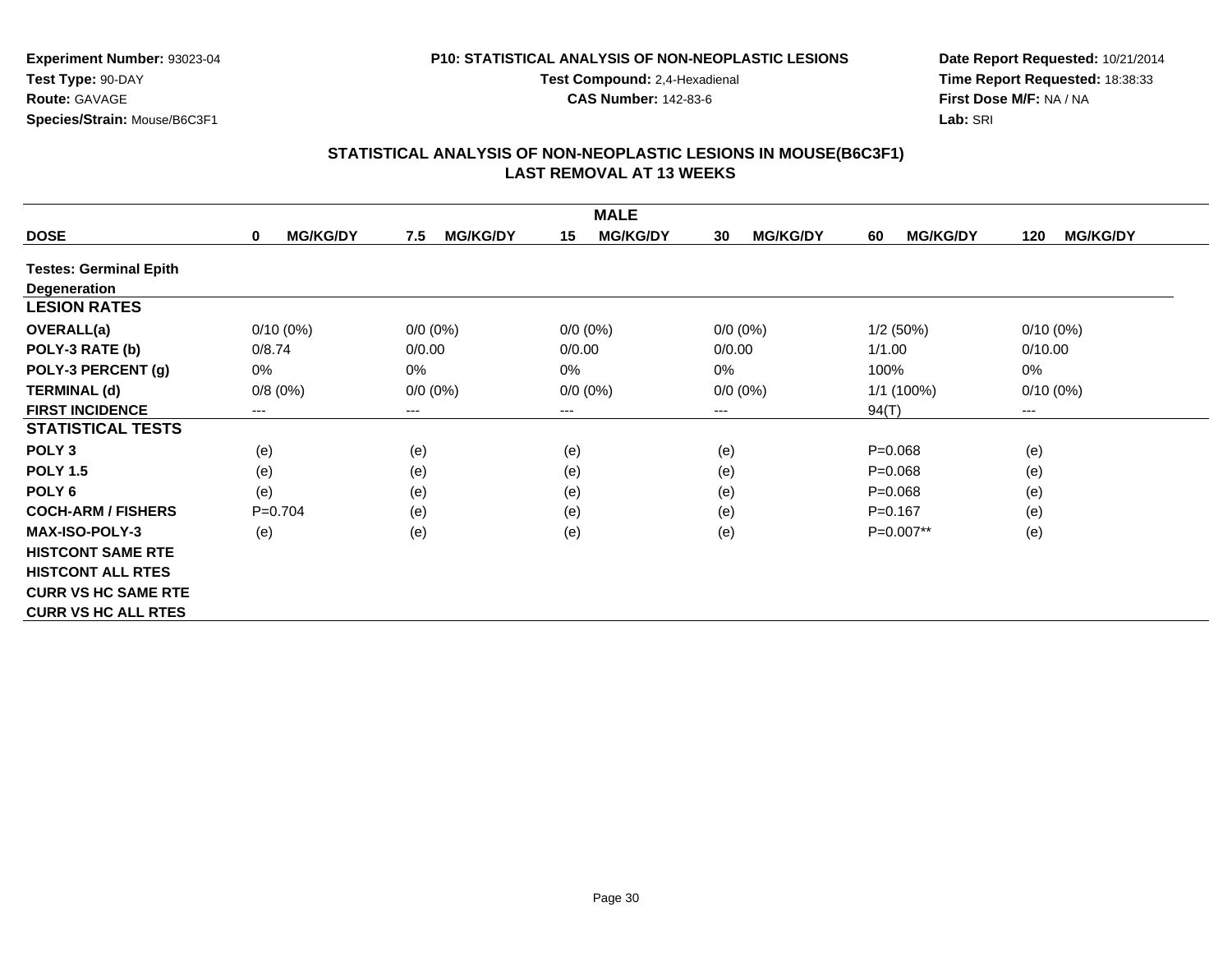### **P10: STATISTICAL ANALYSIS OF NON-NEOPLASTIC LESIONS**

**Test Compound:** 2,4-Hexadienal

**CAS Number:** 142-83-6

**Date Report Requested:** 10/21/2014**Time Report Requested:** 18:38:33**First Dose M/F:** NA / NA**Lab:** SRI

| <b>MALE</b>                |                                |                        |                       |                       |                       |                        |  |  |
|----------------------------|--------------------------------|------------------------|-----------------------|-----------------------|-----------------------|------------------------|--|--|
| <b>DOSE</b>                | <b>MG/KG/DY</b><br>$\mathbf 0$ | <b>MG/KG/DY</b><br>7.5 | <b>MG/KG/DY</b><br>15 | <b>MG/KG/DY</b><br>30 | <b>MG/KG/DY</b><br>60 | <b>MG/KG/DY</b><br>120 |  |  |
| <b>Thymus</b>              |                                |                        |                       |                       |                       |                        |  |  |
| <b>Atrophy</b>             |                                |                        |                       |                       |                       |                        |  |  |
| <b>LESION RATES</b>        |                                |                        |                       |                       |                       |                        |  |  |
| <b>OVERALL(a)</b>          | 1/10 (10%)                     | $0/0 (0\%)$            | $0/0 (0\%)$           | $0/0 (0\%)$           | 1/1 (100%)            | $0/10(0\%)$            |  |  |
| POLY-3 RATE (b)            | 1/9.74                         | 0/0.00                 | 0/0.00                | 0/0.00                | 1/1.00                | 0/10.00                |  |  |
| POLY-3 PERCENT (g)         | 10.3%                          | $0\%$                  | 0%                    | 0%                    | 100%                  | 0%                     |  |  |
| <b>TERMINAL (d)</b>        | 0/8(0%)                        | $0/0 (0\%)$            | $0/0 (0\%)$           | $0/0 (0\%)$           | $0/0 (0\%)$           | $0/10(0\%)$            |  |  |
| <b>FIRST INCIDENCE</b>     | 6                              | ---                    | ---                   | ---                   | 4                     | $---$                  |  |  |
| <b>STATISTICAL TESTS</b>   |                                |                        |                       |                       |                       |                        |  |  |
| POLY <sub>3</sub>          | (e)                            | (e)                    | (e)                   | (e)                   | $P = 0.148$           | P=0.495N               |  |  |
| <b>POLY 1.5</b>            | (e)                            | (e)                    | (e)                   | (e)                   | $P = 0.147$           | P=0.497N               |  |  |
| POLY <sub>6</sub>          | (e)                            | (e)                    | (e)                   | (e)                   | $P = 0.150$           | $P = 0.491N$           |  |  |
| <b>COCH-ARM / FISHERS</b>  | P=0.352N                       | (e)                    | (e)                   | (e)                   | $P=0.182$             | $P = 0.500N$           |  |  |
| <b>MAX-ISO-POLY-3</b>      | (e)                            | (e)                    | (e)                   | (e)                   | $P=0.022*$            | $P = 0.159N$           |  |  |
| <b>HISTCONT SAME RTE</b>   |                                |                        |                       |                       |                       |                        |  |  |
| <b>HISTCONT ALL RTES</b>   |                                |                        |                       |                       |                       |                        |  |  |
| <b>CURR VS HC SAME RTE</b> |                                |                        |                       |                       |                       |                        |  |  |
| <b>CURR VS HC ALL RTES</b> |                                |                        |                       |                       |                       |                        |  |  |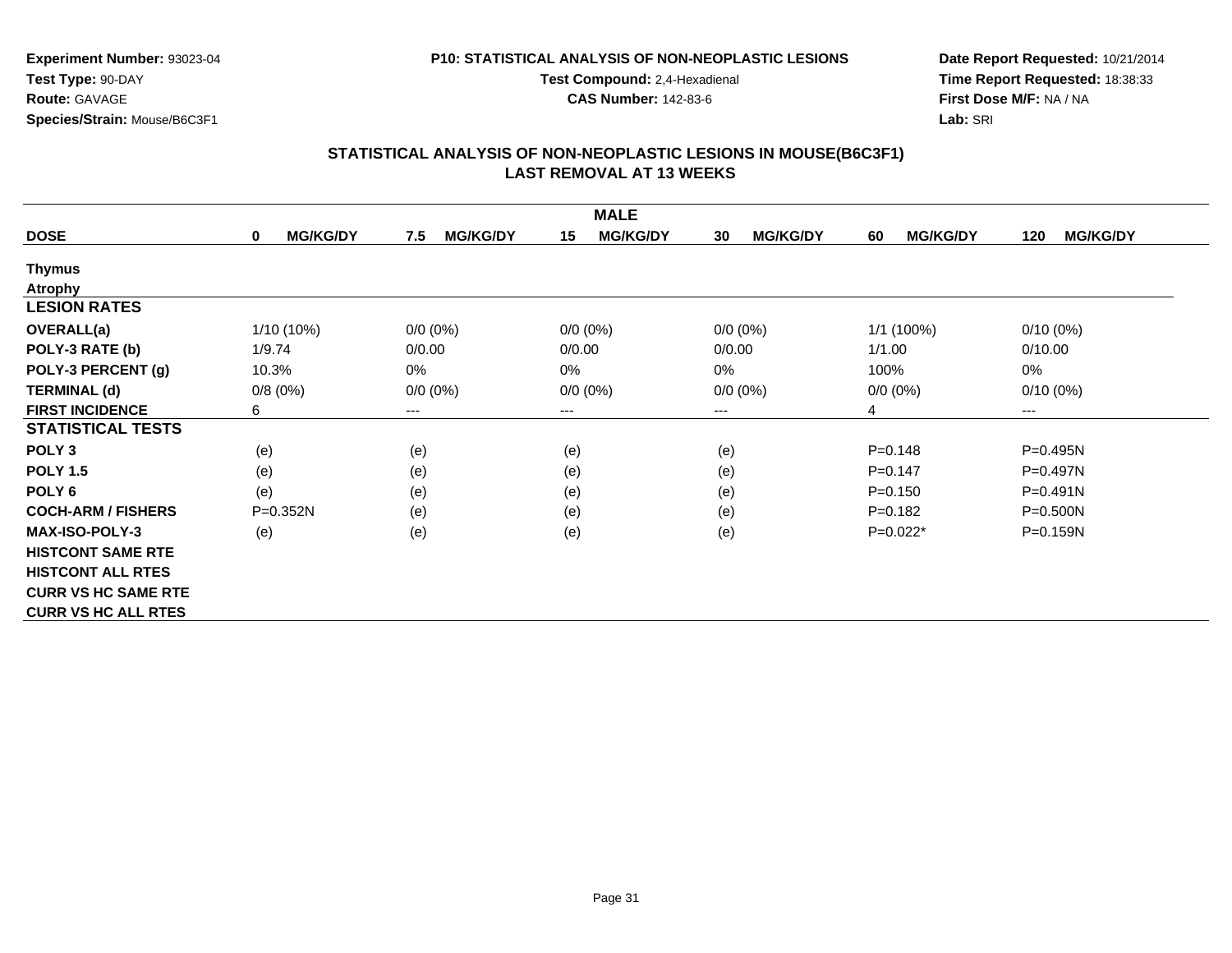### **P10: STATISTICAL ANALYSIS OF NON-NEOPLASTIC LESIONS**

**Test Compound:** 2,4-Hexadienal

**CAS Number:** 142-83-6

**Date Report Requested:** 10/21/2014**Time Report Requested:** 18:38:33**First Dose M/F:** NA / NA**Lab:** SRI

| <b>MALE</b>                |                                |                        |                       |                       |                       |                        |  |
|----------------------------|--------------------------------|------------------------|-----------------------|-----------------------|-----------------------|------------------------|--|
| <b>DOSE</b>                | <b>MG/KG/DY</b><br>$\mathbf 0$ | <b>MG/KG/DY</b><br>7.5 | <b>MG/KG/DY</b><br>15 | <b>MG/KG/DY</b><br>30 | <b>MG/KG/DY</b><br>60 | <b>MG/KG/DY</b><br>120 |  |
| Thymus                     |                                |                        |                       |                       |                       |                        |  |
| <b>Necrosis Lymphoid</b>   |                                |                        |                       |                       |                       |                        |  |
| <b>LESION RATES</b>        |                                |                        |                       |                       |                       |                        |  |
| <b>OVERALL(a)</b>          | $1/10(10\%)$                   | $0/0 (0\%)$            | $0/0 (0\%)$           | $0/0 (0\%)$           | $0/1$ (0%)            | $0/10(0\%)$            |  |
| POLY-3 RATE (b)            | 1/9.00                         | 0/0.00                 | 0/0.00                | 0/0.00                | 0/0.00                | 0/10.00                |  |
| POLY-3 PERCENT (g)         | 11.1%                          | $0\%$                  | 0%                    | $0\%$                 | 0%                    | 0%                     |  |
| <b>TERMINAL (d)</b>        | 0/8(0%)                        | $0/0 (0\%)$            | $0/0(0\%)$            | $0/0 (0\%)$           | $0/0 (0\%)$           | $0/10(0\%)$            |  |
| <b>FIRST INCIDENCE</b>     | 85                             | ---                    | $---$                 | ---                   | $---$                 | $---$                  |  |
| <b>STATISTICAL TESTS</b>   |                                |                        |                       |                       |                       |                        |  |
| POLY <sub>3</sub>          | (e)                            | (e)                    | (e)                   | (e)                   | P=0.944N              | P=0.479N               |  |
| <b>POLY 1.5</b>            | (e)                            | (e)                    | (e)                   | (e)                   | P=0.944N              | P=0.479N               |  |
| POLY 6                     | (e)                            | (e)                    | (e)                   | (e)                   | P=0.944N              | $P = 0.479N$           |  |
| <b>COCH-ARM / FISHERS</b>  | $P = 0.300N$                   | (e)                    | (e)                   | (e)                   | P=0.909N              | $P = 0.500N$           |  |
| <b>MAX-ISO-POLY-3</b>      | (e)                            | (e)                    | (e)                   | (e)                   | $P = 0.500N$          | $P = 0.158N$           |  |
| <b>HISTCONT SAME RTE</b>   |                                |                        |                       |                       |                       |                        |  |
| <b>HISTCONT ALL RTES</b>   |                                |                        |                       |                       |                       |                        |  |
| <b>CURR VS HC SAME RTE</b> |                                |                        |                       |                       |                       |                        |  |
| <b>CURR VS HC ALL RTES</b> |                                |                        |                       |                       |                       |                        |  |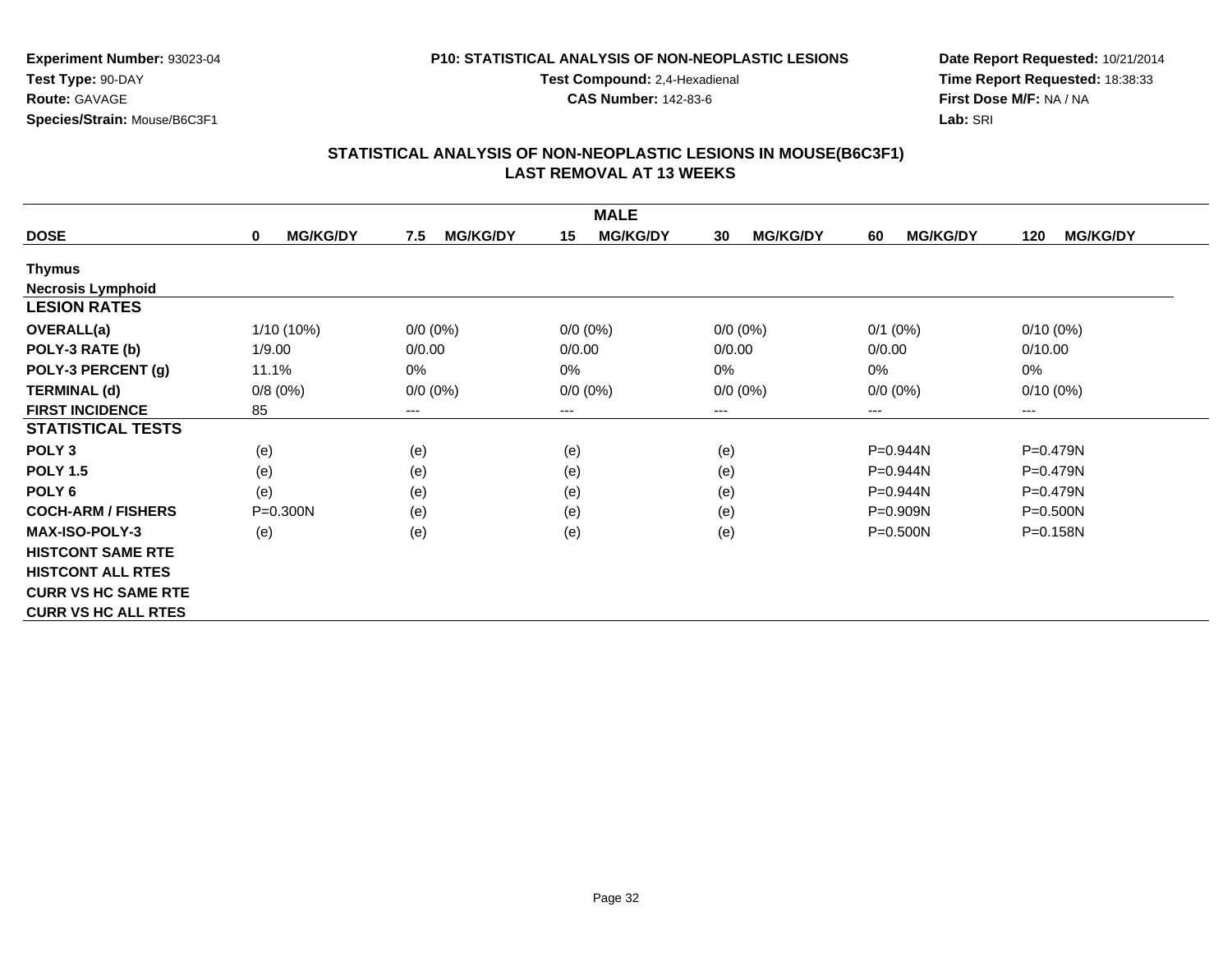#### **P10: STATISTICAL ANALYSIS OF NON-NEOPLASTIC LESIONS**

**Test Compound:** 2,4-Hexadienal

**CAS Number:** 142-83-6

**Date Report Requested:** 10/21/2014**Time Report Requested:** 18:38:33**First Dose M/F:** NA / NA**Lab:** SRI

| <b>FEMALE</b>              |                                |                        |                        |                       |                       |                        |  |
|----------------------------|--------------------------------|------------------------|------------------------|-----------------------|-----------------------|------------------------|--|
| <b>DOSE</b>                | <b>MG/KG/DY</b><br>$\mathbf 0$ | <b>MG/KG/DY</b><br>7.5 | <b>MG/KG/DY</b><br>15  | <b>MG/KG/DY</b><br>30 | <b>MG/KG/DY</b><br>60 | <b>MG/KG/DY</b><br>120 |  |
| <b>Esophagus</b>           |                                |                        |                        |                       |                       |                        |  |
| <b>Inflammation Focal</b>  |                                |                        |                        |                       |                       |                        |  |
| <b>LESION RATES</b>        |                                |                        |                        |                       |                       |                        |  |
| <b>OVERALL(a)</b>          | $0/9(0\%)$                     | $0/0 (0\%)$            | $0/0 (0\%)$            | $0/0 (0\%)$           | $0/0 (0\%)$           | $0/10(0\%)$            |  |
| POLY-3 RATE (b)            | 0/9.00                         | 0/0.00                 | 0/0.00                 | 0/0.00                | 0/0.00                | 0/10.00                |  |
| POLY-3 PERCENT (g)         | $0\%$                          | $0\%$                  | 0%                     | 0%                    | 0%                    | 0%                     |  |
| <b>TERMINAL (d)</b>        | $0/9(0\%)$                     | $0/0 (0\%)$            | $0/0 (0\%)$            | $0/0 (0\%)$           | $0/0 (0\%)$           | $0/10(0\%)$            |  |
| <b>FIRST INCIDENCE</b>     | ---                            | $---$                  | $\qquad \qquad \cdots$ | ---                   | $---$                 | ---                    |  |
| <b>STATISTICAL TESTS</b>   |                                |                        |                        |                       |                       |                        |  |
| POLY <sub>3</sub>          | (n)                            | (n)                    | (n)                    | (n)                   | (n)                   | (n)                    |  |
| <b>POLY 1.5</b>            | (n)                            | (n)                    | (n)                    | (n)                   | (n)                   | (n)                    |  |
| POLY <sub>6</sub>          | (n)                            | (n)                    | (n)                    | (n)                   | (n)                   | (n)                    |  |
| <b>COCH-ARM / FISHERS</b>  | (n)                            | (n)                    | (n)                    | (n)                   | (n)                   | (n)                    |  |
| <b>MAX-ISO-POLY-3</b>      | (n)                            | (n)                    | (n)                    | (n)                   | (n)                   | (n)                    |  |
| <b>HISTCONT SAME RTE</b>   |                                |                        |                        |                       |                       |                        |  |
| <b>HISTCONT ALL RTES</b>   |                                |                        |                        |                       |                       |                        |  |
| <b>CURR VS HC SAME RTE</b> |                                |                        |                        |                       |                       |                        |  |
| <b>CURR VS HC ALL RTES</b> |                                |                        |                        |                       |                       |                        |  |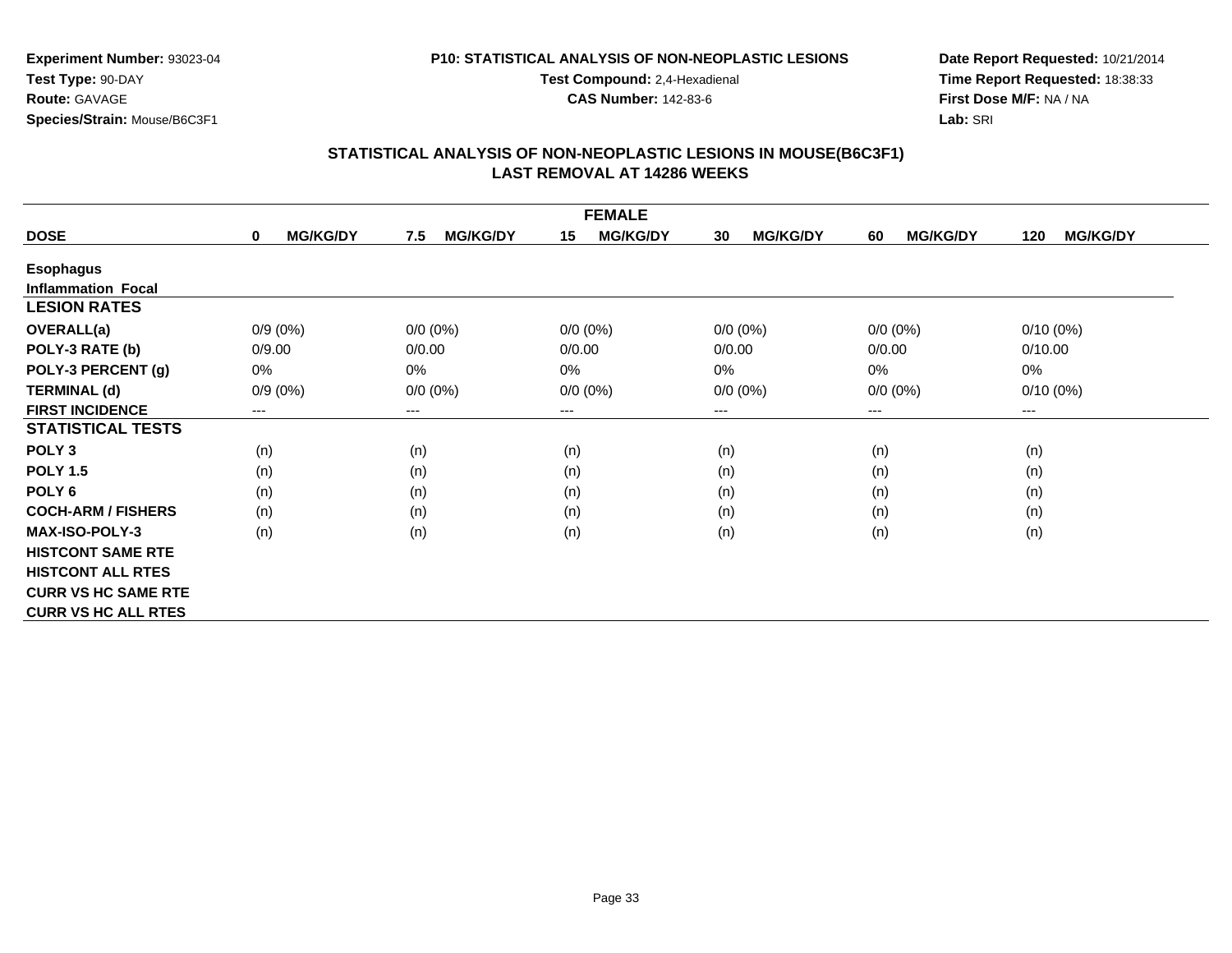### **P10: STATISTICAL ANALYSIS OF NON-NEOPLASTIC LESIONS**

**Test Compound:** 2,4-Hexadienal

**CAS Number:** 142-83-6

**Date Report Requested:** 10/21/2014**Time Report Requested:** 18:38:33**First Dose M/F:** NA / NA**Lab:** SRI

|                                   | <b>FEMALE</b>                  |                        |                        |                       |                       |                        |  |  |
|-----------------------------------|--------------------------------|------------------------|------------------------|-----------------------|-----------------------|------------------------|--|--|
| <b>DOSE</b>                       | <b>MG/KG/DY</b><br>$\mathbf 0$ | <b>MG/KG/DY</b><br>7.5 | <b>MG/KG/DY</b><br>15  | <b>MG/KG/DY</b><br>30 | <b>MG/KG/DY</b><br>60 | <b>MG/KG/DY</b><br>120 |  |  |
| <b>Esophagus</b>                  |                                |                        |                        |                       |                       |                        |  |  |
| <b>Inflammation Granulomatous</b> |                                |                        |                        |                       |                       |                        |  |  |
| <b>LESION RATES</b>               |                                |                        |                        |                       |                       |                        |  |  |
| <b>OVERALL(a)</b>                 | 1/9(11%)                       | $0/0 (0\%)$            | $0/0 (0\%)$            | $0/0 (0\%)$           | $0/0 (0\%)$           | $0/10(0\%)$            |  |  |
| POLY-3 RATE (b)                   | 1/9.00                         | 0/0.00                 | 0/0.00                 | 0/0.00                | 0/0.00                | 0/10.00                |  |  |
| POLY-3 PERCENT (g)                | 11.1%                          | $0\%$                  | 0%                     | $0\%$                 | $0\%$                 | 0%                     |  |  |
| <b>TERMINAL (d)</b>               | 1/9(11%)                       | $0/0 (0\%)$            | $0/0 (0\%)$            | $0/0 (0\%)$           | $0/0 (0\%)$           | $0/10(0\%)$            |  |  |
| <b>FIRST INCIDENCE</b>            | 94(T)                          | $---$                  | $\qquad \qquad \cdots$ | $---$                 | ---                   | ---                    |  |  |
| <b>STATISTICAL TESTS</b>          |                                |                        |                        |                       |                       |                        |  |  |
| POLY <sub>3</sub>                 | (e)                            | (e)                    | (e)                    | (e)                   | (e)                   | P=0.479N               |  |  |
| <b>POLY 1.5</b>                   | (e)                            | (e)                    | (e)                    | (e)                   | (e)                   | $P=0.479N$             |  |  |
| POLY <sub>6</sub>                 | (e)                            | (e)                    | (e)                    | (e)                   | (e)                   | $P=0.479N$             |  |  |
| <b>COCH-ARM / FISHERS</b>         | $P = 0.285N$                   | (e)                    | (e)                    | (e)                   | (e)                   | $P=0.474N$             |  |  |
| <b>MAX-ISO-POLY-3</b>             | (e)                            | (e)                    | (e)                    | (e)                   | (e)                   | $P=0.152N$             |  |  |
| <b>HISTCONT SAME RTE</b>          |                                |                        |                        |                       |                       |                        |  |  |
| <b>HISTCONT ALL RTES</b>          |                                |                        |                        |                       |                       |                        |  |  |
| <b>CURR VS HC SAME RTE</b>        |                                |                        |                        |                       |                       |                        |  |  |
| <b>CURR VS HC ALL RTES</b>        |                                |                        |                        |                       |                       |                        |  |  |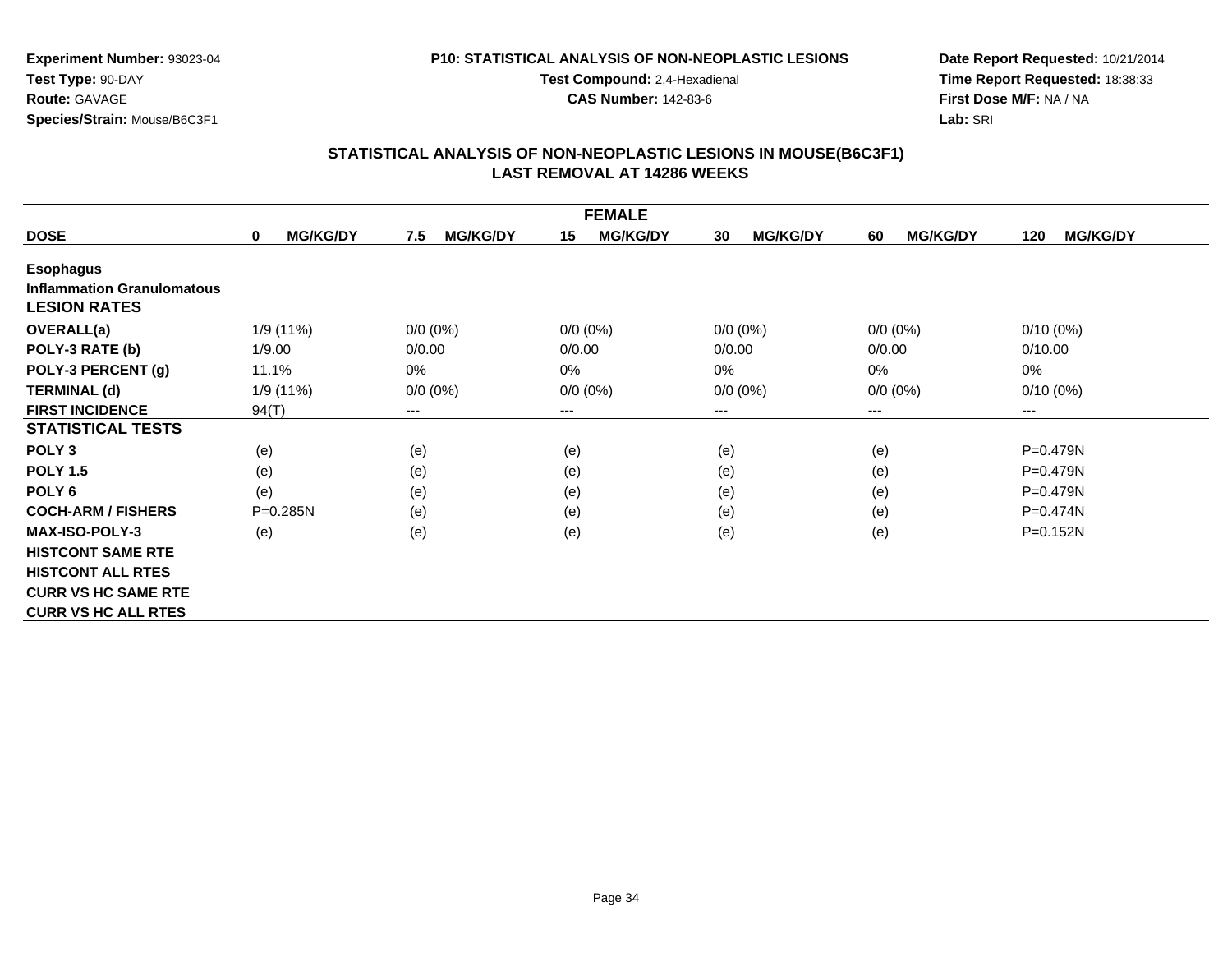#### **P10: STATISTICAL ANALYSIS OF NON-NEOPLASTIC LESIONS**

**Test Compound:** 2,4-Hexadienal

**CAS Number:** 142-83-6

**Date Report Requested:** 10/21/2014**Time Report Requested:** 18:38:33**First Dose M/F:** NA / NA**Lab:** SRI

| <b>FEMALE</b>              |                                |                        |                        |                       |                       |                        |  |
|----------------------------|--------------------------------|------------------------|------------------------|-----------------------|-----------------------|------------------------|--|
| <b>DOSE</b>                | <b>MG/KG/DY</b><br>$\mathbf 0$ | <b>MG/KG/DY</b><br>7.5 | <b>MG/KG/DY</b><br>15  | <b>MG/KG/DY</b><br>30 | <b>MG/KG/DY</b><br>60 | <b>MG/KG/DY</b><br>120 |  |
| <b>Esophagus</b>           |                                |                        |                        |                       |                       |                        |  |
| <b>Perforation</b>         |                                |                        |                        |                       |                       |                        |  |
| <b>LESION RATES</b>        |                                |                        |                        |                       |                       |                        |  |
| <b>OVERALL(a)</b>          | $0/9(0\%)$                     | $0/0 (0\%)$            | $0/0 (0\%)$            | $0/0 (0\%)$           | $0/0 (0\%)$           | $0/10(0\%)$            |  |
| POLY-3 RATE (b)            | 0/9.00                         | 0/0.00                 | 0/0.00                 | 0/0.00                | 0/0.00                | 0/10.00                |  |
| POLY-3 PERCENT (g)         | 0%                             | 0%                     | $0\%$                  | 0%                    | 0%                    | 0%                     |  |
| <b>TERMINAL (d)</b>        | $0/9(0\%)$                     | $0/0 (0\%)$            | $0/0 (0\%)$            | $0/0 (0\%)$           | $0/0 (0\%)$           | $0/10(0\%)$            |  |
| <b>FIRST INCIDENCE</b>     | ---                            | ---                    | $\qquad \qquad \cdots$ | $---$                 | $---$                 | ---                    |  |
| <b>STATISTICAL TESTS</b>   |                                |                        |                        |                       |                       |                        |  |
| POLY <sub>3</sub>          | (n)                            | (n)                    | (n)                    | (n)                   | (n)                   | (n)                    |  |
| <b>POLY 1.5</b>            | (n)                            | (n)                    | (n)                    | (n)                   | (n)                   | (n)                    |  |
| POLY <sub>6</sub>          | (n)                            | (n)                    | (n)                    | (n)                   | (n)                   | (n)                    |  |
| <b>COCH-ARM / FISHERS</b>  | (n)                            | (n)                    | (n)                    | (n)                   | (n)                   | (n)                    |  |
| <b>MAX-ISO-POLY-3</b>      | (n)                            | (n)                    | (n)                    | (n)                   | (n)                   | (n)                    |  |
| <b>HISTCONT SAME RTE</b>   |                                |                        |                        |                       |                       |                        |  |
| <b>HISTCONT ALL RTES</b>   |                                |                        |                        |                       |                       |                        |  |
| <b>CURR VS HC SAME RTE</b> |                                |                        |                        |                       |                       |                        |  |
| <b>CURR VS HC ALL RTES</b> |                                |                        |                        |                       |                       |                        |  |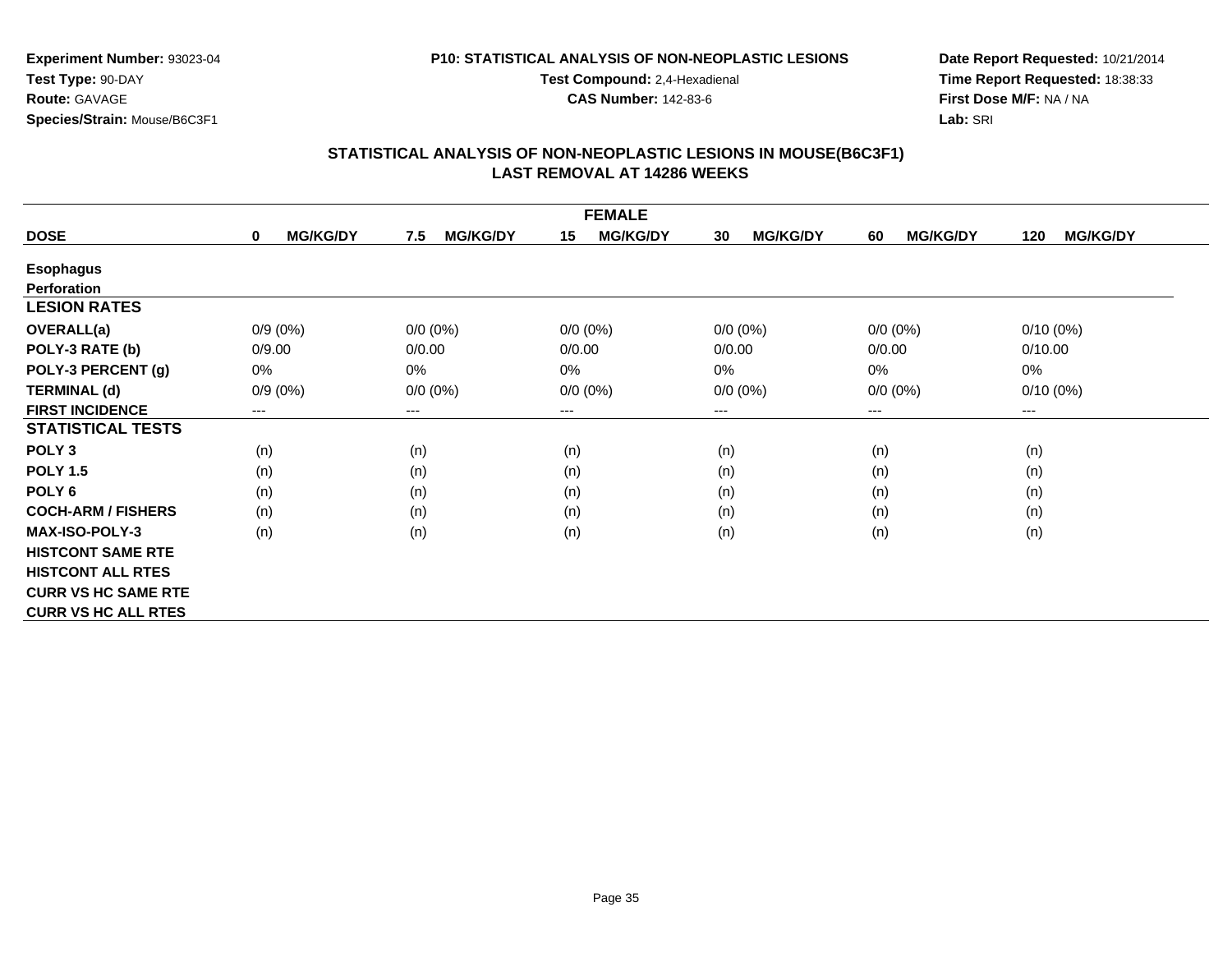#### **P10: STATISTICAL ANALYSIS OF NON-NEOPLASTIC LESIONS**

**Test Compound:** 2,4-Hexadienal

**CAS Number:** 142-83-6

**Date Report Requested:** 10/21/2014**Time Report Requested:** 18:38:33**First Dose M/F:** NA / NA**Lab:** SRI

|                              | <b>FEMALE</b>                  |                        |                       |                       |                       |                        |  |  |
|------------------------------|--------------------------------|------------------------|-----------------------|-----------------------|-----------------------|------------------------|--|--|
| <b>DOSE</b>                  | <b>MG/KG/DY</b><br>$\mathbf 0$ | <b>MG/KG/DY</b><br>7.5 | <b>MG/KG/DY</b><br>15 | <b>MG/KG/DY</b><br>30 | <b>MG/KG/DY</b><br>60 | <b>MG/KG/DY</b><br>120 |  |  |
| <b>Esophagus: Muscularis</b> |                                |                        |                       |                       |                       |                        |  |  |
| <b>Necrosis</b>              |                                |                        |                       |                       |                       |                        |  |  |
| <b>LESION RATES</b>          |                                |                        |                       |                       |                       |                        |  |  |
| <b>OVERALL(a)</b>            | $0/9(0\%)$                     | $0/0 (0\%)$            | $0/0 (0\%)$           | $0/0 (0\%)$           | $0/0 (0\%)$           | $0/10(0\%)$            |  |  |
| POLY-3 RATE (b)              | 0/9.00                         | 0/0.00                 | 0/0.00                | 0/0.00                | 0/0.00                | 0/10.00                |  |  |
| POLY-3 PERCENT (g)           | 0%                             | 0%                     | 0%                    | 0%                    | 0%                    | $0\%$                  |  |  |
| <b>TERMINAL (d)</b>          | $0/9(0\%)$                     | $0/0 (0\%)$            | $0/0 (0\%)$           | $0/0 (0\%)$           | $0/0 (0\%)$           | $0/10(0\%)$            |  |  |
| <b>FIRST INCIDENCE</b>       | ---                            | $---$                  | $--$                  | ---                   | $--$                  | $--$                   |  |  |
| <b>STATISTICAL TESTS</b>     |                                |                        |                       |                       |                       |                        |  |  |
| POLY <sub>3</sub>            | (n)                            | (n)                    | (n)                   | (n)                   | (n)                   | (n)                    |  |  |
| <b>POLY 1.5</b>              | (n)                            | (n)                    | (n)                   | (n)                   | (n)                   | (n)                    |  |  |
| POLY <sub>6</sub>            | (n)                            | (n)                    | (n)                   | (n)                   | (n)                   | (n)                    |  |  |
| <b>COCH-ARM / FISHERS</b>    | (n)                            | (n)                    | (n)                   | (n)                   | (n)                   | (n)                    |  |  |
| <b>MAX-ISO-POLY-3</b>        | (n)                            | (n)                    | (n)                   | (n)                   | (n)                   | (n)                    |  |  |
| <b>HISTCONT SAME RTE</b>     |                                |                        |                       |                       |                       |                        |  |  |
| <b>HISTCONT ALL RTES</b>     |                                |                        |                       |                       |                       |                        |  |  |
| <b>CURR VS HC SAME RTE</b>   |                                |                        |                       |                       |                       |                        |  |  |
| <b>CURR VS HC ALL RTES</b>   |                                |                        |                       |                       |                       |                        |  |  |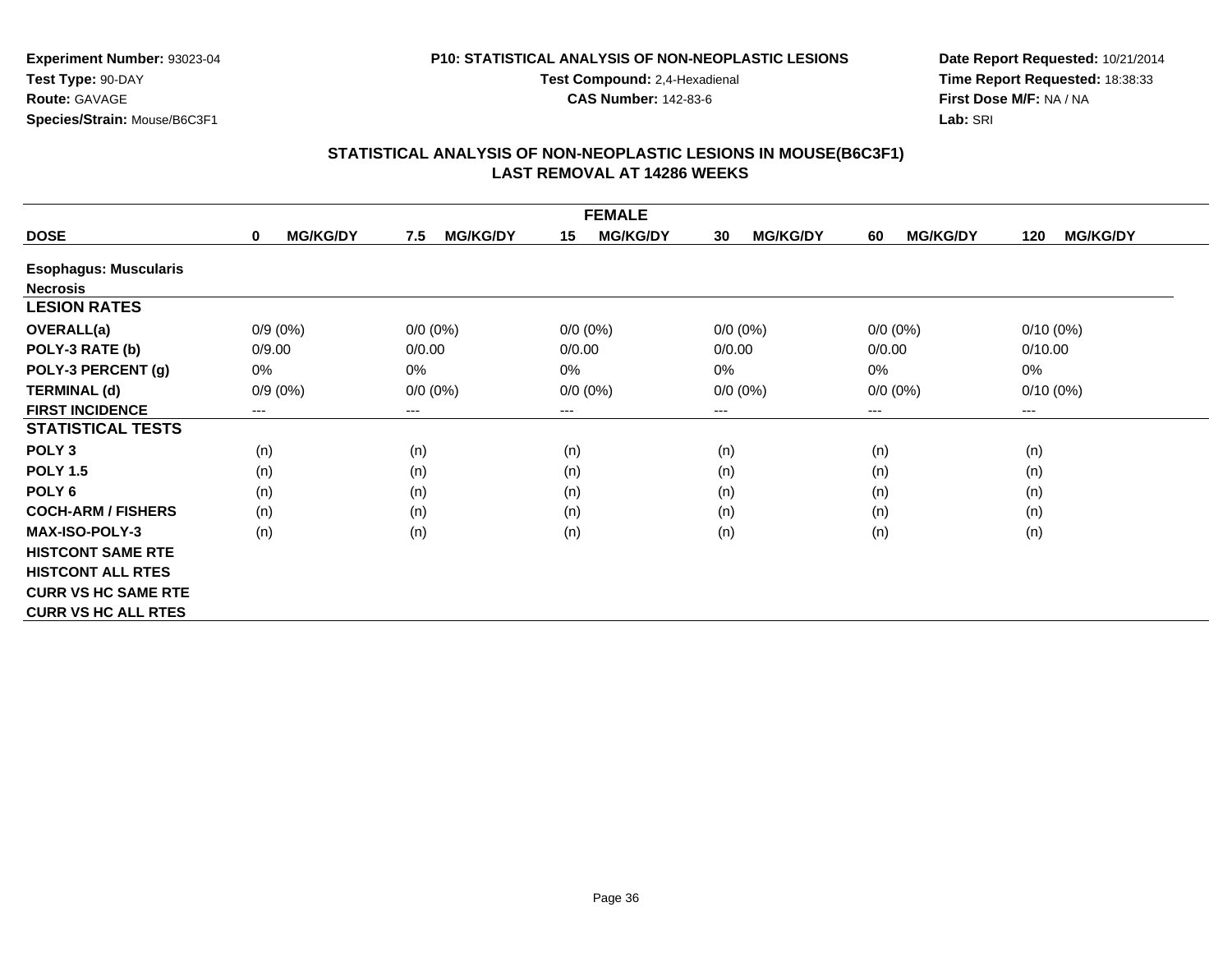### **P10: STATISTICAL ANALYSIS OF NON-NEOPLASTIC LESIONS**

**Test Compound:** 2,4-Hexadienal

**CAS Number:** 142-83-6

**Date Report Requested:** 10/21/2014**Time Report Requested:** 18:38:33**First Dose M/F:** NA / NA**Lab:** SRI

|                            |                                |                        | <b>FEMALE</b>         |                       |                       |                        |
|----------------------------|--------------------------------|------------------------|-----------------------|-----------------------|-----------------------|------------------------|
| <b>DOSE</b>                | <b>MG/KG/DY</b><br>$\mathbf 0$ | <b>MG/KG/DY</b><br>7.5 | <b>MG/KG/DY</b><br>15 | <b>MG/KG/DY</b><br>30 | <b>MG/KG/DY</b><br>60 | <b>MG/KG/DY</b><br>120 |
| Lung                       |                                |                        |                       |                       |                       |                        |
| <b>Foreign Body</b>        |                                |                        |                       |                       |                       |                        |
| <b>LESION RATES</b>        |                                |                        |                       |                       |                       |                        |
| <b>OVERALL(a)</b>          | $0/10(0\%)$                    | $0/0$ (0%)             | $0/0 (0\%)$           | $0/0 (0\%)$           | $0/0 (0\%)$           | $0/10(0\%)$            |
| POLY-3 RATE (b)            | 0/10.00                        | 0/0.00                 | 0/0.00                | 0/0.00                | 0/0.00                | 0/10.00                |
| POLY-3 PERCENT (g)         | 0%                             | 0%                     | 0%                    | 0%                    | 0%                    | 0%                     |
| <b>TERMINAL (d)</b>        | $0/10(0\%)$                    | $0/0 (0\%)$            | $0/0 (0\%)$           | $0/0 (0\%)$           | $0/0 (0\%)$           | $0/10(0\%)$            |
| <b>FIRST INCIDENCE</b>     | ---                            | ---                    | $---$                 | ---                   | $--$                  | ---                    |
| <b>STATISTICAL TESTS</b>   |                                |                        |                       |                       |                       |                        |
| POLY <sub>3</sub>          | (n)                            | (n)                    | (n)                   | (n)                   | (n)                   | (n)                    |
| <b>POLY 1.5</b>            | (n)                            | (n)                    | (n)                   | (n)                   | (n)                   | (n)                    |
| POLY 6                     | (n)                            | (n)                    | (n)                   | (n)                   | (n)                   | (n)                    |
| <b>COCH-ARM / FISHERS</b>  | (n)                            | (n)                    | (n)                   | (n)                   | (n)                   | (n)                    |
| <b>MAX-ISO-POLY-3</b>      | (n)                            | (n)                    | (n)                   | (n)                   | (n)                   | (n)                    |
| <b>HISTCONT SAME RTE</b>   |                                |                        |                       |                       |                       |                        |
| <b>HISTCONT ALL RTES</b>   |                                |                        |                       |                       |                       |                        |
| <b>CURR VS HC SAME RTE</b> |                                |                        |                       |                       |                       |                        |
| <b>CURR VS HC ALL RTES</b> |                                |                        |                       |                       |                       |                        |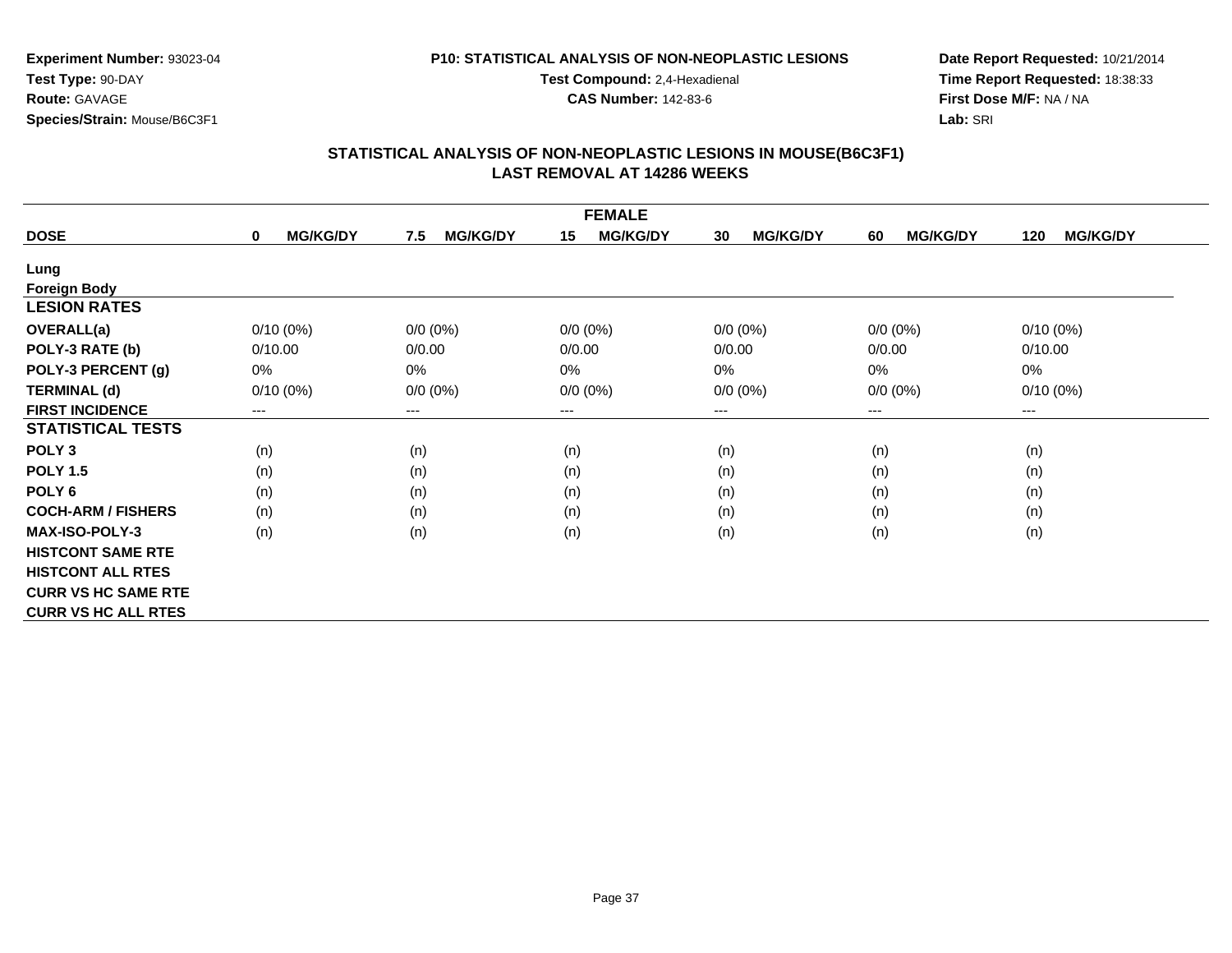#### **P10: STATISTICAL ANALYSIS OF NON-NEOPLASTIC LESIONS**

**Test Compound:** 2,4-Hexadienal

**CAS Number:** 142-83-6

**Date Report Requested:** 10/21/2014**Time Report Requested:** 18:38:33**First Dose M/F:** NA / NA**Lab:** SRI

|                            |                      |                        | <b>FEMALE</b>         |                       |                       |                        |
|----------------------------|----------------------|------------------------|-----------------------|-----------------------|-----------------------|------------------------|
| <b>DOSE</b>                | <b>MG/KG/DY</b><br>0 | <b>MG/KG/DY</b><br>7.5 | <b>MG/KG/DY</b><br>15 | <b>MG/KG/DY</b><br>30 | <b>MG/KG/DY</b><br>60 | <b>MG/KG/DY</b><br>120 |
| Lung                       |                      |                        |                       |                       |                       |                        |
| <b>Necrosis</b>            |                      |                        |                       |                       |                       |                        |
| <b>LESION RATES</b>        |                      |                        |                       |                       |                       |                        |
| <b>OVERALL(a)</b>          | $0/10(0\%)$          | $0/0 (0\%)$            | $0/0 (0\%)$           | $0/0 (0\%)$           | $0/0 (0\%)$           | $0/10(0\%)$            |
| POLY-3 RATE (b)            | 0/10.00              | 0/0.00                 | 0/0.00                | 0/0.00                | 0/0.00                | 0/10.00                |
| POLY-3 PERCENT (g)         | 0%                   | 0%                     | 0%                    | 0%                    | 0%                    | 0%                     |
| <b>TERMINAL (d)</b>        | $0/10(0\%)$          | $0/0 (0\%)$            | $0/0 (0\%)$           | $0/0 (0\%)$           | $0/0 (0\%)$           | $0/10(0\%)$            |
| <b>FIRST INCIDENCE</b>     | ---                  | $---$                  | $--$                  | $--$                  | ---                   | ---                    |
| <b>STATISTICAL TESTS</b>   |                      |                        |                       |                       |                       |                        |
| POLY <sub>3</sub>          | (n)                  | (n)                    | (n)                   | (n)                   | (n)                   | (n)                    |
| <b>POLY 1.5</b>            | (n)                  | (n)                    | (n)                   | (n)                   | (n)                   | (n)                    |
| POLY <sub>6</sub>          | (n)                  | (n)                    | (n)                   | (n)                   | (n)                   | (n)                    |
| <b>COCH-ARM / FISHERS</b>  | (n)                  | (n)                    | (n)                   | (n)                   | (n)                   | (n)                    |
| <b>MAX-ISO-POLY-3</b>      | (n)                  | (n)                    | (n)                   | (n)                   | (n)                   | (n)                    |
| <b>HISTCONT SAME RTE</b>   |                      |                        |                       |                       |                       |                        |
| <b>HISTCONT ALL RTES</b>   |                      |                        |                       |                       |                       |                        |
| <b>CURR VS HC SAME RTE</b> |                      |                        |                       |                       |                       |                        |
| <b>CURR VS HC ALL RTES</b> |                      |                        |                       |                       |                       |                        |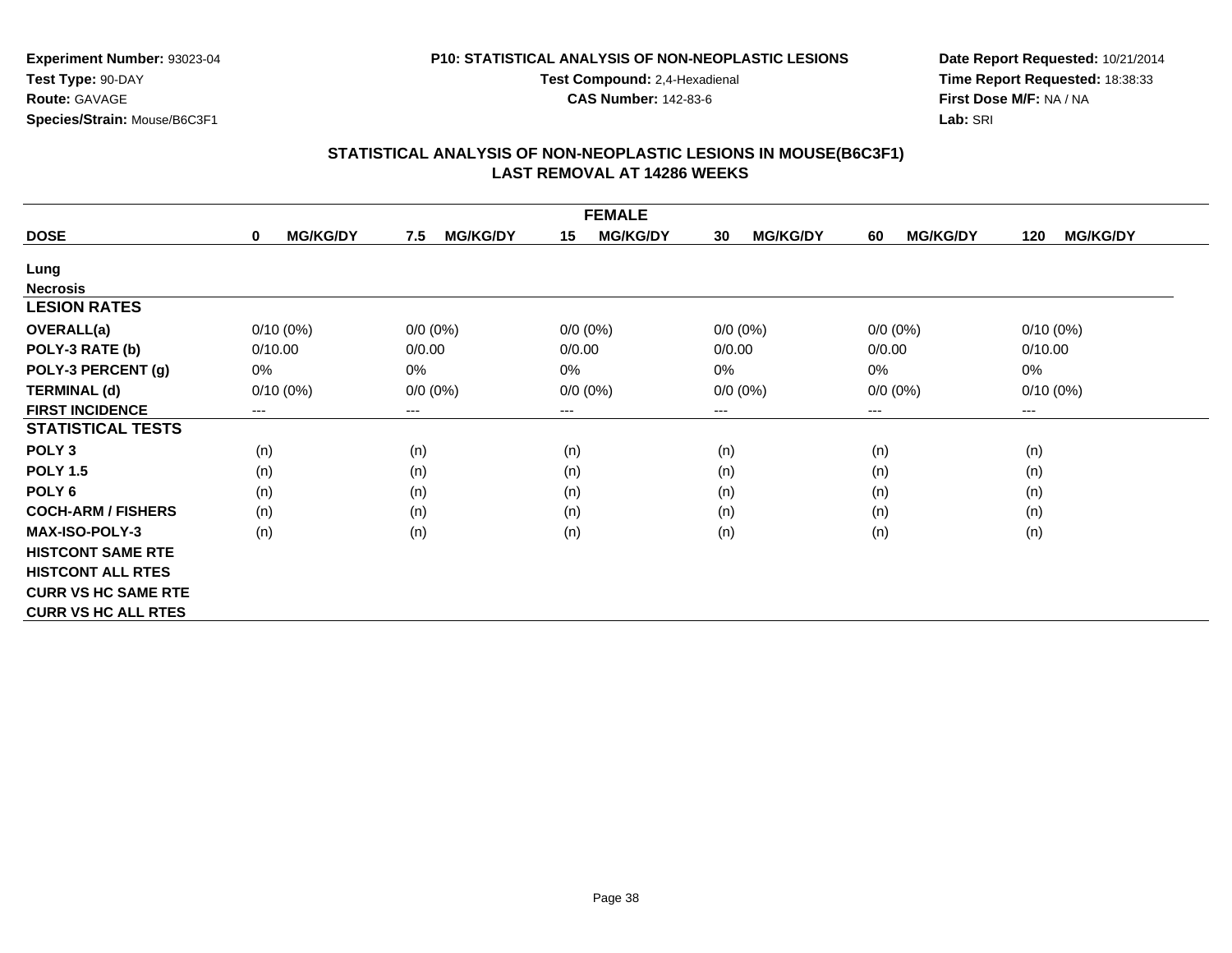#### **P10: STATISTICAL ANALYSIS OF NON-NEOPLASTIC LESIONS**

**Test Compound:** 2,4-Hexadienal

**CAS Number:** 142-83-6

**Date Report Requested:** 10/21/2014**Time Report Requested:** 18:38:33**First Dose M/F:** NA / NA**Lab:** SRI

|                            |                                |                        | <b>FEMALE</b>         |                       |                       |                        |
|----------------------------|--------------------------------|------------------------|-----------------------|-----------------------|-----------------------|------------------------|
| <b>DOSE</b>                | <b>MG/KG/DY</b><br>$\mathbf 0$ | 7.5<br><b>MG/KG/DY</b> | 15<br><b>MG/KG/DY</b> | 30<br><b>MG/KG/DY</b> | <b>MG/KG/DY</b><br>60 | <b>MG/KG/DY</b><br>120 |
| Lung: Mediastinum          |                                |                        |                       |                       |                       |                        |
| <b>Foreign Body</b>        |                                |                        |                       |                       |                       |                        |
| <b>LESION RATES</b>        |                                |                        |                       |                       |                       |                        |
| <b>OVERALL(a)</b>          | $0/10(0\%)$                    | $0/0 (0\%)$            | $0/0 (0\%)$           | $0/0 (0\%)$           | $0/0 (0\%)$           | $0/10(0\%)$            |
| POLY-3 RATE (b)            | 0/10.00                        | 0/0.00                 | 0/0.00                | 0/0.00                | 0/0.00                | 0/10.00                |
| POLY-3 PERCENT (g)         | 0%                             | $0\%$                  | 0%                    | 0%                    | 0%                    | 0%                     |
| <b>TERMINAL (d)</b>        | $0/10(0\%)$                    | $0/0 (0\%)$            | $0/0 (0\%)$           | $0/0 (0\%)$           | $0/0 (0\%)$           | $0/10(0\%)$            |
| <b>FIRST INCIDENCE</b>     | ---                            | ---                    | $---$                 | ---                   | $--$                  | ---                    |
| <b>STATISTICAL TESTS</b>   |                                |                        |                       |                       |                       |                        |
| POLY <sub>3</sub>          | (n)                            | (n)                    | (n)                   | (n)                   | (n)                   | (n)                    |
| <b>POLY 1.5</b>            | (n)                            | (n)                    | (n)                   | (n)                   | (n)                   | (n)                    |
| POLY <sub>6</sub>          | (n)                            | (n)                    | (n)                   | (n)                   | (n)                   | (n)                    |
| <b>COCH-ARM / FISHERS</b>  | (n)                            | (n)                    | (n)                   | (n)                   | (n)                   | (n)                    |
| <b>MAX-ISO-POLY-3</b>      | (n)                            | (n)                    | (n)                   | (n)                   | (n)                   | (n)                    |
| <b>HISTCONT SAME RTE</b>   |                                |                        |                       |                       |                       |                        |
| <b>HISTCONT ALL RTES</b>   |                                |                        |                       |                       |                       |                        |
| <b>CURR VS HC SAME RTE</b> |                                |                        |                       |                       |                       |                        |
| <b>CURR VS HC ALL RTES</b> |                                |                        |                       |                       |                       |                        |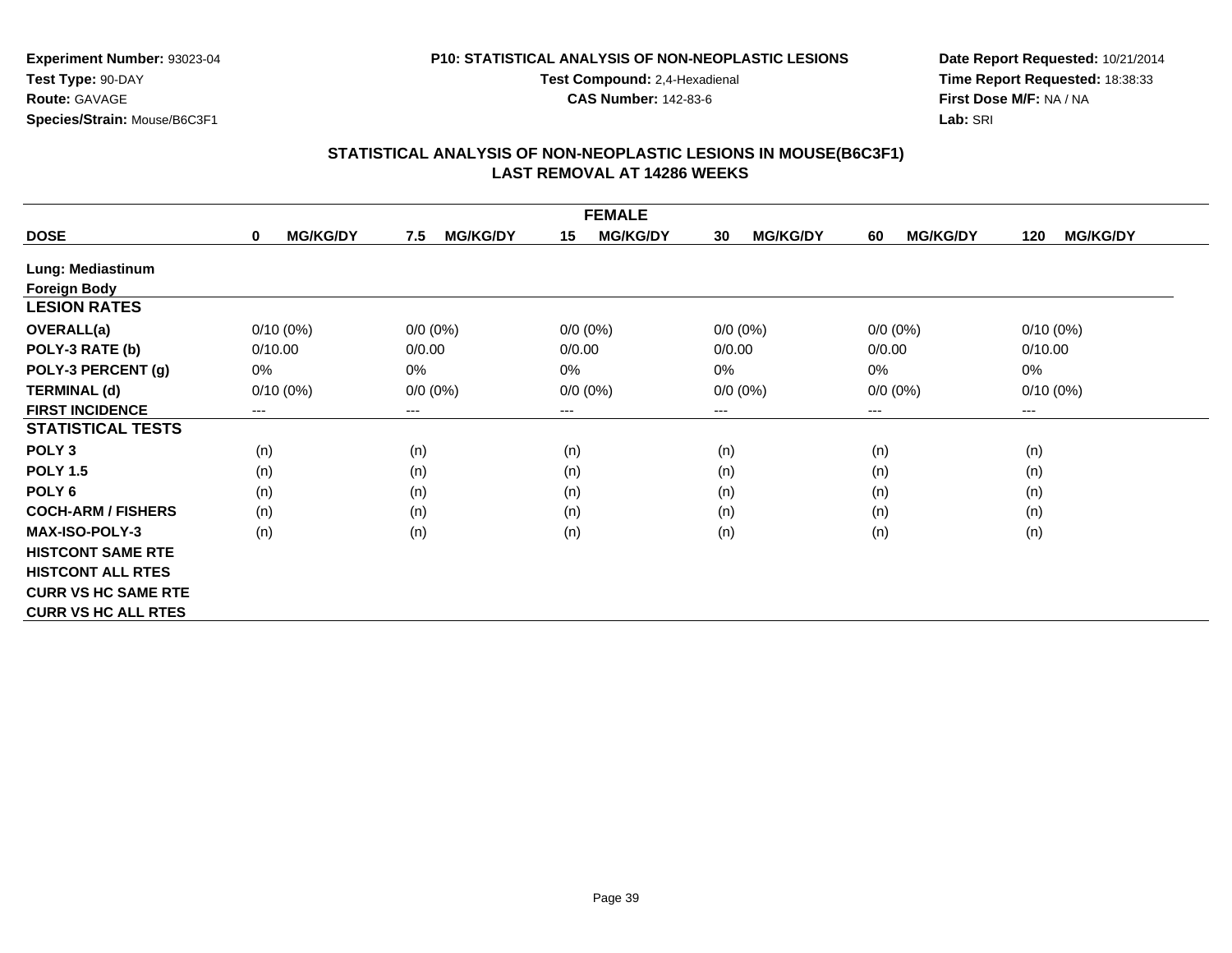#### **P10: STATISTICAL ANALYSIS OF NON-NEOPLASTIC LESIONS**

**Test Compound:** 2,4-Hexadienal

**CAS Number:** 142-83-6

**Date Report Requested:** 10/21/2014**Time Report Requested:** 18:38:33**First Dose M/F:** NA / NA**Lab:** SRI

| <b>FEMALE</b>              |                                |                        |                       |                       |                       |                        |  |
|----------------------------|--------------------------------|------------------------|-----------------------|-----------------------|-----------------------|------------------------|--|
| <b>DOSE</b>                | <b>MG/KG/DY</b><br>$\mathbf 0$ | <b>MG/KG/DY</b><br>7.5 | <b>MG/KG/DY</b><br>15 | <b>MG/KG/DY</b><br>30 | <b>MG/KG/DY</b><br>60 | <b>MG/KG/DY</b><br>120 |  |
| Lung: Mediastinum          |                                |                        |                       |                       |                       |                        |  |
| <b>Inflammation</b>        |                                |                        |                       |                       |                       |                        |  |
| <b>LESION RATES</b>        |                                |                        |                       |                       |                       |                        |  |
| <b>OVERALL(a)</b>          | $0/10(0\%)$                    | $0/0 (0\%)$            | $0/0 (0\%)$           | $0/0 (0\%)$           | $0/0 (0\%)$           | $0/10(0\%)$            |  |
| POLY-3 RATE (b)            | 0/10.00                        | 0/0.00                 | 0/0.00                | 0/0.00                | 0/0.00                | 0/10.00                |  |
| POLY-3 PERCENT (g)         | 0%                             | 0%                     | 0%                    | 0%                    | 0%                    | $0\%$                  |  |
| <b>TERMINAL (d)</b>        | $0/10(0\%)$                    | $0/0 (0\%)$            | $0/0 (0\%)$           | $0/0 (0\%)$           | $0/0 (0\%)$           | $0/10(0\%)$            |  |
| <b>FIRST INCIDENCE</b>     | ---                            | $---$                  | $--$                  | ---                   | $--$                  | $\qquad \qquad \cdots$ |  |
| <b>STATISTICAL TESTS</b>   |                                |                        |                       |                       |                       |                        |  |
| POLY <sub>3</sub>          | (n)                            | (n)                    | (n)                   | (n)                   | (n)                   | (n)                    |  |
| <b>POLY 1.5</b>            | (n)                            | (n)                    | (n)                   | (n)                   | (n)                   | (n)                    |  |
| POLY <sub>6</sub>          | (n)                            | (n)                    | (n)                   | (n)                   | (n)                   | (n)                    |  |
| <b>COCH-ARM / FISHERS</b>  | (n)                            | (n)                    | (n)                   | (n)                   | (n)                   | (n)                    |  |
| <b>MAX-ISO-POLY-3</b>      | (n)                            | (n)                    | (n)                   | (n)                   | (n)                   | (n)                    |  |
| <b>HISTCONT SAME RTE</b>   |                                |                        |                       |                       |                       |                        |  |
| <b>HISTCONT ALL RTES</b>   |                                |                        |                       |                       |                       |                        |  |
| <b>CURR VS HC SAME RTE</b> |                                |                        |                       |                       |                       |                        |  |
| <b>CURR VS HC ALL RTES</b> |                                |                        |                       |                       |                       |                        |  |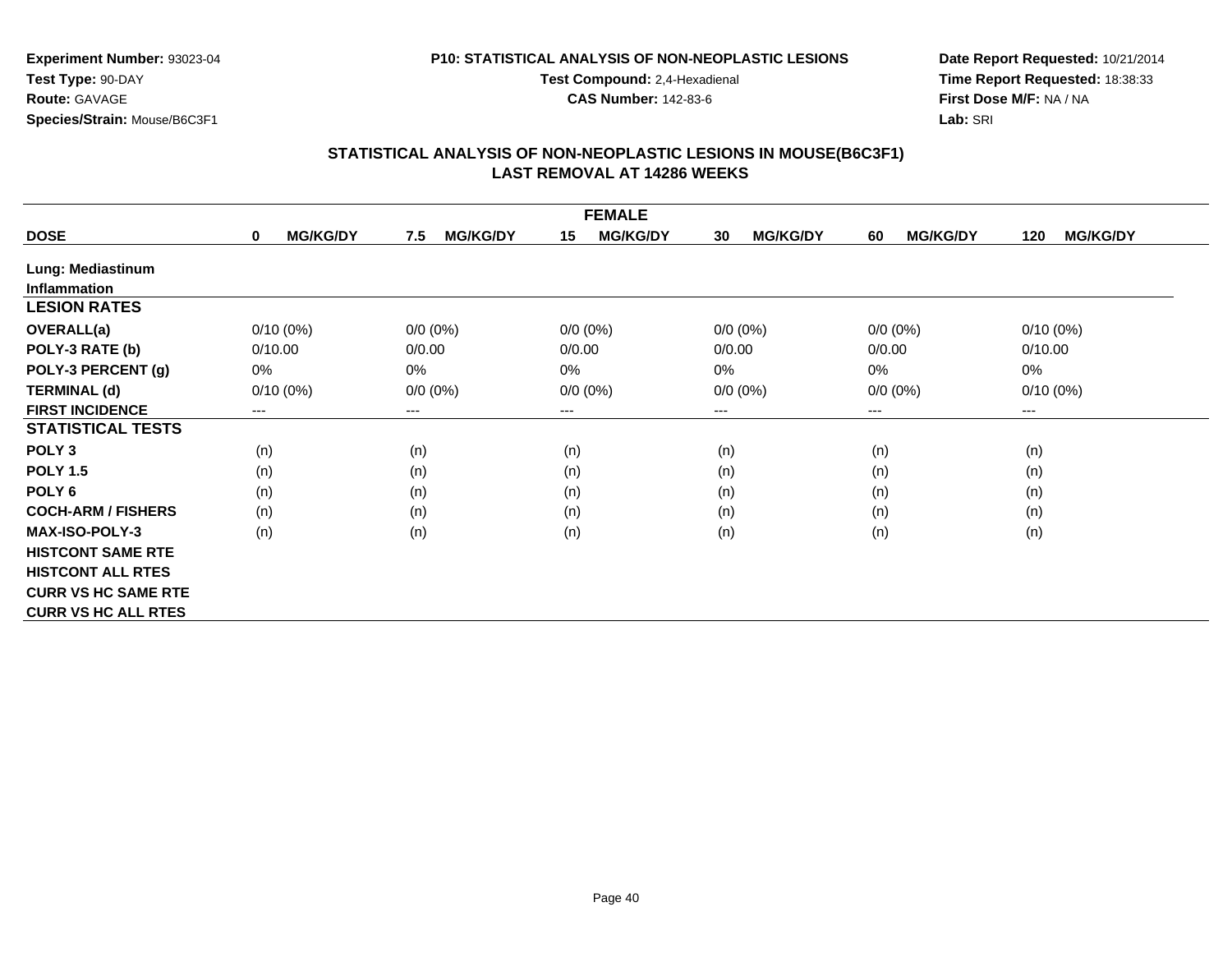### **P10: STATISTICAL ANALYSIS OF NON-NEOPLASTIC LESIONS**

**Test Compound:** 2,4-Hexadienal

**CAS Number:** 142-83-6

**Date Report Requested:** 10/21/2014**Time Report Requested:** 18:38:33**First Dose M/F:** NA / NA**Lab:** SRI

|                            |                      |                        | <b>FEMALE</b>         |                       |                       |                        |
|----------------------------|----------------------|------------------------|-----------------------|-----------------------|-----------------------|------------------------|
| <b>DOSE</b>                | <b>MG/KG/DY</b><br>0 | <b>MG/KG/DY</b><br>7.5 | <b>MG/KG/DY</b><br>15 | <b>MG/KG/DY</b><br>30 | <b>MG/KG/DY</b><br>60 | <b>MG/KG/DY</b><br>120 |
| <b>Lymph Node</b>          |                      |                        |                       |                       |                       |                        |
| Hyperplasia Lymphoid       |                      |                        |                       |                       |                       |                        |
| <b>LESION RATES</b>        |                      |                        |                       |                       |                       |                        |
| <b>OVERALL(a)</b>          | $0/0 (0\%)$          | $0/0 (0\%)$            | $0/0 (0\%)$           | $0/0 (0\%)$           | $0/0 (0\%)$           | 1/1 (100%)             |
| POLY-3 RATE (b)            | 0/0.00               | 0/0.00                 | 0/0.00                | 0/0.00                | 0/0.00                | 1/1.00                 |
| POLY-3 PERCENT (g)         | 0%                   | 0%                     | 0%                    | 0%                    | $0\%$                 | 100%                   |
| <b>TERMINAL (d)</b>        | $0/0 (0\%)$          | $0/0 (0\%)$            | $0/0 (0\%)$           | $0/0 (0\%)$           | $0/0 (0\%)$           | 1/1 (100%)             |
| <b>FIRST INCIDENCE</b>     | ---                  | $---$                  | $--$                  | ---                   | $--$                  | 94(T)                  |
| <b>STATISTICAL TESTS</b>   |                      |                        |                       |                       |                       |                        |
| POLY <sub>3</sub>          | (e)                  | (e)                    | (e)                   | (e)                   | (e)                   | (e)                    |
| <b>POLY 1.5</b>            | (e)                  | (e)                    | (e)                   | (e)                   | (e)                   | (e)                    |
| POLY <sub>6</sub>          | (e)                  | (e)                    | (e)                   | (e)                   | (e)                   | (e)                    |
| <b>COCH-ARM / FISHERS</b>  | (e)                  | (e)                    | (e)                   | (e)                   | (e)                   | (e)                    |
| <b>MAX-ISO-POLY-3</b>      | (e)                  | (e)                    | (e)                   | (e)                   | (e)                   | (e)                    |
| <b>HISTCONT SAME RTE</b>   |                      |                        |                       |                       |                       |                        |
| <b>HISTCONT ALL RTES</b>   |                      |                        |                       |                       |                       |                        |
| <b>CURR VS HC SAME RTE</b> |                      |                        |                       |                       |                       |                        |
| <b>CURR VS HC ALL RTES</b> |                      |                        |                       |                       |                       |                        |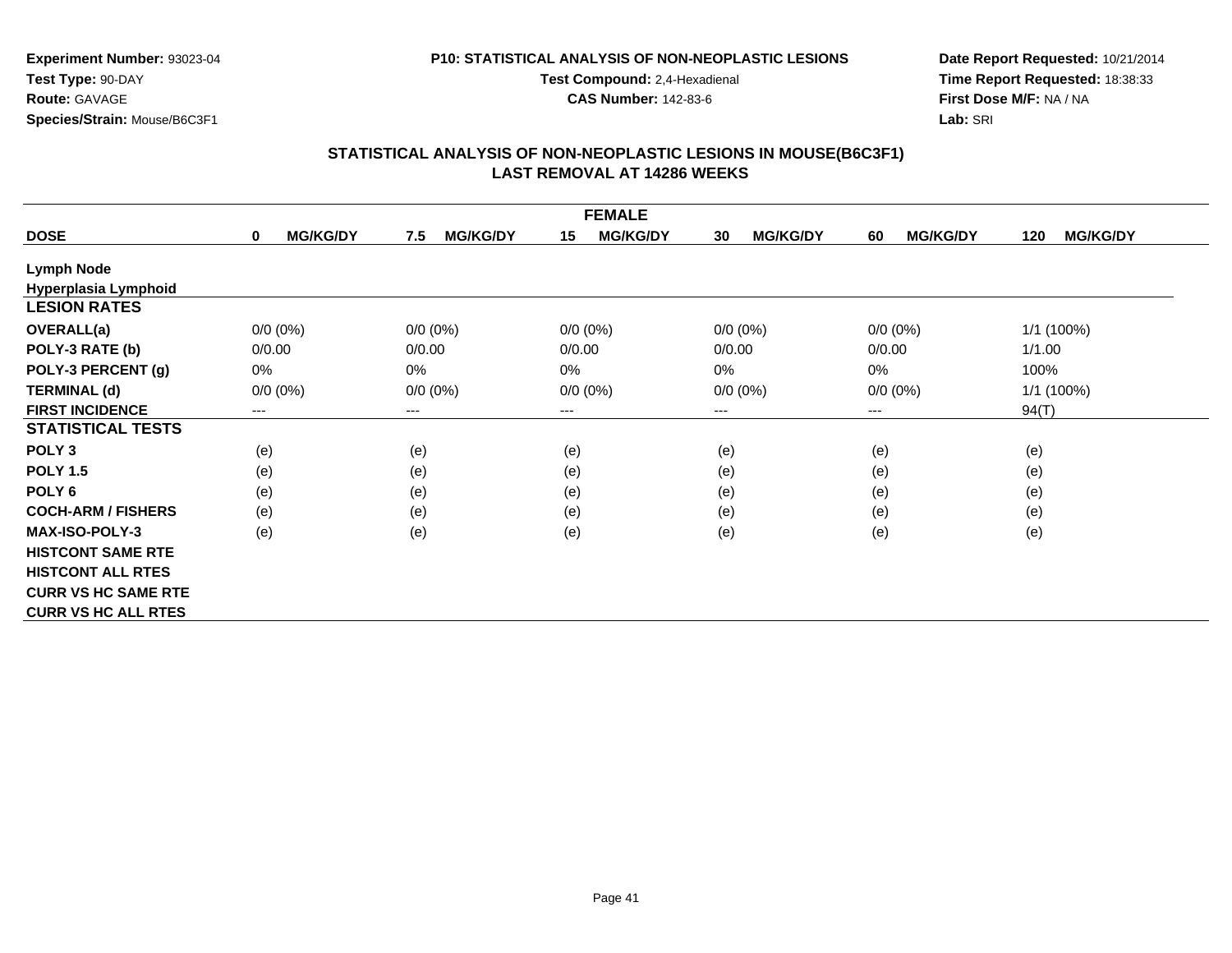#### **P10: STATISTICAL ANALYSIS OF NON-NEOPLASTIC LESIONS**

**Test Compound:** 2,4-Hexadienal

**CAS Number:** 142-83-6

**Date Report Requested:** 10/21/2014**Time Report Requested:** 18:38:33**First Dose M/F:** NA / NA**Lab:** SRI

|                            |                                |                        | <b>FEMALE</b>         |                       |                       |                        |
|----------------------------|--------------------------------|------------------------|-----------------------|-----------------------|-----------------------|------------------------|
| <b>DOSE</b>                | <b>MG/KG/DY</b><br>$\mathbf 0$ | 7.5<br><b>MG/KG/DY</b> | 15<br><b>MG/KG/DY</b> | 30<br><b>MG/KG/DY</b> | <b>MG/KG/DY</b><br>60 | <b>MG/KG/DY</b><br>120 |
| Lymph Node, Mesenteric     |                                |                        |                       |                       |                       |                        |
| <b>Necrosis Lymphoid</b>   |                                |                        |                       |                       |                       |                        |
| <b>LESION RATES</b>        |                                |                        |                       |                       |                       |                        |
| <b>OVERALL(a)</b>          | $0/10(0\%)$                    | $0/0 (0\%)$            | $0/0 (0\%)$           | $0/0 (0\%)$           | $0/0 (0\%)$           | $0/10(0\%)$            |
| POLY-3 RATE (b)            | 0/10.00                        | 0/0.00                 | 0/0.00                | 0/0.00                | 0/0.00                | 0/10.00                |
| POLY-3 PERCENT (g)         | $0\%$                          | $0\%$                  | 0%                    | 0%                    | 0%                    | 0%                     |
| <b>TERMINAL (d)</b>        | $0/10(0\%)$                    | $0/0 (0\%)$            | $0/0 (0\%)$           | $0/0 (0\%)$           | $0/0 (0\%)$           | $0/10(0\%)$            |
| <b>FIRST INCIDENCE</b>     | ---                            | $---$                  | ---                   | ---                   | $--$                  | ---                    |
| <b>STATISTICAL TESTS</b>   |                                |                        |                       |                       |                       |                        |
| POLY <sub>3</sub>          | (n)                            | (n)                    | (n)                   | (n)                   | (n)                   | (n)                    |
| <b>POLY 1.5</b>            | (n)                            | (n)                    | (n)                   | (n)                   | (n)                   | (n)                    |
| POLY <sub>6</sub>          | (n)                            | (n)                    | (n)                   | (n)                   | (n)                   | (n)                    |
| <b>COCH-ARM / FISHERS</b>  | (n)                            | (n)                    | (n)                   | (n)                   | (n)                   | (n)                    |
| <b>MAX-ISO-POLY-3</b>      | (n)                            | (n)                    | (n)                   | (n)                   | (n)                   | (n)                    |
| <b>HISTCONT SAME RTE</b>   |                                |                        |                       |                       |                       |                        |
| <b>HISTCONT ALL RTES</b>   |                                |                        |                       |                       |                       |                        |
| <b>CURR VS HC SAME RTE</b> |                                |                        |                       |                       |                       |                        |
| <b>CURR VS HC ALL RTES</b> |                                |                        |                       |                       |                       |                        |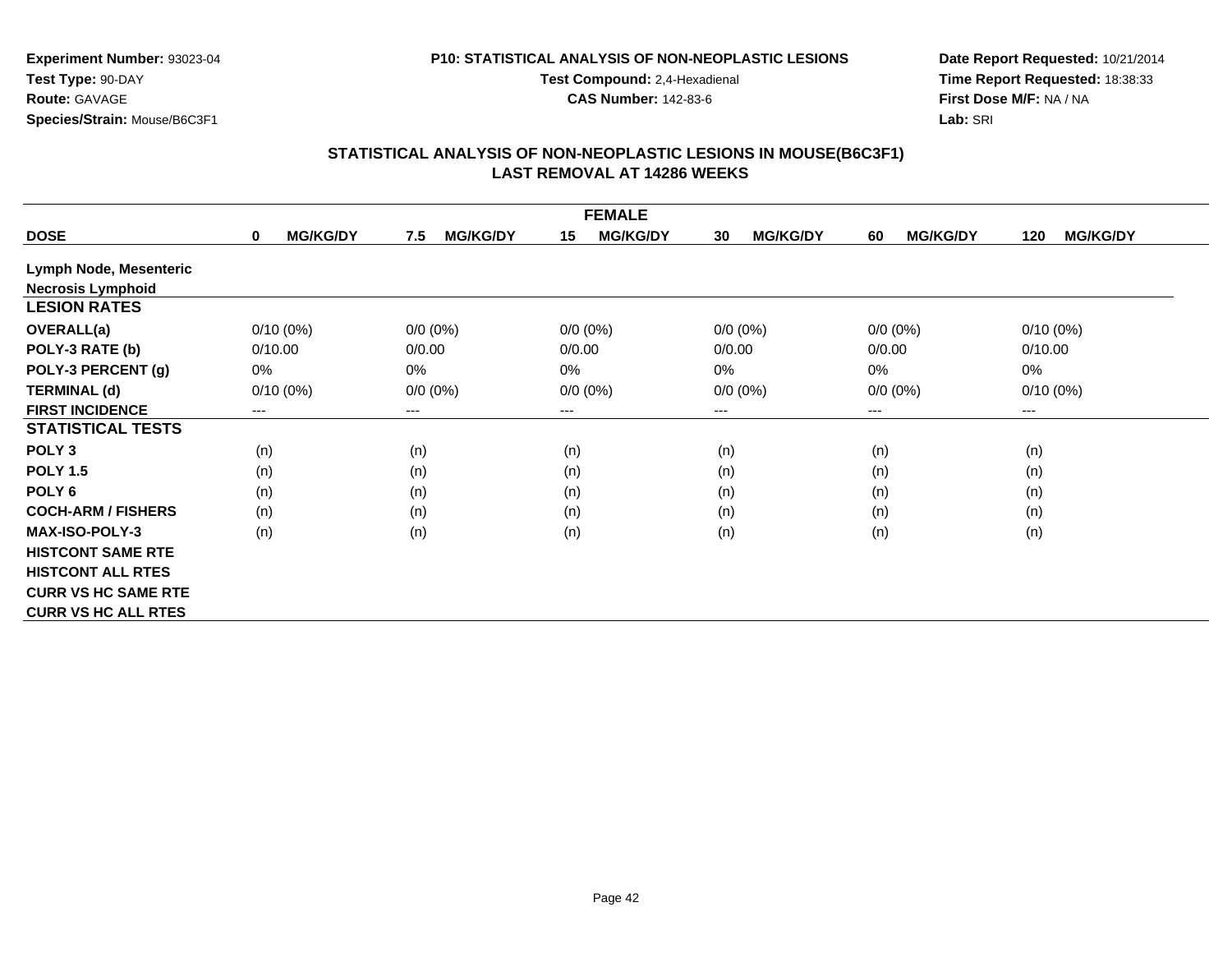### **P10: STATISTICAL ANALYSIS OF NON-NEOPLASTIC LESIONS**

**Test Compound:** 2,4-Hexadienal

**CAS Number:** 142-83-6

**Date Report Requested:** 10/21/2014**Time Report Requested:** 18:38:33**First Dose M/F:** NA / NA**Lab:** SRI

|                            |                                |                        | <b>FEMALE</b>         |                       |                       |                        |
|----------------------------|--------------------------------|------------------------|-----------------------|-----------------------|-----------------------|------------------------|
| <b>DOSE</b>                | <b>MG/KG/DY</b><br>$\mathbf 0$ | <b>MG/KG/DY</b><br>7.5 | <b>MG/KG/DY</b><br>15 | <b>MG/KG/DY</b><br>30 | <b>MG/KG/DY</b><br>60 | <b>MG/KG/DY</b><br>120 |
| <b>Nose</b>                |                                |                        |                       |                       |                       |                        |
| <b>Exudate</b>             |                                |                        |                       |                       |                       |                        |
| <b>LESION RATES</b>        |                                |                        |                       |                       |                       |                        |
| <b>OVERALL(a)</b>          | $0/10(0\%)$                    | $0/10(0\%)$            | $0/10(0\%)$           | $0/10(0\%)$           | 1/10 (10%)            | 1/10 (10%)             |
| POLY-3 RATE (b)            | 0/10.00                        | 0/10.00                | 0/10.00               | 0/10.00               | 1/10.00               | 1/10.00                |
| POLY-3 PERCENT (g)         | 0%                             | 0%                     | 0%                    | $0\%$                 | 10%                   | 10%                    |
| <b>TERMINAL (d)</b>        | $0/10(0\%)$                    | $0/10(0\%)$            | $0/10(0\%)$           | $0/10(0\%)$           | 1/10 (10%)            | 1/10 (10%)             |
| <b>FIRST INCIDENCE</b>     | ---                            | $---$                  | ---                   | ---                   | 94(T)                 | 94(T)                  |
| <b>STATISTICAL TESTS</b>   |                                |                        |                       |                       |                       |                        |
| POLY <sub>3</sub>          | $P=0.107$                      | (e)                    | (e)                   | (e)                   | $P = 0.500$           | $P = 0.500$            |
| <b>POLY 1.5</b>            | $P=0.107$                      | (e)                    | (e)                   | (e)                   | $P = 0.500$           | $P = 0.500$            |
| POLY <sub>6</sub>          | $P = 0.107$                    | (e)                    | (e)                   | (e)                   | $P = 0.500$           | $P = 0.500$            |
| <b>COCH-ARM / FISHERS</b>  | $P = 0.103$                    | (e)                    | (e)                   | (e)                   | $P = 0.500$           | $P = 0.500$            |
| <b>MAX-ISO-POLY-3</b>      | $P=0.195$                      | (e)                    | (e)                   | (e)                   | $P = 0.159$           | $P = 0.159$            |
| <b>HISTCONT SAME RTE</b>   |                                |                        |                       |                       |                       |                        |
| <b>HISTCONT ALL RTES</b>   |                                |                        |                       |                       |                       |                        |
| <b>CURR VS HC SAME RTE</b> |                                |                        |                       |                       |                       |                        |
| <b>CURR VS HC ALL RTES</b> |                                |                        |                       |                       |                       |                        |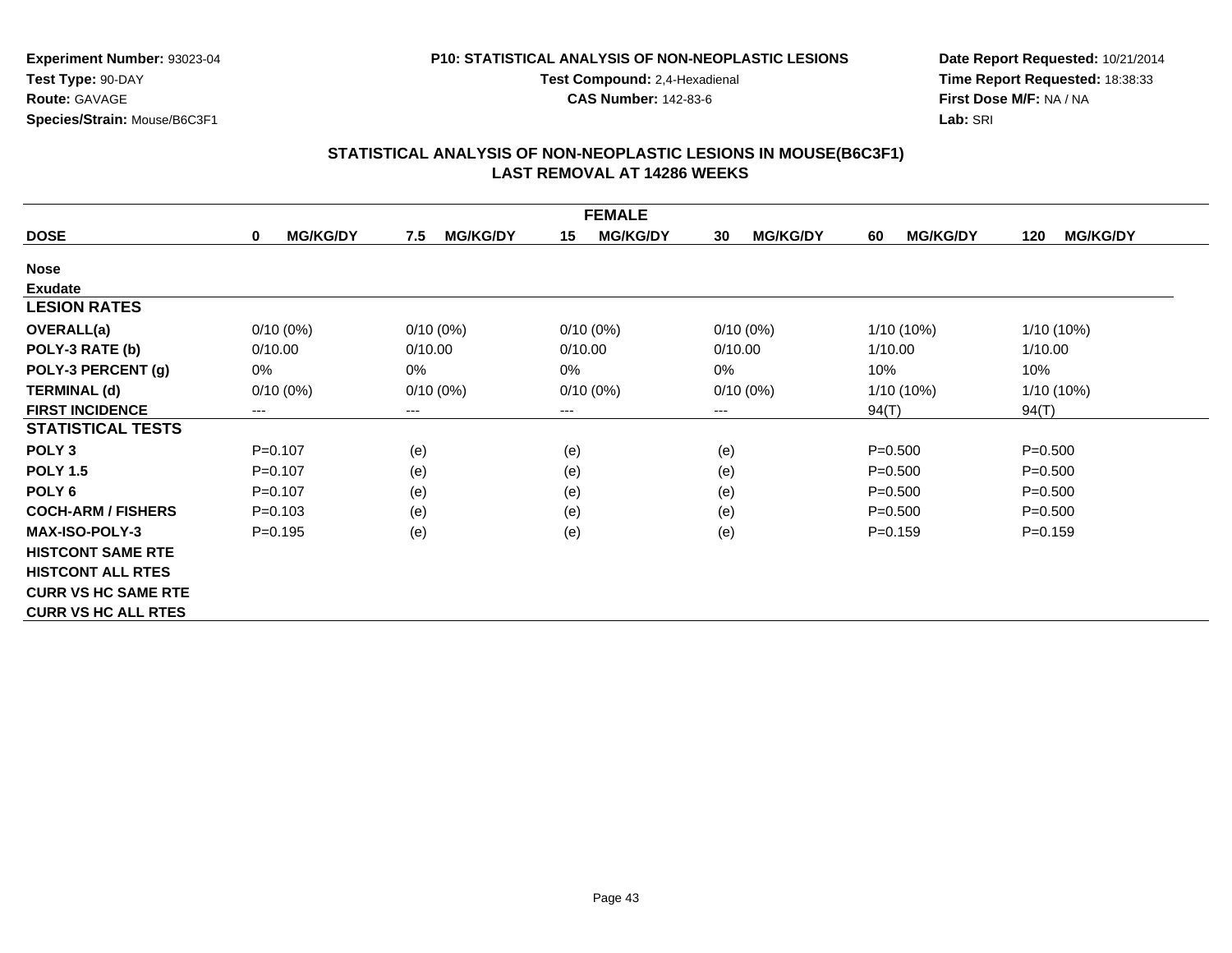#### **P10: STATISTICAL ANALYSIS OF NON-NEOPLASTIC LESIONS**

**Test Compound:** 2,4-Hexadienal

**CAS Number:** 142-83-6

**Date Report Requested:** 10/21/2014**Time Report Requested:** 18:38:33**First Dose M/F:** NA / NA**Lab:** SRI

|                            |                                |                        | <b>FEMALE</b>         |                       |                       |                        |
|----------------------------|--------------------------------|------------------------|-----------------------|-----------------------|-----------------------|------------------------|
| <b>DOSE</b>                | <b>MG/KG/DY</b><br>$\mathbf 0$ | <b>MG/KG/DY</b><br>7.5 | <b>MG/KG/DY</b><br>15 | <b>MG/KG/DY</b><br>30 | <b>MG/KG/DY</b><br>60 | <b>MG/KG/DY</b><br>120 |
| <b>Nose: Olfactory Epi</b> |                                |                        |                       |                       |                       |                        |
| <b>Atrophy</b>             |                                |                        |                       |                       |                       |                        |
| <b>LESION RATES</b>        |                                |                        |                       |                       |                       |                        |
| <b>OVERALL(a)</b>          | $0/10(0\%)$                    | $0/10(0\%)$            | $0/10(0\%)$           | $0/10(0\%)$           | $0/10(0\%)$           | $0/10(0\%)$            |
| POLY-3 RATE (b)            | 0/10.00                        | 0/10.00                | 0/10.00               | 0/10.00               | 0/10.00               | 0/10.00                |
| POLY-3 PERCENT (g)         | 0%                             | 0%                     | 0%                    | 0%                    | 0%                    | $0\%$                  |
| <b>TERMINAL (d)</b>        | $0/10(0\%)$                    | $0/10(0\%)$            | $0/10(0\%)$           | $0/10(0\%)$           | $0/10(0\%)$           | $0/10(0\%)$            |
| <b>FIRST INCIDENCE</b>     | ---                            | $---$                  | $--$                  | ---                   | $--$                  | ---                    |
| <b>STATISTICAL TESTS</b>   |                                |                        |                       |                       |                       |                        |
| POLY <sub>3</sub>          | (n)                            | (n)                    | (n)                   | (n)                   | (n)                   | (n)                    |
| <b>POLY 1.5</b>            | (n)                            | (n)                    | (n)                   | (n)                   | (n)                   | (n)                    |
| POLY <sub>6</sub>          | (n)                            | (n)                    | (n)                   | (n)                   | (n)                   | (n)                    |
| <b>COCH-ARM / FISHERS</b>  | (n)                            | (n)                    | (n)                   | (n)                   | (n)                   | (n)                    |
| <b>MAX-ISO-POLY-3</b>      | (n)                            | (n)                    | (n)                   | (n)                   | (n)                   | (n)                    |
| <b>HISTCONT SAME RTE</b>   |                                |                        |                       |                       |                       |                        |
| <b>HISTCONT ALL RTES</b>   |                                |                        |                       |                       |                       |                        |
| <b>CURR VS HC SAME RTE</b> |                                |                        |                       |                       |                       |                        |
| <b>CURR VS HC ALL RTES</b> |                                |                        |                       |                       |                       |                        |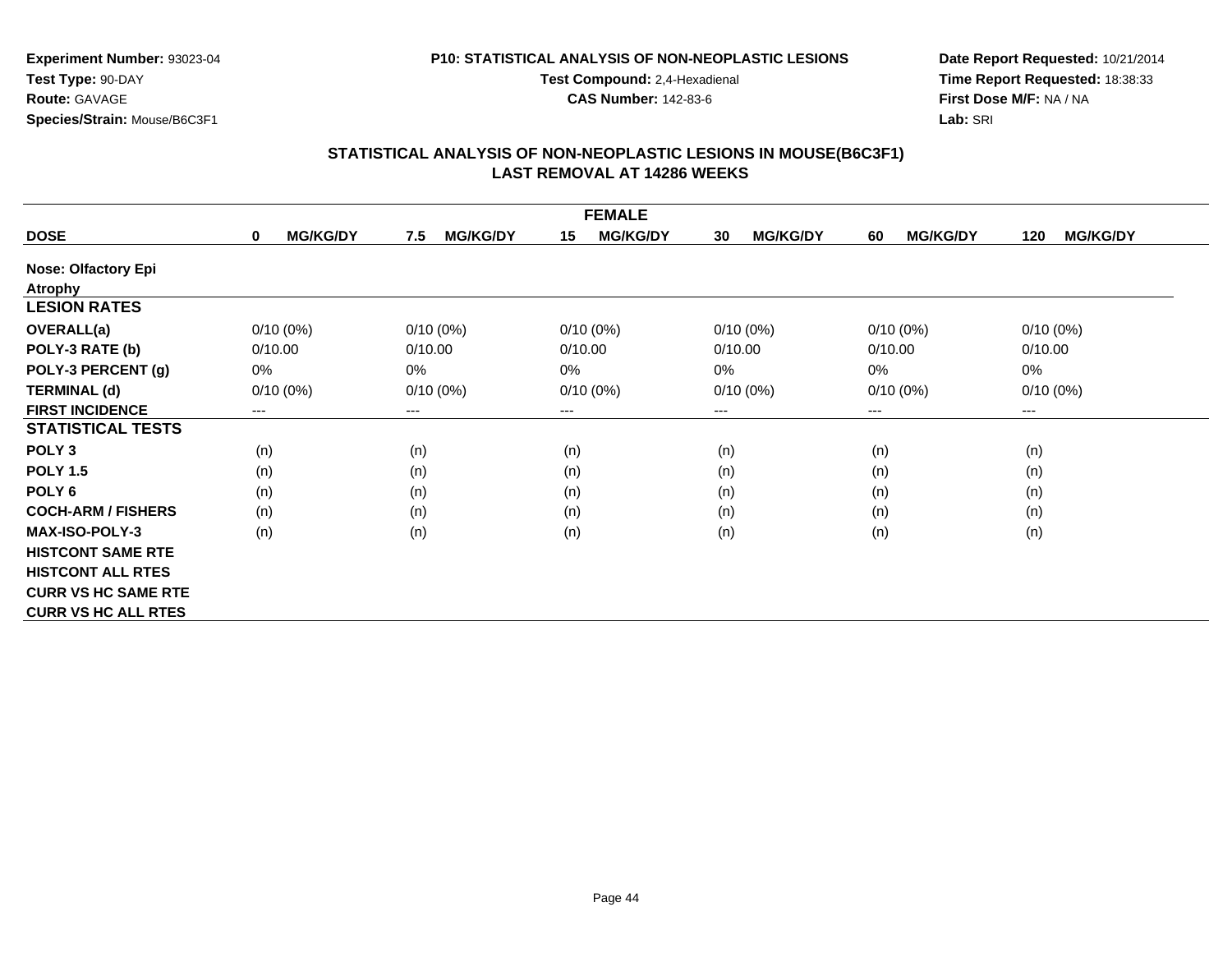### **P10: STATISTICAL ANALYSIS OF NON-NEOPLASTIC LESIONS**

**Test Compound:** 2,4-Hexadienal

**CAS Number:** 142-83-6

**Date Report Requested:** 10/21/2014**Time Report Requested:** 18:38:33**First Dose M/F:** NA / NA**Lab:** SRI

|                            |                                |                        | <b>FEMALE</b>         |                       |                       |                        |
|----------------------------|--------------------------------|------------------------|-----------------------|-----------------------|-----------------------|------------------------|
| <b>DOSE</b>                | <b>MG/KG/DY</b><br>$\mathbf 0$ | <b>MG/KG/DY</b><br>7.5 | 15<br><b>MG/KG/DY</b> | <b>MG/KG/DY</b><br>30 | <b>MG/KG/DY</b><br>60 | <b>MG/KG/DY</b><br>120 |
| <b>Nose: Olfactory Epi</b> |                                |                        |                       |                       |                       |                        |
| <b>Necrosis</b>            |                                |                        |                       |                       |                       |                        |
| <b>LESION RATES</b>        |                                |                        |                       |                       |                       |                        |
| <b>OVERALL(a)</b>          | $0/10(0\%)$                    | $0/10(0\%)$            | $0/10(0\%)$           | $0/10(0\%)$           | $0/10(0\%)$           | 5/10 (50%)             |
| POLY-3 RATE (b)            | 0/10.00                        | 0/10.00                | 0/10.00               | 0/10.00               | 0/10.00               | 5/10.00                |
| POLY-3 PERCENT (g)         | $0\%$                          | $0\%$                  | 0%                    | 0%                    | 0%                    | 50%                    |
| <b>TERMINAL (d)</b>        | $0/10(0\%)$                    | $0/10(0\%)$            | $0/10(0\%)$           | $0/10(0\%)$           | $0/10(0\%)$           | 5/10 (50%)             |
| <b>FIRST INCIDENCE</b>     | ---                            | ---                    | $--$                  | ---                   | $--$                  | 94(T)                  |
| <b>STATISTICAL TESTS</b>   |                                |                        |                       |                       |                       |                        |
| POLY <sub>3</sub>          | $P=0.000**$                    | (e)                    | (e)                   | (e)                   | (e)                   | $P=0.008**$            |
| <b>POLY 1.5</b>            | $P=0.000**$                    | (e)                    | (e)                   | (e)                   | (e)                   | $P=0.008**$            |
| POLY <sub>6</sub>          | $P=0.000**$                    | (e)                    | (e)                   | (e)                   | (e)                   | P=0.008**              |
| <b>COCH-ARM / FISHERS</b>  | $P=0.000**$                    | (e)                    | (e)                   | (e)                   | (e)                   | $P=0.016*$             |
| <b>MAX-ISO-POLY-3</b>      | $P=0.000**$                    | (e)                    | (e)                   | (e)                   | (e)                   | P<0.001**              |
| <b>HISTCONT SAME RTE</b>   |                                |                        |                       |                       |                       |                        |
| <b>HISTCONT ALL RTES</b>   |                                |                        |                       |                       |                       |                        |
| <b>CURR VS HC SAME RTE</b> |                                |                        |                       |                       |                       |                        |
| <b>CURR VS HC ALL RTES</b> |                                |                        |                       |                       |                       |                        |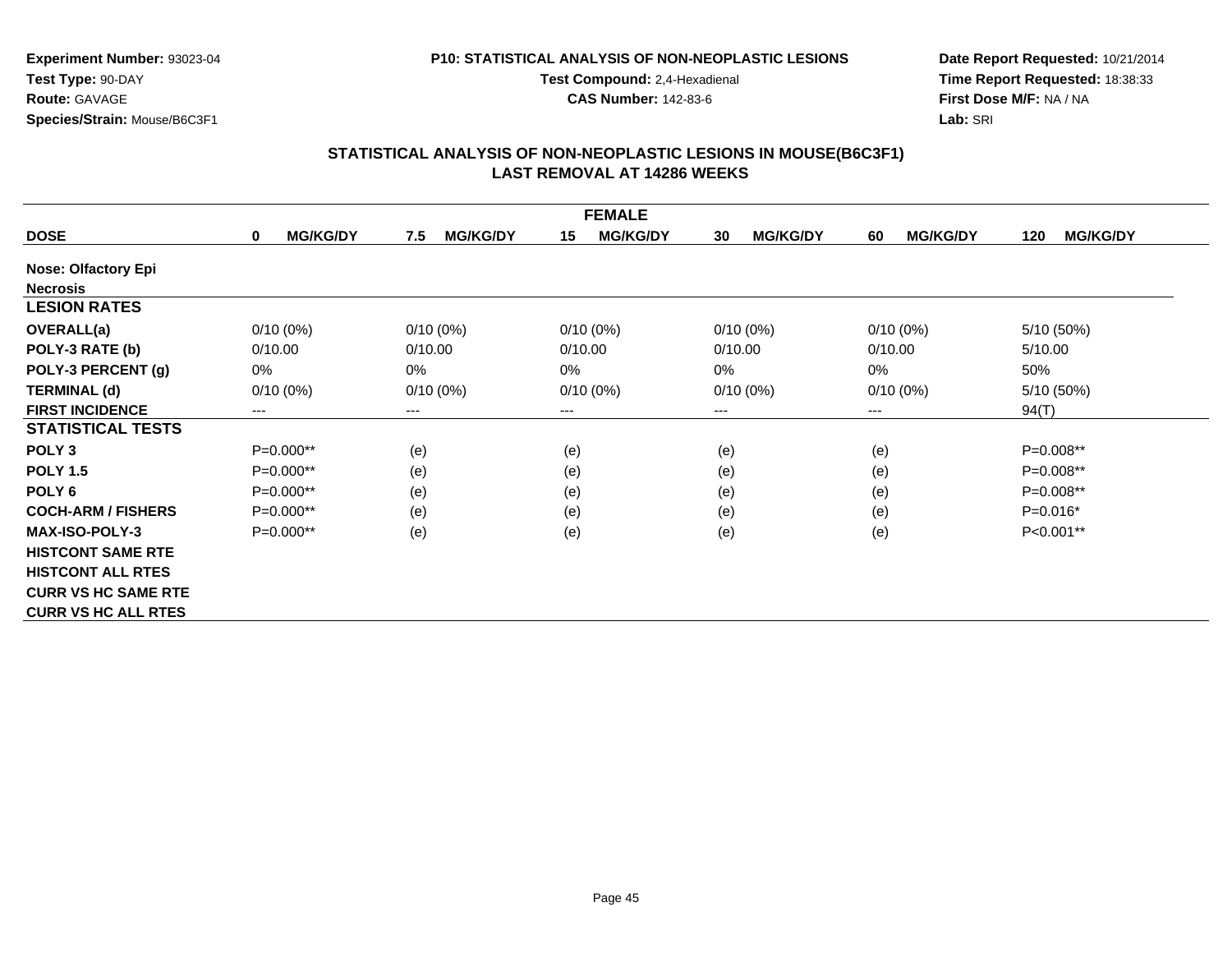#### **P10: STATISTICAL ANALYSIS OF NON-NEOPLASTIC LESIONS**

**Test Compound:** 2,4-Hexadienal

**CAS Number:** 142-83-6

**Date Report Requested:** 10/21/2014**Time Report Requested:** 18:38:33**First Dose M/F:** NA / NA**Lab:** SRI

|                            |                                |                        | <b>FEMALE</b>         |                       |                       |                        |
|----------------------------|--------------------------------|------------------------|-----------------------|-----------------------|-----------------------|------------------------|
| <b>DOSE</b>                | <b>MG/KG/DY</b><br>$\mathbf 0$ | 7.5<br><b>MG/KG/DY</b> | 15<br><b>MG/KG/DY</b> | <b>MG/KG/DY</b><br>30 | <b>MG/KG/DY</b><br>60 | <b>MG/KG/DY</b><br>120 |
| <b>Nose: Vomeronas Org</b> |                                |                        |                       |                       |                       |                        |
| <b>Cyst</b>                |                                |                        |                       |                       |                       |                        |
| <b>LESION RATES</b>        |                                |                        |                       |                       |                       |                        |
| <b>OVERALL(a)</b>          | $0/10(0\%)$                    | $0/10(0\%)$            | $0/10(0\%)$           | $0/10(0\%)$           | $0/10(0\%)$           | $0/10(0\%)$            |
| POLY-3 RATE (b)            | 0/10.00                        | 0/10.00                | 0/10.00               | 0/10.00               | 0/10.00               | 0/10.00                |
| POLY-3 PERCENT (g)         | 0%                             | $0\%$                  | 0%                    | 0%                    | 0%                    | 0%                     |
| <b>TERMINAL (d)</b>        | $0/10(0\%)$                    | $0/10(0\%)$            | $0/10(0\%)$           | $0/10(0\%)$           | $0/10(0\%)$           | $0/10(0\%)$            |
| <b>FIRST INCIDENCE</b>     | ---                            | ---                    | $---$                 | ---                   | $--$                  | ---                    |
| <b>STATISTICAL TESTS</b>   |                                |                        |                       |                       |                       |                        |
| POLY <sub>3</sub>          | (n)                            | (n)                    | (n)                   | (n)                   | (n)                   | (n)                    |
| <b>POLY 1.5</b>            | (n)                            | (n)                    | (n)                   | (n)                   | (n)                   | (n)                    |
| POLY <sub>6</sub>          | (n)                            | (n)                    | (n)                   | (n)                   | (n)                   | (n)                    |
| <b>COCH-ARM / FISHERS</b>  | (n)                            | (n)                    | (n)                   | (n)                   | (n)                   | (n)                    |
| <b>MAX-ISO-POLY-3</b>      | (n)                            | (n)                    | (n)                   | (n)                   | (n)                   | (n)                    |
| <b>HISTCONT SAME RTE</b>   |                                |                        |                       |                       |                       |                        |
| <b>HISTCONT ALL RTES</b>   |                                |                        |                       |                       |                       |                        |
| <b>CURR VS HC SAME RTE</b> |                                |                        |                       |                       |                       |                        |
| <b>CURR VS HC ALL RTES</b> |                                |                        |                       |                       |                       |                        |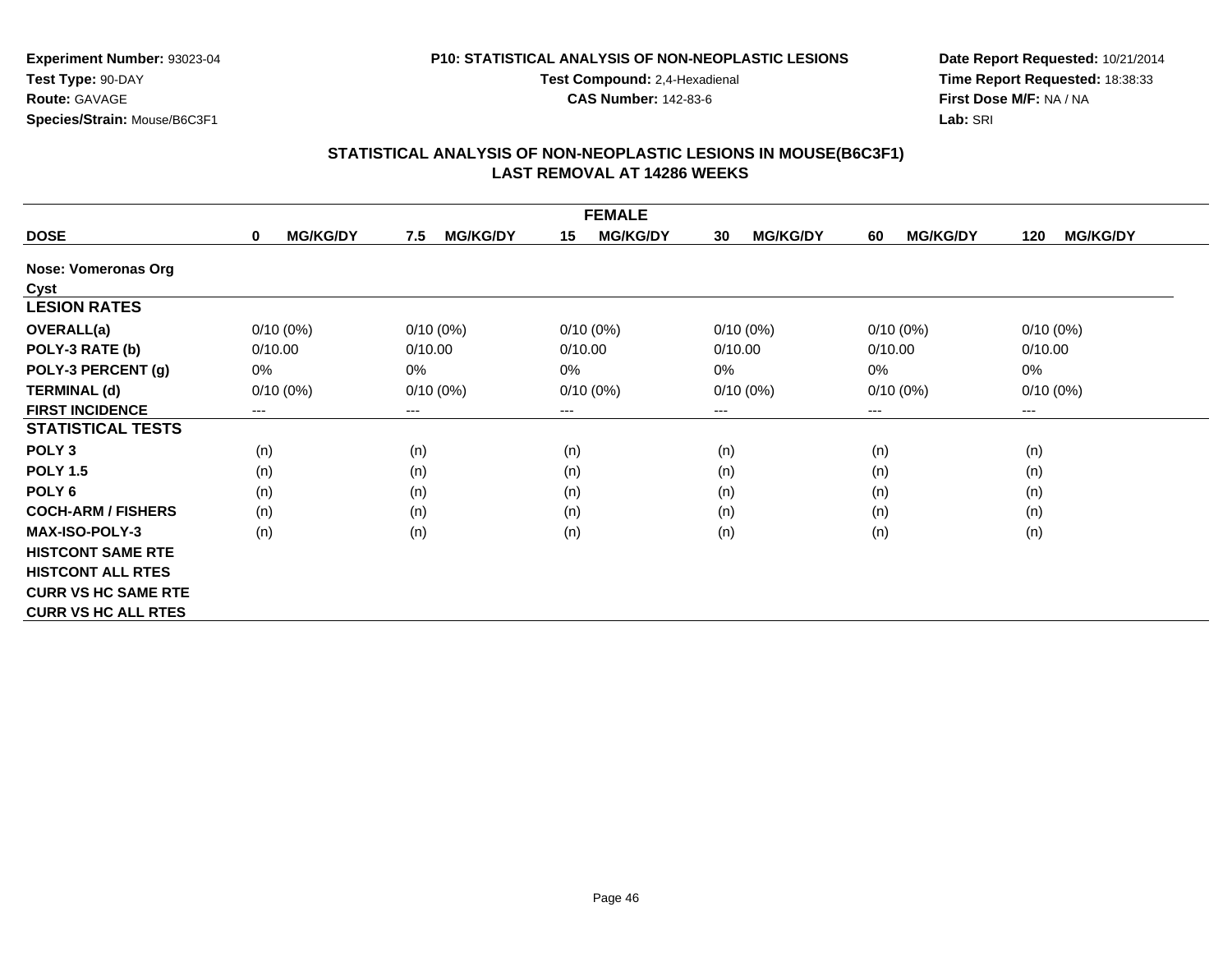#### **P10: STATISTICAL ANALYSIS OF NON-NEOPLASTIC LESIONS**

**Test Compound:** 2,4-Hexadienal

**CAS Number:** 142-83-6

**Date Report Requested:** 10/21/2014**Time Report Requested:** 18:38:33**First Dose M/F:** NA / NA**Lab:** SRI

|                            |                                |                        | <b>FEMALE</b>         |                       |                       |                        |
|----------------------------|--------------------------------|------------------------|-----------------------|-----------------------|-----------------------|------------------------|
| <b>DOSE</b>                | <b>MG/KG/DY</b><br>$\mathbf 0$ | 7.5<br><b>MG/KG/DY</b> | 15<br><b>MG/KG/DY</b> | <b>MG/KG/DY</b><br>30 | <b>MG/KG/DY</b><br>60 | <b>MG/KG/DY</b><br>120 |
| Nose: Vomeronas Org        |                                |                        |                       |                       |                       |                        |
| <b>Degeneration Cystic</b> |                                |                        |                       |                       |                       |                        |
| <b>LESION RATES</b>        |                                |                        |                       |                       |                       |                        |
| <b>OVERALL(a)</b>          | $0/10(0\%)$                    | $0/10(0\%)$            | $0/10(0\%)$           | $0/10(0\%)$           | $0/10(0\%)$           | $0/10(0\%)$            |
| POLY-3 RATE (b)            | 0/10.00                        | 0/10.00                | 0/10.00               | 0/10.00               | 0/10.00               | 0/10.00                |
| POLY-3 PERCENT (g)         | $0\%$                          | $0\%$                  | 0%                    | 0%                    | 0%                    | 0%                     |
| <b>TERMINAL (d)</b>        | $0/10(0\%)$                    | $0/10(0\%)$            | $0/10(0\%)$           | $0/10(0\%)$           | $0/10(0\%)$           | $0/10(0\%)$            |
| <b>FIRST INCIDENCE</b>     | ---                            | $---$                  | ---                   | ---                   | $--$                  | ---                    |
| <b>STATISTICAL TESTS</b>   |                                |                        |                       |                       |                       |                        |
| POLY <sub>3</sub>          | (n)                            | (n)                    | (n)                   | (n)                   | (n)                   | (n)                    |
| <b>POLY 1.5</b>            | (n)                            | (n)                    | (n)                   | (n)                   | (n)                   | (n)                    |
| POLY <sub>6</sub>          | (n)                            | (n)                    | (n)                   | (n)                   | (n)                   | (n)                    |
| <b>COCH-ARM / FISHERS</b>  | (n)                            | (n)                    | (n)                   | (n)                   | (n)                   | (n)                    |
| <b>MAX-ISO-POLY-3</b>      | (n)                            | (n)                    | (n)                   | (n)                   | (n)                   | (n)                    |
| <b>HISTCONT SAME RTE</b>   |                                |                        |                       |                       |                       |                        |
| <b>HISTCONT ALL RTES</b>   |                                |                        |                       |                       |                       |                        |
| <b>CURR VS HC SAME RTE</b> |                                |                        |                       |                       |                       |                        |
| <b>CURR VS HC ALL RTES</b> |                                |                        |                       |                       |                       |                        |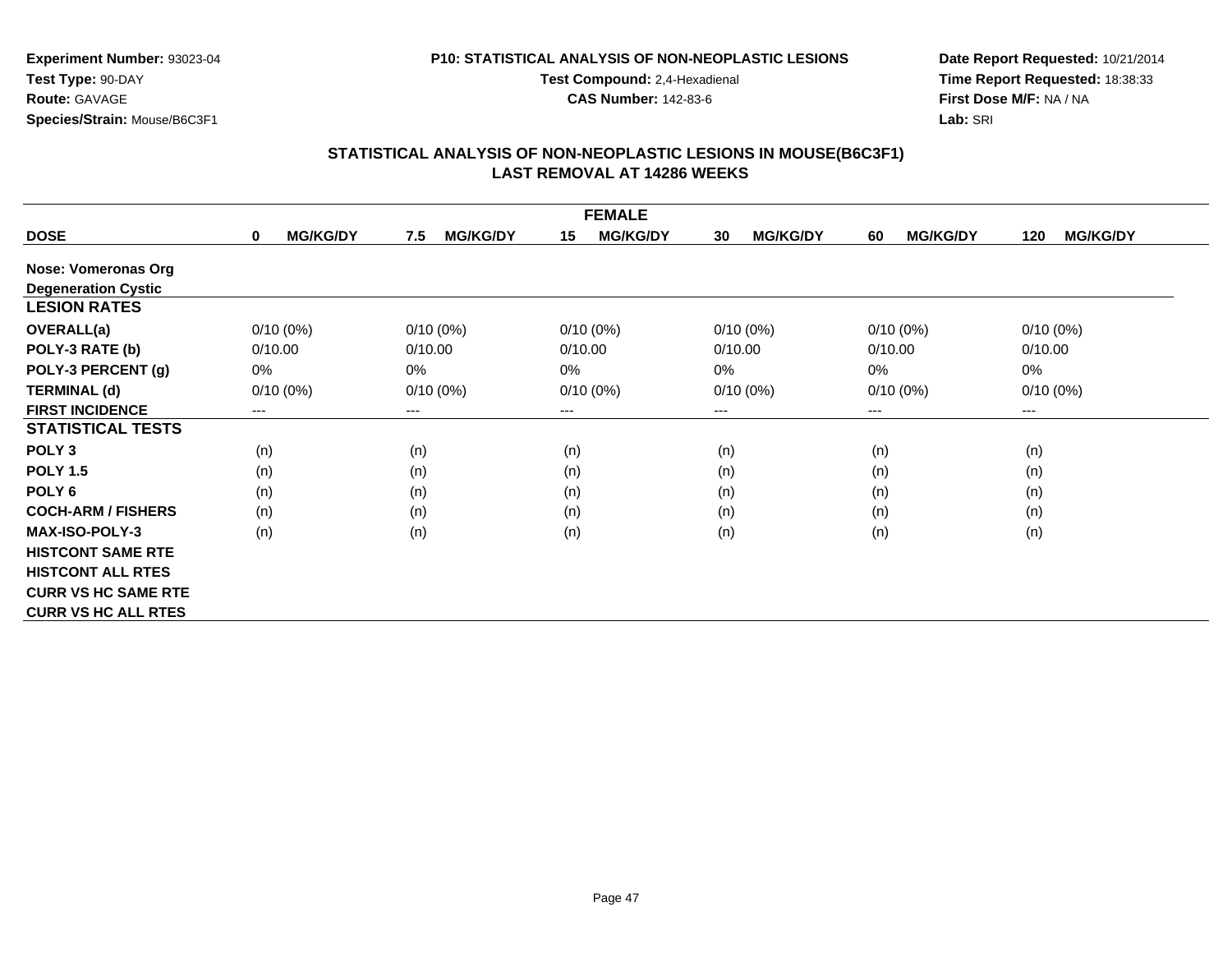#### **P10: STATISTICAL ANALYSIS OF NON-NEOPLASTIC LESIONS**

**Test Compound:** 2,4-Hexadienal

**CAS Number:** 142-83-6

**Date Report Requested:** 10/21/2014**Time Report Requested:** 18:38:33**First Dose M/F:** NA / NA**Lab:** SRI

| <b>FEMALE</b>              |                                |                        |                       |                       |                       |                        |  |
|----------------------------|--------------------------------|------------------------|-----------------------|-----------------------|-----------------------|------------------------|--|
| <b>DOSE</b>                | <b>MG/KG/DY</b><br>$\mathbf 0$ | <b>MG/KG/DY</b><br>7.5 | <b>MG/KG/DY</b><br>15 | <b>MG/KG/DY</b><br>30 | <b>MG/KG/DY</b><br>60 | <b>MG/KG/DY</b><br>120 |  |
| <b>Parathyroid Gland</b>   |                                |                        |                       |                       |                       |                        |  |
| <b>Cyst</b>                |                                |                        |                       |                       |                       |                        |  |
| <b>LESION RATES</b>        |                                |                        |                       |                       |                       |                        |  |
| <b>OVERALL(a)</b>          | $0/9(0\%)$                     | $0/0 (0\%)$            | $0/0 (0\%)$           | $0/0 (0\%)$           | $0/0 (0\%)$           | 0/8(0%)                |  |
| POLY-3 RATE (b)            | 0/9.00                         | 0/0.00                 | 0/0.00                | 0/0.00                | 0/0.00                | 0/8.00                 |  |
| POLY-3 PERCENT (g)         | 0%                             | 0%                     | 0%                    | 0%                    | 0%                    | 0%                     |  |
| <b>TERMINAL (d)</b>        | $0/9(0\%)$                     | $0/0 (0\%)$            | $0/0 (0\%)$           | $0/0 (0\%)$           | $0/0 (0\%)$           | 0/8(0%)                |  |
| <b>FIRST INCIDENCE</b>     | ---                            | ---                    | $---$                 | $---$                 | $---$                 | ---                    |  |
| <b>STATISTICAL TESTS</b>   |                                |                        |                       |                       |                       |                        |  |
| POLY <sub>3</sub>          | (n)                            | (n)                    | (n)                   | (n)                   | (n)                   | (n)                    |  |
| <b>POLY 1.5</b>            | (n)                            | (n)                    | (n)                   | (n)                   | (n)                   | (n)                    |  |
| POLY 6                     | (n)                            | (n)                    | (n)                   | (n)                   | (n)                   | (n)                    |  |
| <b>COCH-ARM / FISHERS</b>  | (n)                            | (n)                    | (n)                   | (n)                   | (n)                   | (n)                    |  |
| <b>MAX-ISO-POLY-3</b>      | (n)                            | (n)                    | (n)                   | (n)                   | (n)                   | (n)                    |  |
| <b>HISTCONT SAME RTE</b>   |                                |                        |                       |                       |                       |                        |  |
| <b>HISTCONT ALL RTES</b>   |                                |                        |                       |                       |                       |                        |  |
| <b>CURR VS HC SAME RTE</b> |                                |                        |                       |                       |                       |                        |  |
| <b>CURR VS HC ALL RTES</b> |                                |                        |                       |                       |                       |                        |  |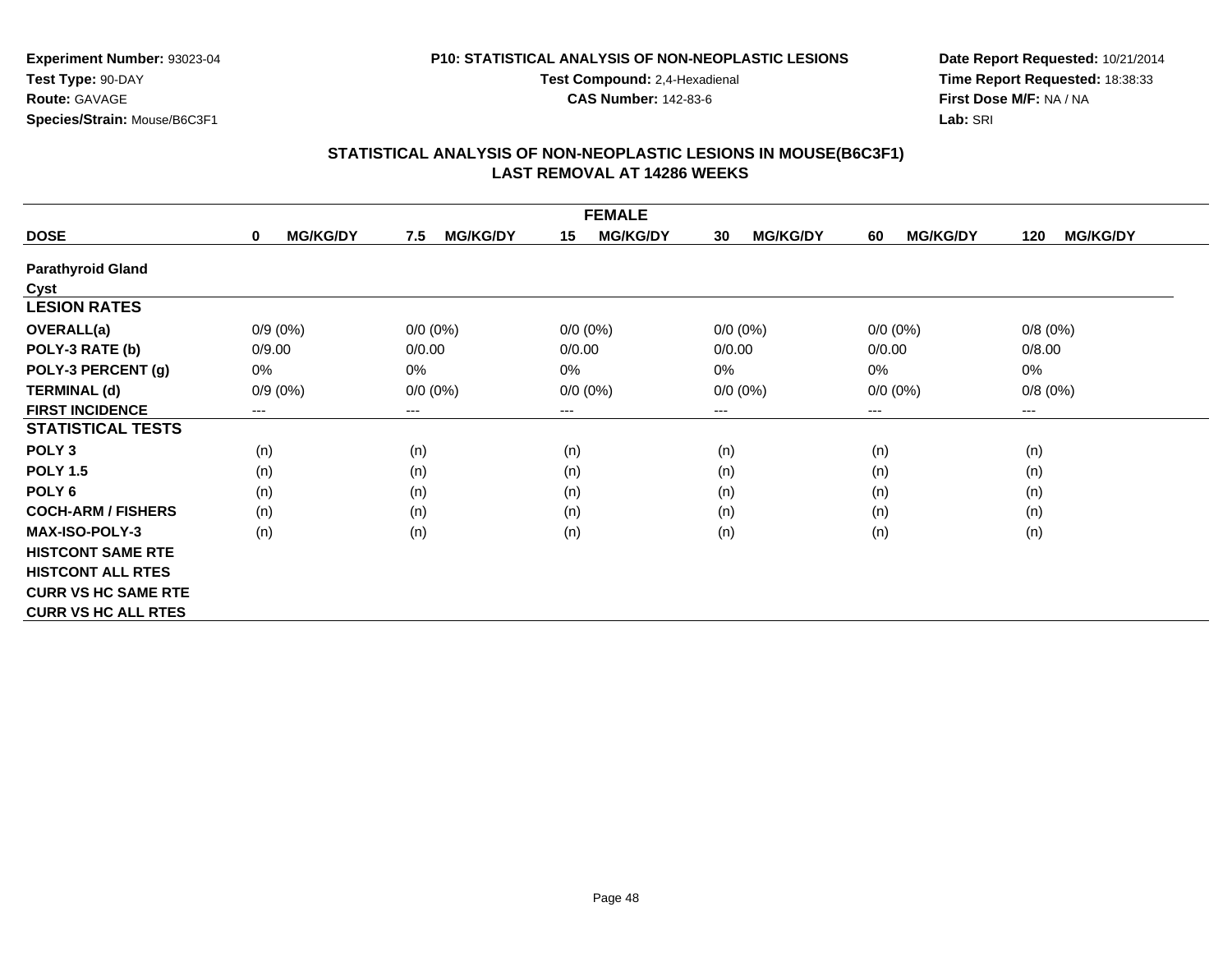### **P10: STATISTICAL ANALYSIS OF NON-NEOPLASTIC LESIONS**

**Test Compound:** 2,4-Hexadienal

**CAS Number:** 142-83-6

**Date Report Requested:** 10/21/2014**Time Report Requested:** 18:38:34**First Dose M/F:** NA / NA**Lab:** SRI

|                            |                                |                        | <b>FEMALE</b>         |                       |                       |                        |
|----------------------------|--------------------------------|------------------------|-----------------------|-----------------------|-----------------------|------------------------|
| <b>DOSE</b>                | <b>MG/KG/DY</b><br>$\mathbf 0$ | <b>MG/KG/DY</b><br>7.5 | <b>MG/KG/DY</b><br>15 | <b>MG/KG/DY</b><br>30 | <b>MG/KG/DY</b><br>60 | <b>MG/KG/DY</b><br>120 |
| <b>Pleura</b>              |                                |                        |                       |                       |                       |                        |
| <b>Inflammation</b>        |                                |                        |                       |                       |                       |                        |
| <b>LESION RATES</b>        |                                |                        |                       |                       |                       |                        |
| <b>OVERALL(a)</b>          | $0/0 (0\%)$                    | $0/0 (0\%)$            | $0/0 (0\%)$           | $0/0 (0\%)$           | $0/0 (0\%)$           | $0/0 (0\%)$            |
| POLY-3 RATE (b)            | 0/0.00                         | 0/0.00                 | 0/0.00                | 0/0.00                | 0/0.00                | 0/0.00                 |
| POLY-3 PERCENT (g)         | $0\%$                          | 0%                     | 0%                    | $0\%$                 | 0%                    | 0%                     |
| <b>TERMINAL (d)</b>        | $0/0 (0\%)$                    | $0/0 (0\%)$            | $0/0 (0\%)$           | $0/0 (0\%)$           | $0/0 (0\%)$           | $0/0 (0\%)$            |
| <b>FIRST INCIDENCE</b>     | ---                            | $---$                  | ---                   | ---                   | $---$                 | $---$                  |
| <b>STATISTICAL TESTS</b>   |                                |                        |                       |                       |                       |                        |
| POLY <sub>3</sub>          | (n)                            | (n)                    | (n)                   | (n)                   | (n)                   | (n)                    |
| <b>POLY 1.5</b>            | (n)                            | (n)                    | (n)                   | (n)                   | (n)                   | (n)                    |
| POLY <sub>6</sub>          | (n)                            | (n)                    | (n)                   | (n)                   | (n)                   | (n)                    |
| <b>COCH-ARM / FISHERS</b>  | (n)                            | (n)                    | (n)                   | (n)                   | (n)                   | (n)                    |
| <b>MAX-ISO-POLY-3</b>      | (n)                            | (n)                    | (n)                   | (n)                   | (n)                   | (n)                    |
| <b>HISTCONT SAME RTE</b>   |                                |                        |                       |                       |                       |                        |
| <b>HISTCONT ALL RTES</b>   |                                |                        |                       |                       |                       |                        |
| <b>CURR VS HC SAME RTE</b> |                                |                        |                       |                       |                       |                        |
| <b>CURR VS HC ALL RTES</b> |                                |                        |                       |                       |                       |                        |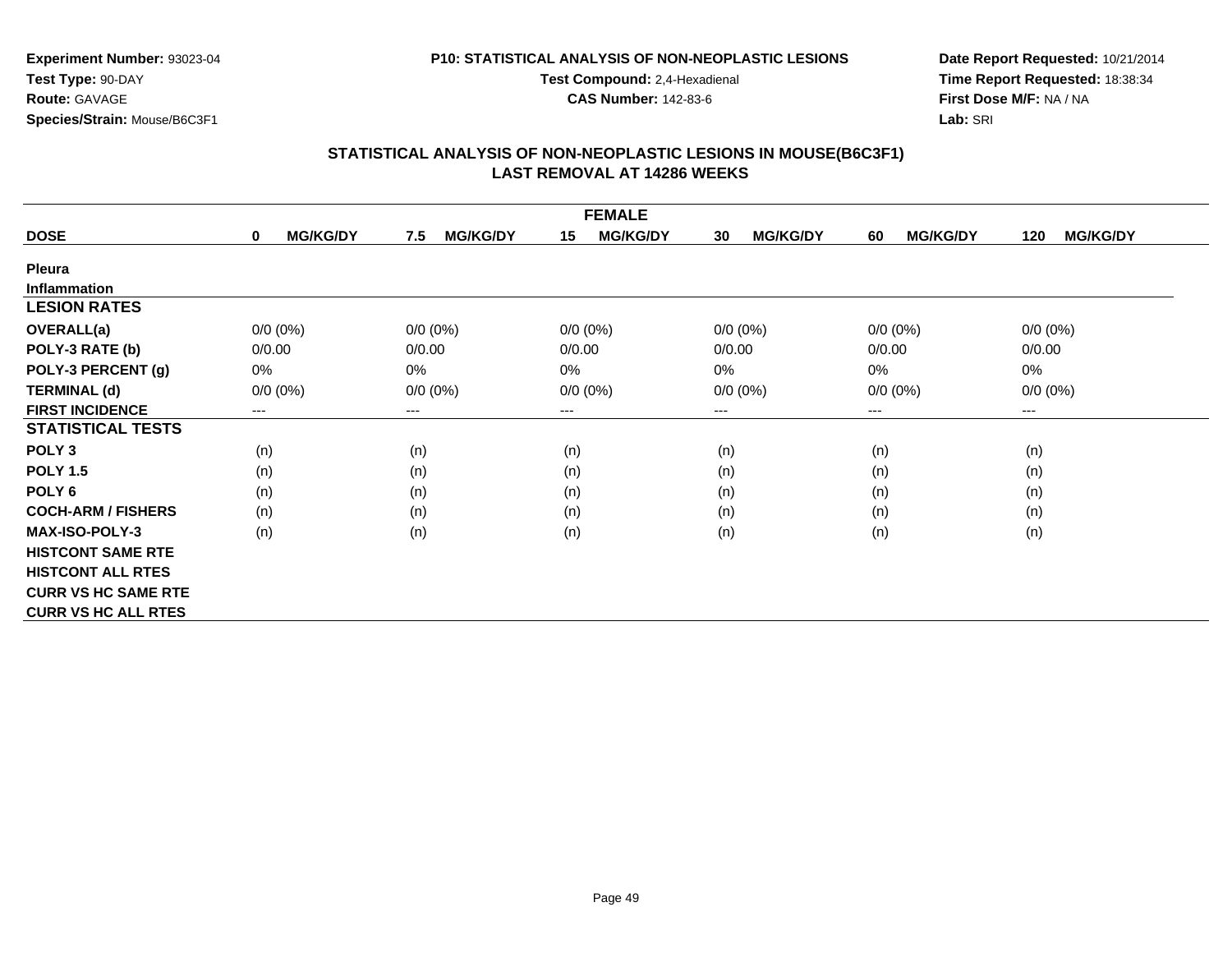### **P10: STATISTICAL ANALYSIS OF NON-NEOPLASTIC LESIONS**

**Test Compound:** 2,4-Hexadienal

**CAS Number:** 142-83-6

**Date Report Requested:** 10/21/2014**Time Report Requested:** 18:38:34**First Dose M/F:** NA / NA**Lab:** SRI

|                            |                                |                        | <b>FEMALE</b>              |                            |                       |                        |
|----------------------------|--------------------------------|------------------------|----------------------------|----------------------------|-----------------------|------------------------|
| <b>DOSE</b>                | <b>MG/KG/DY</b><br>$\mathbf 0$ | <b>MG/KG/DY</b><br>7.5 | <b>MG/KG/DY</b><br>15      | <b>MG/KG/DY</b><br>30      | <b>MG/KG/DY</b><br>60 | <b>MG/KG/DY</b><br>120 |
| <b>Skeletal Muscle</b>     |                                |                        |                            |                            |                       |                        |
| <b>Necrosis Focal</b>      |                                |                        |                            |                            |                       |                        |
| <b>LESION RATES</b>        |                                |                        |                            |                            |                       |                        |
| <b>OVERALL(a)</b>          | $0/0 (0\%)$                    | $0/0 (0\%)$            | $0/0(0\%)$                 | $0/0 (0\%)$                | $0/0 (0\%)$           | $0/0 (0\%)$            |
| POLY-3 RATE (b)            | 0/0.00                         | 0/0.00                 | 0/0.00                     | 0/0.00                     | 0/0.00                | 0/0.00                 |
| POLY-3 PERCENT (g)         | $0\%$                          | 0%                     | 0%                         | 0%                         | 0%                    | 0%                     |
| <b>TERMINAL (d)</b>        | $0/0 (0\%)$                    | $0/0 (0\%)$            | $0/0 (0\%)$                | $0/0 (0\%)$                | $0/0 (0\%)$           | $0/0 (0\%)$            |
| <b>FIRST INCIDENCE</b>     | $---$                          | $---$                  | $\qquad \qquad - \qquad -$ | $\qquad \qquad - \qquad -$ | $---$                 | ---                    |
| <b>STATISTICAL TESTS</b>   |                                |                        |                            |                            |                       |                        |
| POLY <sub>3</sub>          | (n)                            | (n)                    | (n)                        | (n)                        | (n)                   | (n)                    |
| <b>POLY 1.5</b>            | (n)                            | (n)                    | (n)                        | (n)                        | (n)                   | (n)                    |
| POLY <sub>6</sub>          | (n)                            | (n)                    | (n)                        | (n)                        | (n)                   | (n)                    |
| <b>COCH-ARM / FISHERS</b>  | (n)                            | (n)                    | (n)                        | (n)                        | (n)                   | (n)                    |
| <b>MAX-ISO-POLY-3</b>      | (n)                            | (n)                    | (n)                        | (n)                        | (n)                   | (n)                    |
| <b>HISTCONT SAME RTE</b>   |                                |                        |                            |                            |                       |                        |
| <b>HISTCONT ALL RTES</b>   |                                |                        |                            |                            |                       |                        |
| <b>CURR VS HC SAME RTE</b> |                                |                        |                            |                            |                       |                        |
| <b>CURR VS HC ALL RTES</b> |                                |                        |                            |                            |                       |                        |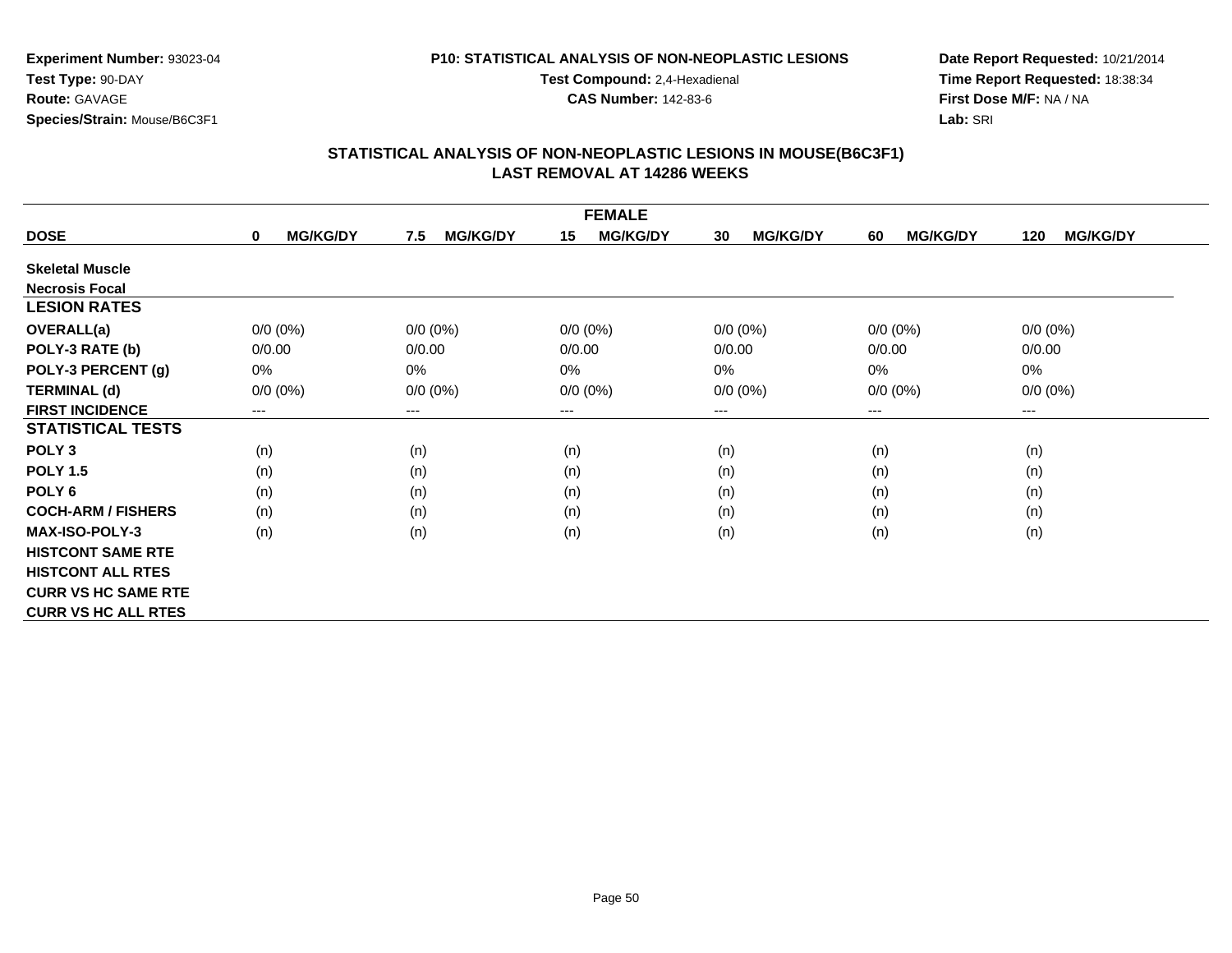#### **P10: STATISTICAL ANALYSIS OF NON-NEOPLASTIC LESIONS**

**Test Compound:** 2,4-Hexadienal

**CAS Number:** 142-83-6

**Date Report Requested:** 10/21/2014**Time Report Requested:** 18:38:34**First Dose M/F:** NA / NA**Lab:** SRI

| <b>FEMALE</b>              |                                |                        |                        |                       |                       |                        |  |
|----------------------------|--------------------------------|------------------------|------------------------|-----------------------|-----------------------|------------------------|--|
| <b>DOSE</b>                | <b>MG/KG/DY</b><br>$\mathbf 0$ | <b>MG/KG/DY</b><br>7.5 | <b>MG/KG/DY</b><br>15  | <b>MG/KG/DY</b><br>30 | <b>MG/KG/DY</b><br>60 | <b>MG/KG/DY</b><br>120 |  |
| <b>Skin: Subcut Tiss</b>   |                                |                        |                        |                       |                       |                        |  |
| <b>Foreign Body</b>        |                                |                        |                        |                       |                       |                        |  |
| <b>LESION RATES</b>        |                                |                        |                        |                       |                       |                        |  |
| <b>OVERALL(a)</b>          | $0/10(0\%)$                    | $0/0 (0\%)$            | $0/0 (0\%)$            | $0/0 (0\%)$           | $0/0 (0\%)$           | $0/10(0\%)$            |  |
| POLY-3 RATE (b)            | 0/10.00                        | 0/0.00                 | 0/0.00                 | 0/0.00                | 0/0.00                | 0/10.00                |  |
| POLY-3 PERCENT (g)         | 0%                             | 0%                     | $0\%$                  | 0%                    | 0%                    | 0%                     |  |
| <b>TERMINAL (d)</b>        | $0/10(0\%)$                    | $0/0 (0\%)$            | $0/0 (0\%)$            | $0/0 (0\%)$           | $0/0 (0\%)$           | $0/10(0\%)$            |  |
| <b>FIRST INCIDENCE</b>     | ---                            | ---                    | $\qquad \qquad \cdots$ | $---$                 | $---$                 | ---                    |  |
| <b>STATISTICAL TESTS</b>   |                                |                        |                        |                       |                       |                        |  |
| POLY <sub>3</sub>          | (n)                            | (n)                    | (n)                    | (n)                   | (n)                   | (n)                    |  |
| <b>POLY 1.5</b>            | (n)                            | (n)                    | (n)                    | (n)                   | (n)                   | (n)                    |  |
| POLY <sub>6</sub>          | (n)                            | (n)                    | (n)                    | (n)                   | (n)                   | (n)                    |  |
| <b>COCH-ARM / FISHERS</b>  | (n)                            | (n)                    | (n)                    | (n)                   | (n)                   | (n)                    |  |
| <b>MAX-ISO-POLY-3</b>      | (n)                            | (n)                    | (n)                    | (n)                   | (n)                   | (n)                    |  |
| <b>HISTCONT SAME RTE</b>   |                                |                        |                        |                       |                       |                        |  |
| <b>HISTCONT ALL RTES</b>   |                                |                        |                        |                       |                       |                        |  |
| <b>CURR VS HC SAME RTE</b> |                                |                        |                        |                       |                       |                        |  |
| <b>CURR VS HC ALL RTES</b> |                                |                        |                        |                       |                       |                        |  |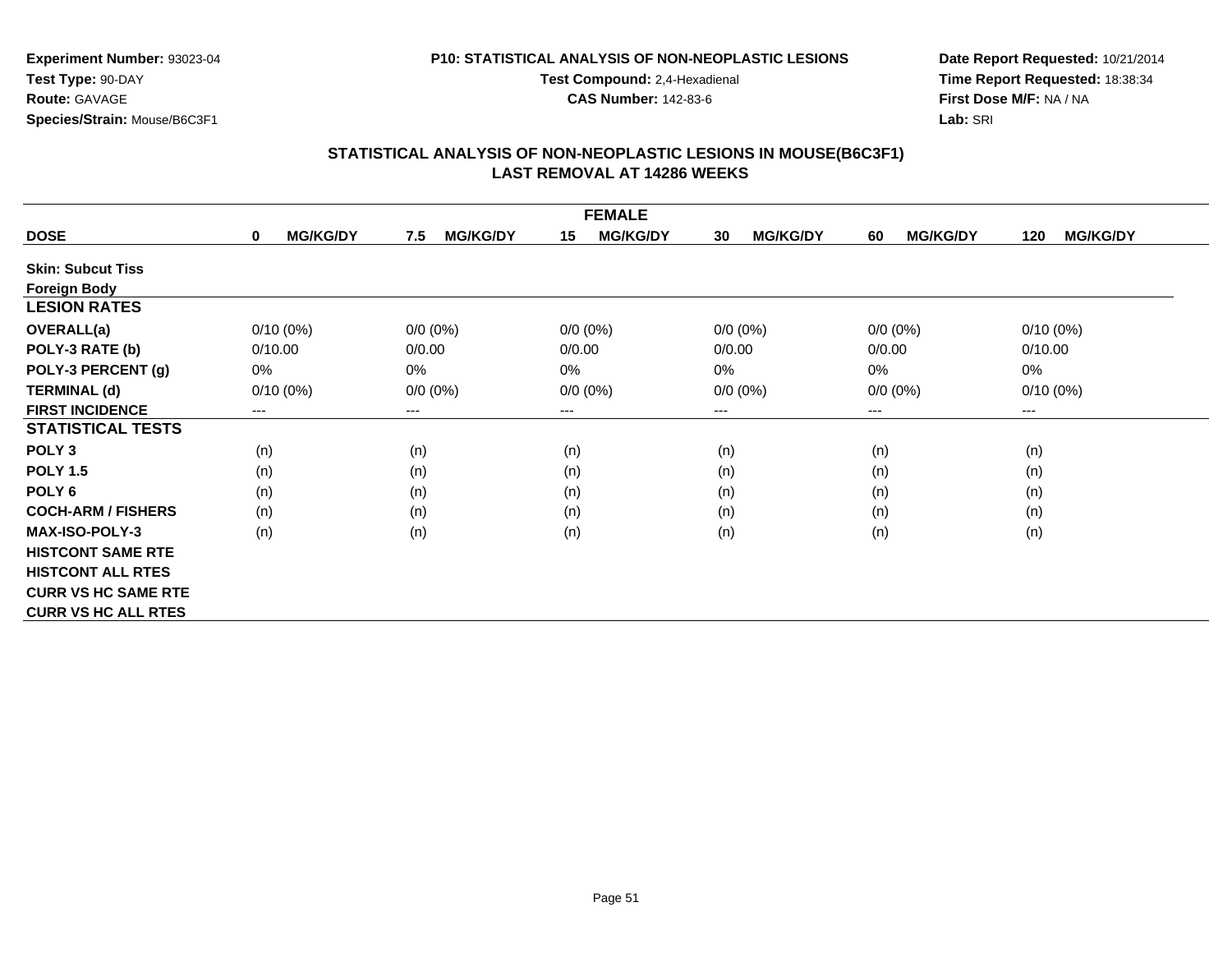#### **P10: STATISTICAL ANALYSIS OF NON-NEOPLASTIC LESIONS**

**Test Compound:** 2,4-Hexadienal

**CAS Number:** 142-83-6

**Date Report Requested:** 10/21/2014**Time Report Requested:** 18:38:34**First Dose M/F:** NA / NA**Lab:** SRI

| <b>FEMALE</b>              |                      |                        |                        |                       |                       |                        |  |
|----------------------------|----------------------|------------------------|------------------------|-----------------------|-----------------------|------------------------|--|
| <b>DOSE</b>                | <b>MG/KG/DY</b><br>0 | <b>MG/KG/DY</b><br>7.5 | <b>MG/KG/DY</b><br>15  | <b>MG/KG/DY</b><br>30 | <b>MG/KG/DY</b><br>60 | <b>MG/KG/DY</b><br>120 |  |
| <b>Skin: Subcut Tiss</b>   |                      |                        |                        |                       |                       |                        |  |
| <b>Foreign Body Focal</b>  |                      |                        |                        |                       |                       |                        |  |
| <b>LESION RATES</b>        |                      |                        |                        |                       |                       |                        |  |
| <b>OVERALL(a)</b>          | 1/10 (10%)           | $0/0 (0\%)$            | $0/0(0\%)$             | $0/0 (0\%)$           | $0/0 (0\%)$           | $0/10(0\%)$            |  |
| POLY-3 RATE (b)            | 1/10.00              | 0/0.00                 | 0/0.00                 | 0/0.00                | 0/0.00                | 0/10.00                |  |
| POLY-3 PERCENT (g)         | 10%                  | 0%                     | 0%                     | 0%                    | $0\%$                 | 0%                     |  |
| <b>TERMINAL (d)</b>        | 1/10 (10%)           | $0/0 (0\%)$            | $0/0 (0\%)$            | $0/0 (0\%)$           | $0/0 (0\%)$           | $0/10(0\%)$            |  |
| <b>FIRST INCIDENCE</b>     | 94(T)                | ---                    | $\qquad \qquad \cdots$ | ---                   | ---                   | ---                    |  |
| <b>STATISTICAL TESTS</b>   |                      |                        |                        |                       |                       |                        |  |
| POLY <sub>3</sub>          | (e)                  | (e)                    | (e)                    | (e)                   | (e)                   | $P = 0.500N$           |  |
| <b>POLY 1.5</b>            | (e)                  | (e)                    | (e)                    | (e)                   | (e)                   | $P = 0.500N$           |  |
| POLY <sub>6</sub>          | (e)                  | (e)                    | (e)                    | (e)                   | (e)                   | $P = 0.500N$           |  |
| <b>COCH-ARM / FISHERS</b>  | P=0.304N             | (e)                    | (e)                    | (e)                   | (e)                   | $P = 0.500N$           |  |
| <b>MAX-ISO-POLY-3</b>      | (e)                  | (e)                    | (e)                    | (e)                   | (e)                   | P=0.159N               |  |
| <b>HISTCONT SAME RTE</b>   |                      |                        |                        |                       |                       |                        |  |
| <b>HISTCONT ALL RTES</b>   |                      |                        |                        |                       |                       |                        |  |
| <b>CURR VS HC SAME RTE</b> |                      |                        |                        |                       |                       |                        |  |
| <b>CURR VS HC ALL RTES</b> |                      |                        |                        |                       |                       |                        |  |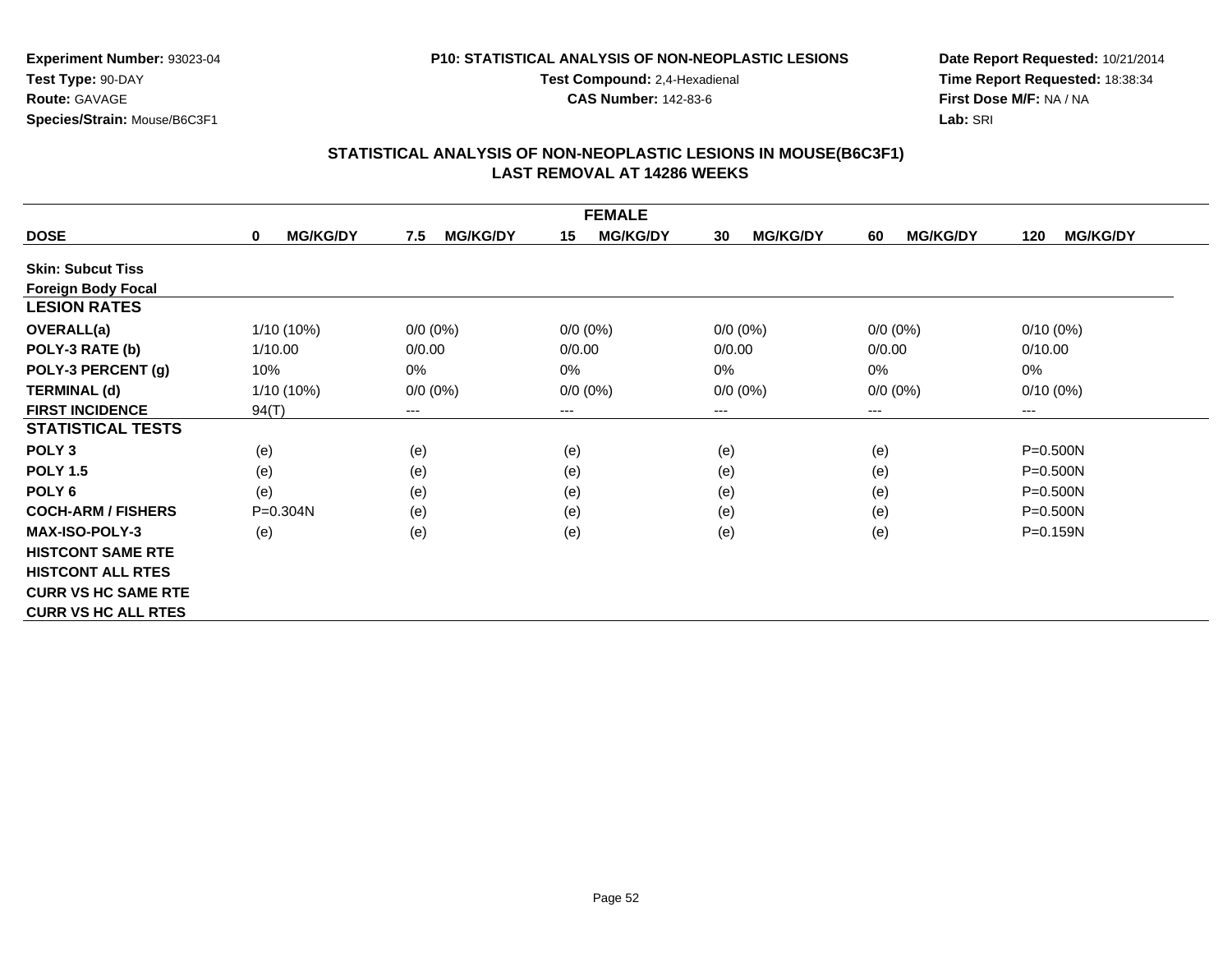#### **P10: STATISTICAL ANALYSIS OF NON-NEOPLASTIC LESIONS**

**Test Compound:** 2,4-Hexadienal

**CAS Number:** 142-83-6

**Date Report Requested:** 10/21/2014**Time Report Requested:** 18:38:34**First Dose M/F:** NA / NA**Lab:** SRI

| <b>FEMALE</b>              |                                |                        |                        |                       |                       |                        |  |
|----------------------------|--------------------------------|------------------------|------------------------|-----------------------|-----------------------|------------------------|--|
| <b>DOSE</b>                | <b>MG/KG/DY</b><br>$\mathbf 0$ | <b>MG/KG/DY</b><br>7.5 | <b>MG/KG/DY</b><br>15  | <b>MG/KG/DY</b><br>30 | <b>MG/KG/DY</b><br>60 | <b>MG/KG/DY</b><br>120 |  |
| <b>Skin: Subcut Tiss</b>   |                                |                        |                        |                       |                       |                        |  |
| <b>Inflammation Focal</b>  |                                |                        |                        |                       |                       |                        |  |
| <b>LESION RATES</b>        |                                |                        |                        |                       |                       |                        |  |
| <b>OVERALL(a)</b>          | 1/10 (10%)                     | $0/0 (0\%)$            | $0/0(0\%)$             | $0/0 (0\%)$           | $0/0 (0\%)$           | $0/10(0\%)$            |  |
| POLY-3 RATE (b)            | 1/10.00                        | 0/0.00                 | 0/0.00                 | 0/0.00                | 0/0.00                | 0/10.00                |  |
| POLY-3 PERCENT (g)         | 10%                            | 0%                     | $0\%$                  | 0%                    | 0%                    | 0%                     |  |
| <b>TERMINAL (d)</b>        | 1/10 (10%)                     | $0/0 (0\%)$            | $0/0 (0\%)$            | $0/0 (0\%)$           | $0/0 (0\%)$           | $0/10(0\%)$            |  |
| <b>FIRST INCIDENCE</b>     | 94(T)                          | $---$                  | $\qquad \qquad \cdots$ | $---$                 | $---$                 | ---                    |  |
| <b>STATISTICAL TESTS</b>   |                                |                        |                        |                       |                       |                        |  |
| POLY <sub>3</sub>          | (e)                            | (e)                    | (e)                    | (e)                   | (e)                   | $P = 0.500N$           |  |
| <b>POLY 1.5</b>            | (e)                            | (e)                    | (e)                    | (e)                   | (e)                   | $P = 0.500N$           |  |
| POLY <sub>6</sub>          | (e)                            | (e)                    | (e)                    | (e)                   | (e)                   | $P = 0.500N$           |  |
| <b>COCH-ARM / FISHERS</b>  | P=0.304N                       | (e)                    | (e)                    | (e)                   | (e)                   | $P = 0.500N$           |  |
| <b>MAX-ISO-POLY-3</b>      | (e)                            | (e)                    | (e)                    | (e)                   | (e)                   | $P = 0.159N$           |  |
| <b>HISTCONT SAME RTE</b>   |                                |                        |                        |                       |                       |                        |  |
| <b>HISTCONT ALL RTES</b>   |                                |                        |                        |                       |                       |                        |  |
| <b>CURR VS HC SAME RTE</b> |                                |                        |                        |                       |                       |                        |  |
| <b>CURR VS HC ALL RTES</b> |                                |                        |                        |                       |                       |                        |  |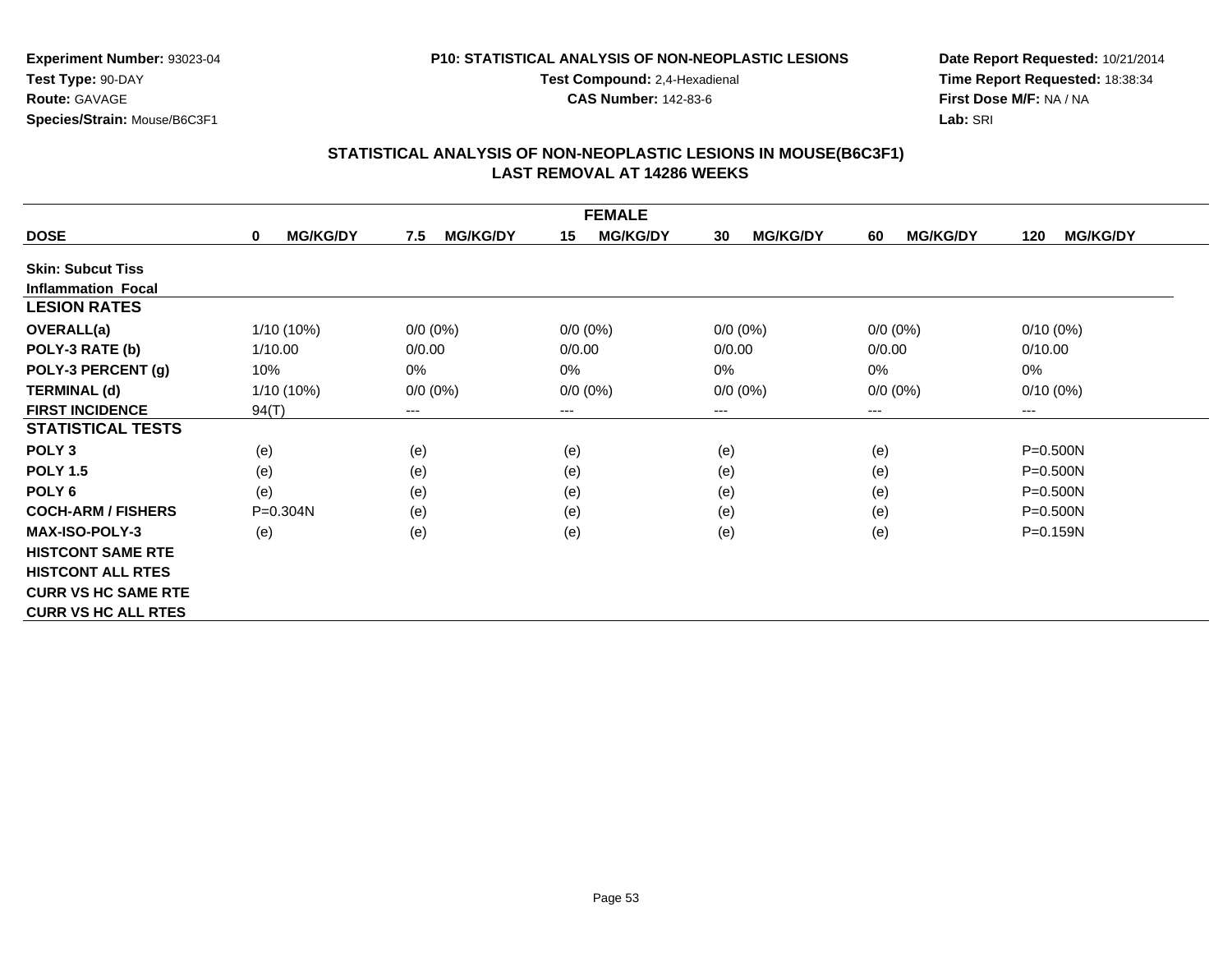### **P10: STATISTICAL ANALYSIS OF NON-NEOPLASTIC LESIONS**

**Test Compound:** 2,4-Hexadienal

**CAS Number:** 142-83-6

**Date Report Requested:** 10/21/2014**Time Report Requested:** 18:38:34**First Dose M/F:** NA / NA**Lab:** SRI

| <b>FEMALE</b>              |                      |                        |                            |                        |                       |                        |  |
|----------------------------|----------------------|------------------------|----------------------------|------------------------|-----------------------|------------------------|--|
| <b>DOSE</b>                | <b>MG/KG/DY</b><br>0 | <b>MG/KG/DY</b><br>7.5 | <b>MG/KG/DY</b><br>15      | <b>MG/KG/DY</b><br>30  | <b>MG/KG/DY</b><br>60 | <b>MG/KG/DY</b><br>120 |  |
| <b>Skin: Subcut Tiss</b>   |                      |                        |                            |                        |                       |                        |  |
| <b>Necrosis Fatty</b>      |                      |                        |                            |                        |                       |                        |  |
| <b>LESION RATES</b>        |                      |                        |                            |                        |                       |                        |  |
| <b>OVERALL(a)</b>          | $0/10(0\%)$          | $0/0 (0\%)$            | $0/0 (0\%)$                | $0/0 (0\%)$            | $0/0 (0\%)$           | $0/10(0\%)$            |  |
| POLY-3 RATE (b)            | 0/10.00              | 0/0.00                 | 0/0.00                     | 0/0.00                 | 0/0.00                | 0/10.00                |  |
| POLY-3 PERCENT (g)         | 0%                   | $0\%$                  | 0%                         | 0%                     | 0%                    | 0%                     |  |
| <b>TERMINAL (d)</b>        | $0/10(0\%)$          | $0/0 (0\%)$            | $0/0 (0\%)$                | $0/0 (0\%)$            | $0/0 (0\%)$           | $0/10(0\%)$            |  |
| <b>FIRST INCIDENCE</b>     | ---                  | $---$                  | $\qquad \qquad - \qquad -$ | $\qquad \qquad \cdots$ | $--$                  | ---                    |  |
| <b>STATISTICAL TESTS</b>   |                      |                        |                            |                        |                       |                        |  |
| POLY <sub>3</sub>          | (n)                  | (n)                    | (n)                        | (n)                    | (n)                   | (n)                    |  |
| <b>POLY 1.5</b>            | (n)                  | (n)                    | (n)                        | (n)                    | (n)                   | (n)                    |  |
| POLY <sub>6</sub>          | (n)                  | (n)                    | (n)                        | (n)                    | (n)                   | (n)                    |  |
| <b>COCH-ARM / FISHERS</b>  | (n)                  | (n)                    | (n)                        | (n)                    | (n)                   | (n)                    |  |
| <b>MAX-ISO-POLY-3</b>      | (n)                  | (n)                    | (n)                        | (n)                    | (n)                   | (n)                    |  |
| <b>HISTCONT SAME RTE</b>   |                      |                        |                            |                        |                       |                        |  |
| <b>HISTCONT ALL RTES</b>   |                      |                        |                            |                        |                       |                        |  |
| <b>CURR VS HC SAME RTE</b> |                      |                        |                            |                        |                       |                        |  |
| <b>CURR VS HC ALL RTES</b> |                      |                        |                            |                        |                       |                        |  |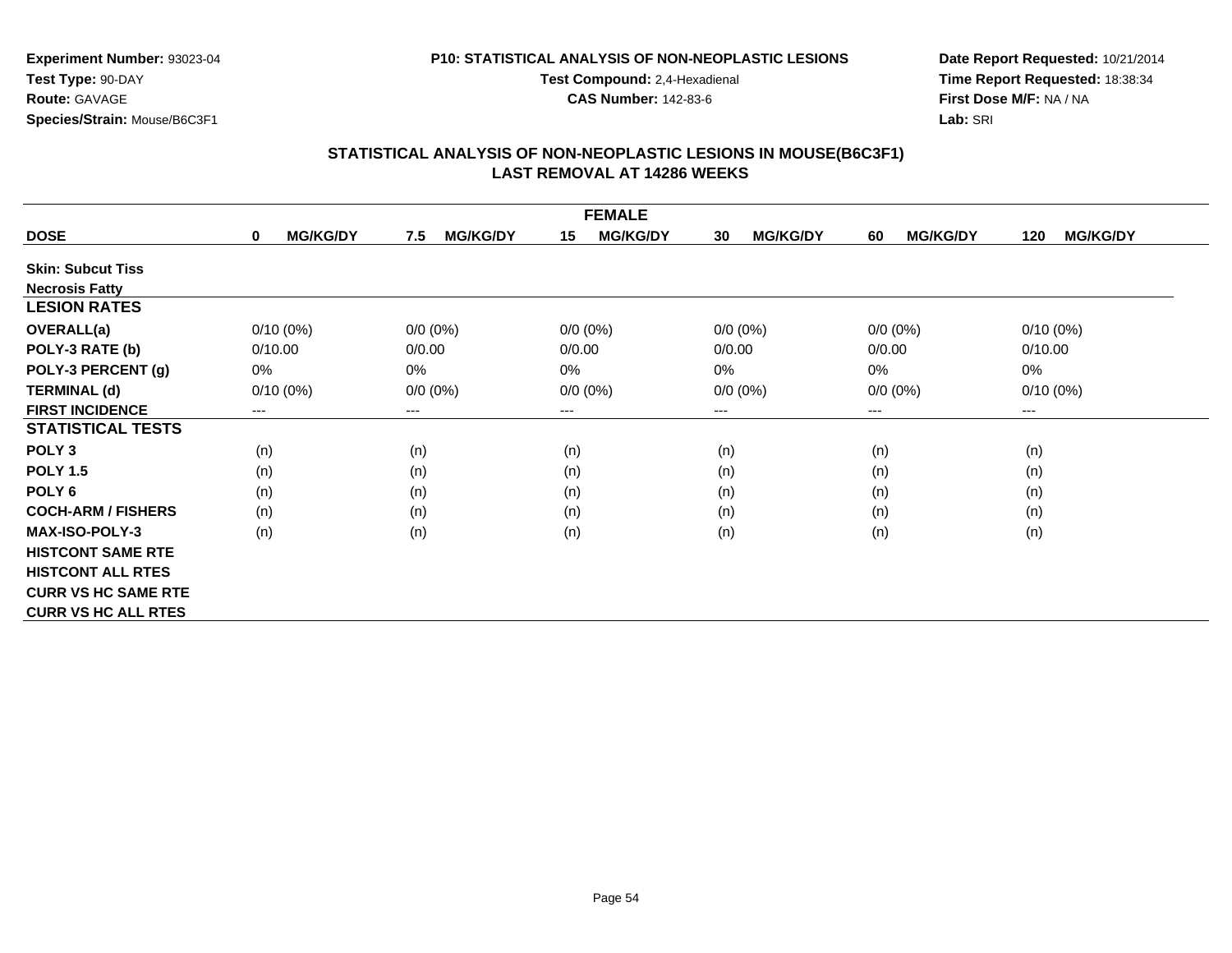#### **P10: STATISTICAL ANALYSIS OF NON-NEOPLASTIC LESIONS**

**Test Compound:** 2,4-Hexadienal

**CAS Number:** 142-83-6

**Date Report Requested:** 10/21/2014**Time Report Requested:** 18:38:34**First Dose M/F:** NA / NA**Lab:** SRI

| <b>FEMALE</b>               |                                 |                        |                       |                       |                       |                        |  |
|-----------------------------|---------------------------------|------------------------|-----------------------|-----------------------|-----------------------|------------------------|--|
| <b>DOSE</b>                 | <b>MG/KG/DY</b><br>$\mathbf{0}$ | <b>MG/KG/DY</b><br>7.5 | <b>MG/KG/DY</b><br>15 | <b>MG/KG/DY</b><br>30 | <b>MG/KG/DY</b><br>60 | <b>MG/KG/DY</b><br>120 |  |
| Stomach, Forestomach        |                                 |                        |                       |                       |                       |                        |  |
| <b>Inflammation Chronic</b> |                                 |                        |                       |                       |                       |                        |  |
| <b>LESION RATES</b>         |                                 |                        |                       |                       |                       |                        |  |
| <b>OVERALL(a)</b>           | $0/10(0\%)$                     | $0/10(0\%)$            | $0/10(0\%)$           | $0/10(0\%)$           | $0/10(0\%)$           | $0/10(0\%)$            |  |
| POLY-3 RATE (b)             | 0/10.00                         | 0/10.00                | 0/10.00               | 0/10.00               | 0/10.00               | 0/10.00                |  |
| POLY-3 PERCENT (g)          | 0%                              | $0\%$                  | 0%                    | 0%                    | 0%                    | $0\%$                  |  |
| <b>TERMINAL (d)</b>         | $0/10(0\%)$                     | $0/10(0\%)$            | $0/10(0\%)$           | $0/10(0\%)$           | $0/10(0\%)$           | $0/10(0\%)$            |  |
| <b>FIRST INCIDENCE</b>      | ---                             | $---$                  | $--$                  | ---                   | $--$                  | ---                    |  |
| <b>STATISTICAL TESTS</b>    |                                 |                        |                       |                       |                       |                        |  |
| POLY <sub>3</sub>           | (n)                             | (n)                    | (n)                   | (n)                   | (n)                   | (n)                    |  |
| <b>POLY 1.5</b>             | (n)                             | (n)                    | (n)                   | (n)                   | (n)                   | (n)                    |  |
| POLY <sub>6</sub>           | (n)                             | (n)                    | (n)                   | (n)                   | (n)                   | (n)                    |  |
| <b>COCH-ARM / FISHERS</b>   | (n)                             | (n)                    | (n)                   | (n)                   | (n)                   | (n)                    |  |
| <b>MAX-ISO-POLY-3</b>       | (n)                             | (n)                    | (n)                   | (n)                   | (n)                   | (n)                    |  |
| <b>HISTCONT SAME RTE</b>    |                                 |                        |                       |                       |                       |                        |  |
| <b>HISTCONT ALL RTES</b>    |                                 |                        |                       |                       |                       |                        |  |
| <b>CURR VS HC SAME RTE</b>  |                                 |                        |                       |                       |                       |                        |  |
| <b>CURR VS HC ALL RTES</b>  |                                 |                        |                       |                       |                       |                        |  |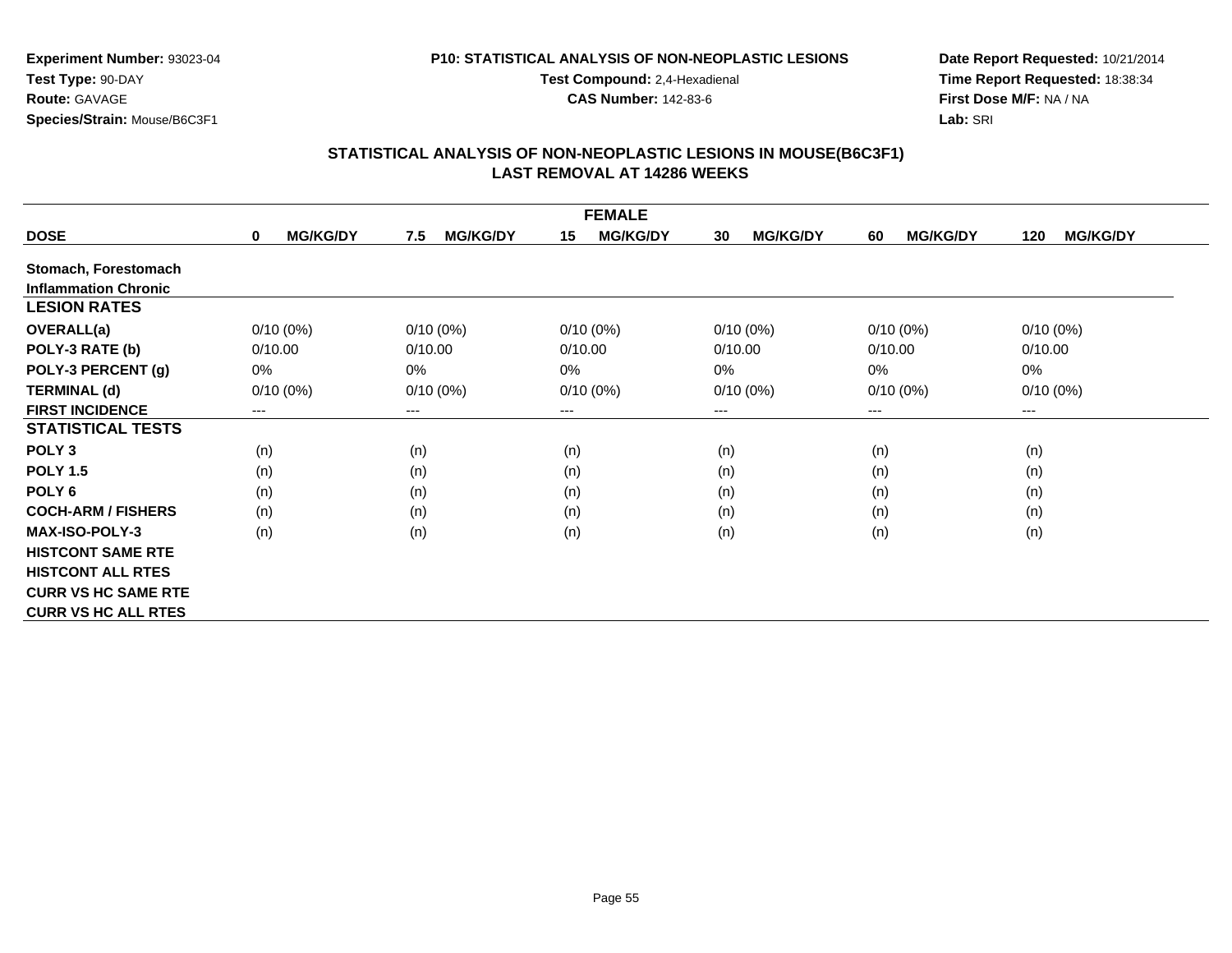#### **P10: STATISTICAL ANALYSIS OF NON-NEOPLASTIC LESIONS**

**Test Compound:** 2,4-Hexadienal

**CAS Number:** 142-83-6

**Date Report Requested:** 10/21/2014**Time Report Requested:** 18:38:34**First Dose M/F:** NA / NA**Lab:** SRI

|                                  |                                |                        | <b>FEMALE</b>         |                       |                       |                        |
|----------------------------------|--------------------------------|------------------------|-----------------------|-----------------------|-----------------------|------------------------|
| <b>DOSE</b>                      | <b>MG/KG/DY</b><br>$\mathbf 0$ | <b>MG/KG/DY</b><br>7.5 | <b>MG/KG/DY</b><br>15 | <b>MG/KG/DY</b><br>30 | <b>MG/KG/DY</b><br>60 | <b>MG/KG/DY</b><br>120 |
| Stomach, Forestomach: Epithelium |                                |                        |                       |                       |                       |                        |
| Hyperplasia                      |                                |                        |                       |                       |                       |                        |
| <b>LESION RATES</b>              |                                |                        |                       |                       |                       |                        |
| <b>OVERALL(a)</b>                | $0/10(0\%)$                    | $0/10(0\%)$            | $0/10(0\%)$           | $0/10(0\%)$           | 1/10 (10%)            | 5/10 (50%)             |
| POLY-3 RATE (b)                  | 0/10.00                        | 0/10.00                | 0/10.00               | 0/10.00               | 1/10.00               | 5/10.00                |
| POLY-3 PERCENT (g)               | 0%                             | $0\%$                  | 0%                    | $0\%$                 | 10%                   | 50%                    |
| <b>TERMINAL (d)</b>              | $0/10(0\%)$                    | $0/10(0\%)$            | $0/10(0\%)$           | $0/10(0\%)$           | 1/10 (10%)            | 5/10 (50%)             |
| <b>FIRST INCIDENCE</b>           | ---                            | ---                    | $---$                 | ---                   | 94(T)                 | 94(T)                  |
| <b>STATISTICAL TESTS</b>         |                                |                        |                       |                       |                       |                        |
| POLY <sub>3</sub>                | $P=0.000**$                    | (e)                    | (e)                   | (e)                   | $P = 0.500$           | P=0.008**              |
| <b>POLY 1.5</b>                  | $P=0.000**$                    | (e)                    | (e)                   | (e)                   | $P = 0.500$           | $P=0.008**$            |
| POLY <sub>6</sub>                | $P=0.000**$                    | (e)                    | (e)                   | (e)                   | $P = 0.500$           | P=0.008**              |
| <b>COCH-ARM / FISHERS</b>        | $P=0.000**$                    | (e)                    | (e)                   | (e)                   | $P = 0.500$           | $P=0.016*$             |
| <b>MAX-ISO-POLY-3</b>            | P=0.000**                      | (e)                    | (e)                   | (e)                   | $P = 0.159$           | P<0.001**              |
| <b>HISTCONT SAME RTE</b>         |                                |                        |                       |                       |                       |                        |
| <b>HISTCONT ALL RTES</b>         |                                |                        |                       |                       |                       |                        |
| <b>CURR VS HC SAME RTE</b>       |                                |                        |                       |                       |                       |                        |
| <b>CURR VS HC ALL RTES</b>       |                                |                        |                       |                       |                       |                        |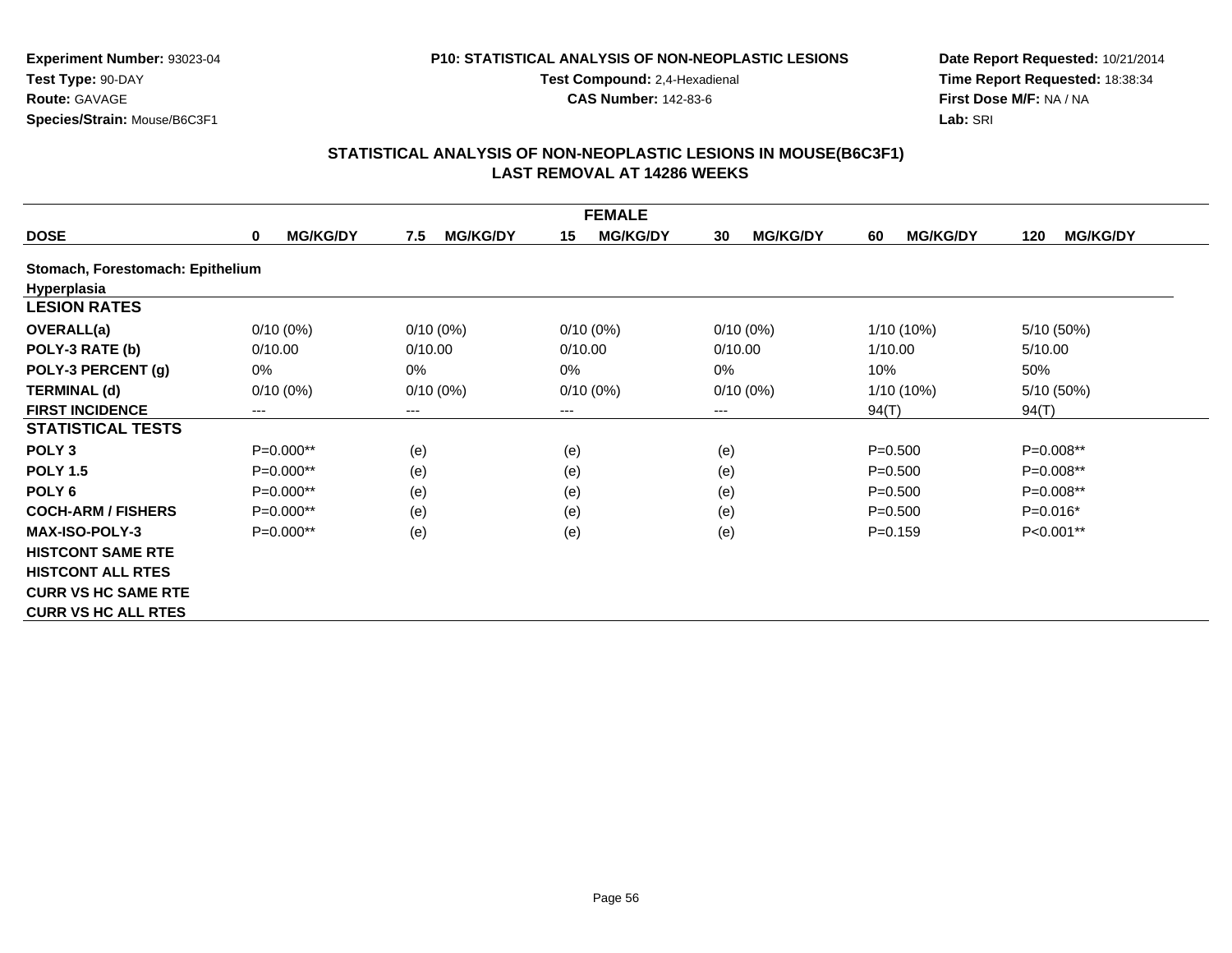#### **P10: STATISTICAL ANALYSIS OF NON-NEOPLASTIC LESIONS**

**Test Compound:** 2,4-Hexadienal

**CAS Number:** 142-83-6

**Date Report Requested:** 10/21/2014**Time Report Requested:** 18:38:34**First Dose M/F:** NA / NA**Lab:** SRI

|                                  |                                |                        | <b>FEMALE</b>         |                       |                       |                        |
|----------------------------------|--------------------------------|------------------------|-----------------------|-----------------------|-----------------------|------------------------|
| <b>DOSE</b>                      | <b>MG/KG/DY</b><br>$\mathbf 0$ | <b>MG/KG/DY</b><br>7.5 | <b>MG/KG/DY</b><br>15 | <b>MG/KG/DY</b><br>30 | <b>MG/KG/DY</b><br>60 | <b>MG/KG/DY</b><br>120 |
| Stomach, Forestomach: Epithelium |                                |                        |                       |                       |                       |                        |
| <b>Ulcer</b>                     |                                |                        |                       |                       |                       |                        |
| <b>LESION RATES</b>              |                                |                        |                       |                       |                       |                        |
| <b>OVERALL(a)</b>                | $0/10(0\%)$                    | $0/10(0\%)$            | $0/10(0\%)$           | 0/10(0%)              | $0/10(0\%)$           | $0/10(0\%)$            |
| POLY-3 RATE (b)                  | 0/10.00                        | 0/10.00                | 0/10.00               | 0/10.00               | 0/10.00               | 0/10.00                |
| POLY-3 PERCENT (g)               | 0%                             | $0\%$                  | 0%                    | 0%                    | 0%                    | 0%                     |
| <b>TERMINAL (d)</b>              | $0/10(0\%)$                    | $0/10(0\%)$            | $0/10(0\%)$           | $0/10(0\%)$           | $0/10(0\%)$           | $0/10(0\%)$            |
| <b>FIRST INCIDENCE</b>           | ---                            | ---                    | $---$                 | $---$                 | $---$                 | ---                    |
| <b>STATISTICAL TESTS</b>         |                                |                        |                       |                       |                       |                        |
| POLY <sub>3</sub>                | (n)                            | (n)                    | (n)                   | (n)                   | (n)                   | (n)                    |
| <b>POLY 1.5</b>                  | (n)                            | (n)                    | (n)                   | (n)                   | (n)                   | (n)                    |
| POLY <sub>6</sub>                | (n)                            | (n)                    | (n)                   | (n)                   | (n)                   | (n)                    |
| <b>COCH-ARM / FISHERS</b>        | (n)                            | (n)                    | (n)                   | (n)                   | (n)                   | (n)                    |
| <b>MAX-ISO-POLY-3</b>            | (n)                            | (n)                    | (n)                   | (n)                   | (n)                   | (n)                    |
| <b>HISTCONT SAME RTE</b>         |                                |                        |                       |                       |                       |                        |
| <b>HISTCONT ALL RTES</b>         |                                |                        |                       |                       |                       |                        |
| <b>CURR VS HC SAME RTE</b>       |                                |                        |                       |                       |                       |                        |
| <b>CURR VS HC ALL RTES</b>       |                                |                        |                       |                       |                       |                        |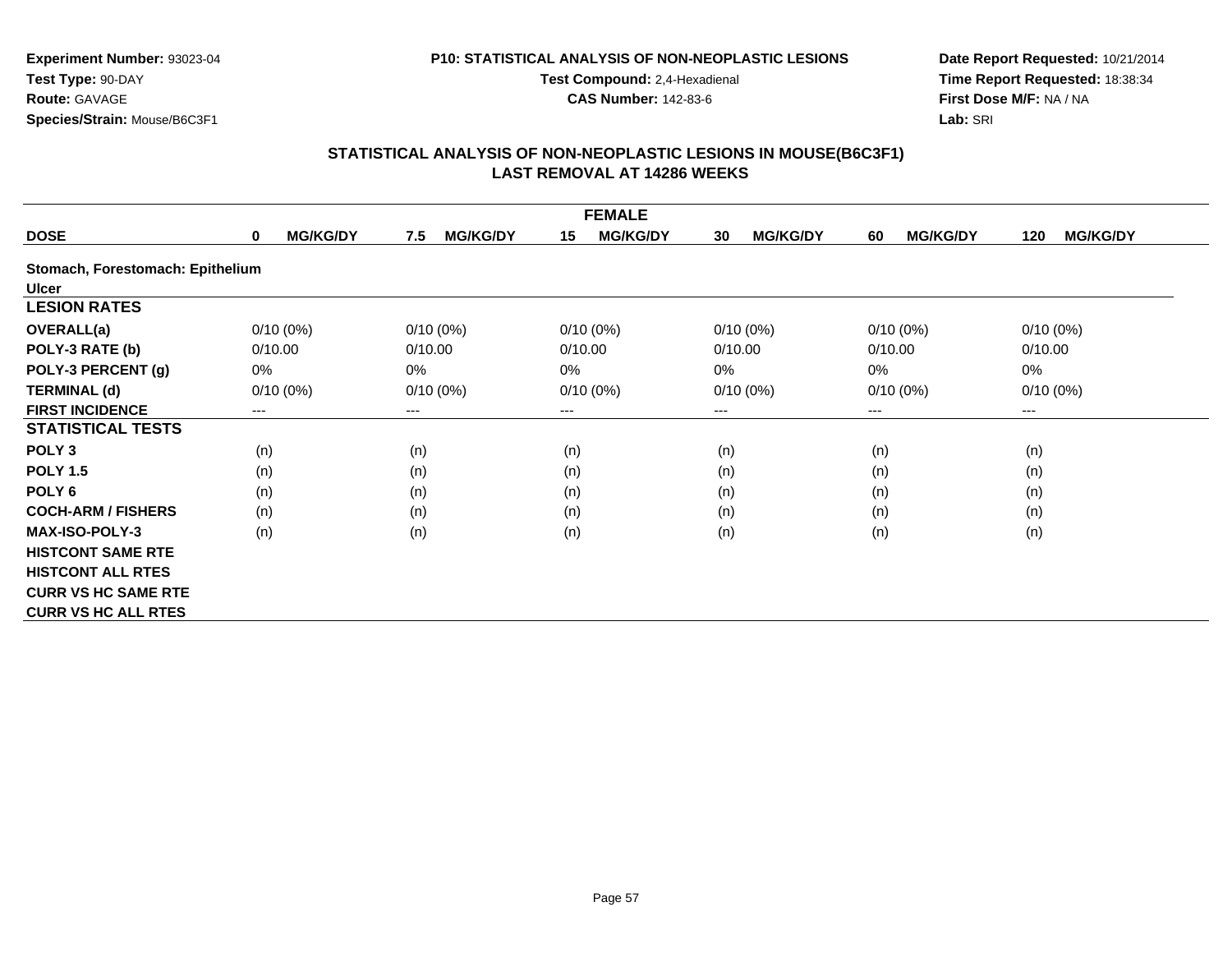#### **P10: STATISTICAL ANALYSIS OF NON-NEOPLASTIC LESIONS**

**Test Compound:** 2,4-Hexadienal

**CAS Number:** 142-83-6

**Date Report Requested:** 10/21/2014**Time Report Requested:** 18:38:34**First Dose M/F:** NA / NA**Lab:** SRI

|                                |                             |                        | <b>FEMALE</b>         |                       |                       |                        |
|--------------------------------|-----------------------------|------------------------|-----------------------|-----------------------|-----------------------|------------------------|
| <b>DOSE</b>                    | <b>MG/KG/DY</b><br>$\bf{0}$ | <b>MG/KG/DY</b><br>7.5 | <b>MG/KG/DY</b><br>15 | <b>MG/KG/DY</b><br>30 | <b>MG/KG/DY</b><br>60 | <b>MG/KG/DY</b><br>120 |
| Stomach, Glandular: Epithelium |                             |                        |                       |                       |                       |                        |
| Cyst                           |                             |                        |                       |                       |                       |                        |
| <b>LESION RATES</b>            |                             |                        |                       |                       |                       |                        |
| OVERALL(a)                     | $0/10(0\%)$                 | $0/0 (0\%)$            | $0/0 (0\%)$           | $0/0 (0\%)$           | 1/1 (100%)            | $0/10(0\%)$            |
| POLY-3 RATE (b)                | 0/10.00                     | 0/0.00                 | 0/0.00                | 0/0.00                | 1/1.00                | 0/10.00                |
| POLY-3 PERCENT (g)             | $0\%$                       | $0\%$                  | 0%                    | 0%                    | 100%                  | 0%                     |
| <b>TERMINAL (d)</b>            | $0/10(0\%)$                 | $0/0 (0\%)$            | $0/0 (0\%)$           | $0/0 (0\%)$           | 1/1 (100%)            | $0/10(0\%)$            |
| <b>FIRST INCIDENCE</b>         | ---                         | ---                    | $---$                 | $---$                 | 94(T)                 | ---                    |
| <b>STATISTICAL TESTS</b>       |                             |                        |                       |                       |                       |                        |
| POLY <sub>3</sub>              | (e)                         | (e)                    | (e)                   | (e)                   | $P = 0.091$           | (e)                    |
| <b>POLY 1.5</b>                | (e)                         | (e)                    | (e)                   | (e)                   | $P = 0.091$           | (e)                    |
| POLY 6                         | (e)                         | (e)                    | (e)                   | (e)                   | $P = 0.091$           | (e)                    |
| <b>COCH-ARM / FISHERS</b>      | $P = 0.700$                 | (e)                    | (e)                   | (e)                   | $P = 0.091$           | (e)                    |
| <b>MAX-ISO-POLY-3</b>          | (e)                         | (e)                    | (e)                   | (e)                   | P=0.000**             | (e)                    |
| <b>HISTCONT SAME RTE</b>       |                             |                        |                       |                       |                       |                        |
| <b>HISTCONT ALL RTES</b>       |                             |                        |                       |                       |                       |                        |
| <b>CURR VS HC SAME RTE</b>     |                             |                        |                       |                       |                       |                        |
| <b>CURR VS HC ALL RTES</b>     |                             |                        |                       |                       |                       |                        |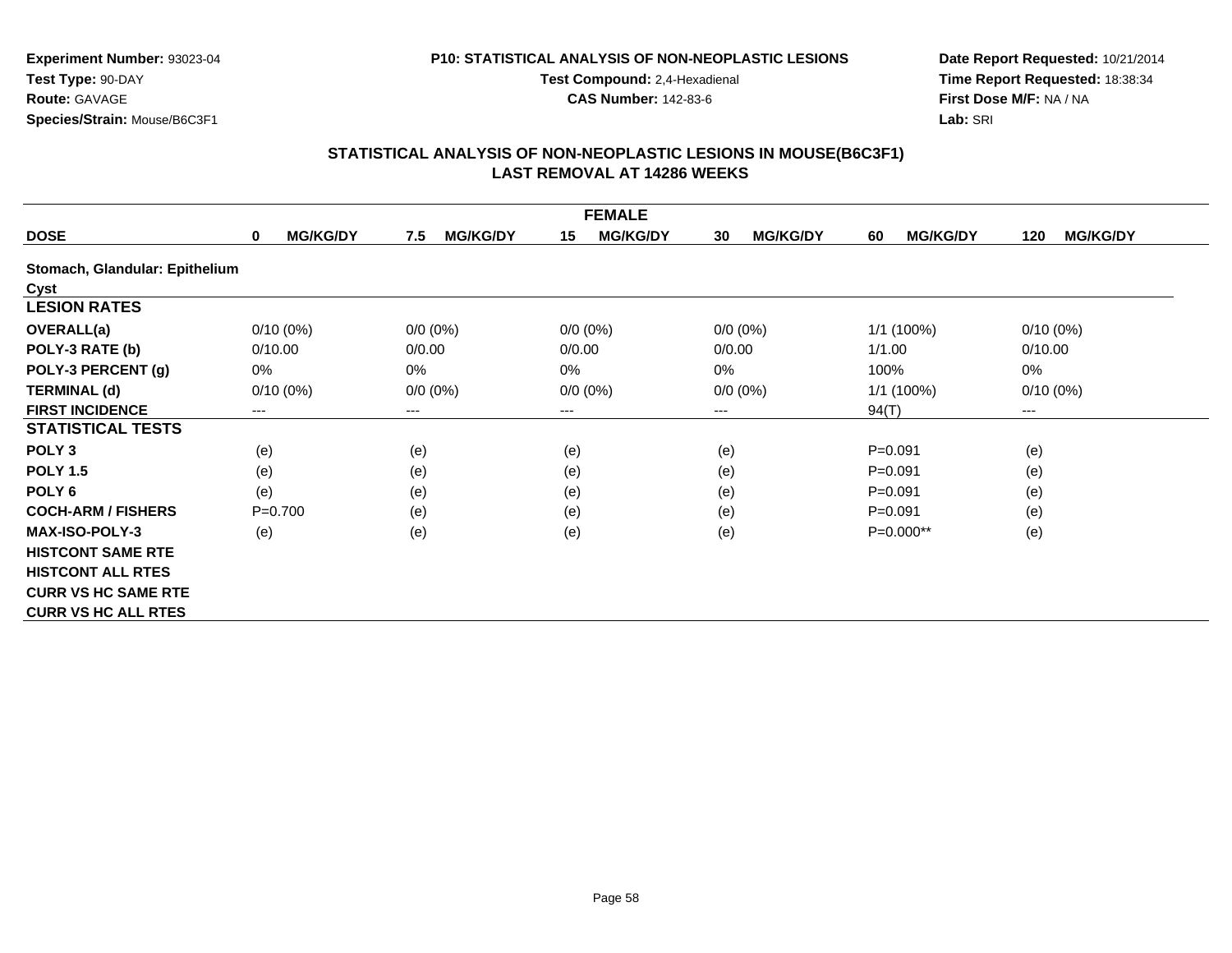#### **P10: STATISTICAL ANALYSIS OF NON-NEOPLASTIC LESIONS**

**Test Compound:** 2,4-Hexadienal

**CAS Number:** 142-83-6

**Date Report Requested:** 10/21/2014**Time Report Requested:** 18:38:34**First Dose M/F:** NA / NA**Lab:** SRI

|                                | <b>FEMALE</b>        |                        |                       |                       |                       |                        |  |  |
|--------------------------------|----------------------|------------------------|-----------------------|-----------------------|-----------------------|------------------------|--|--|
| <b>DOSE</b>                    | <b>MG/KG/DY</b><br>0 | <b>MG/KG/DY</b><br>7.5 | 15<br><b>MG/KG/DY</b> | <b>MG/KG/DY</b><br>30 | <b>MG/KG/DY</b><br>60 | <b>MG/KG/DY</b><br>120 |  |  |
| Stomach, Glandular: Epithelium |                      |                        |                       |                       |                       |                        |  |  |
| <b>Degeneration Cystic</b>     |                      |                        |                       |                       |                       |                        |  |  |
| <b>LESION RATES</b>            |                      |                        |                       |                       |                       |                        |  |  |
| <b>OVERALL(a)</b>              | $0/10(0\%)$          | $0/0 (0\%)$            | $0/0 (0\%)$           | $0/0 (0\%)$           | $0/1$ (0%)            | $0/10(0\%)$            |  |  |
| POLY-3 RATE (b)                | 0/10.00              | 0/0.00                 | 0/0.00                | 0/0.00                | 0/1.00                | 0/10.00                |  |  |
| POLY-3 PERCENT (g)             | $0\%$                | 0%                     | 0%                    | 0%                    | $0\%$                 | 0%                     |  |  |
| <b>TERMINAL (d)</b>            | $0/10(0\%)$          | $0/0 (0\%)$            | $0/0 (0\%)$           | $0/0 (0\%)$           | $0/1$ (0%)            | $0/10(0\%)$            |  |  |
| <b>FIRST INCIDENCE</b>         | $---$                | ---                    | ---                   | ---                   | $--$                  | ---                    |  |  |
| <b>STATISTICAL TESTS</b>       |                      |                        |                       |                       |                       |                        |  |  |
| POLY <sub>3</sub>              | (n)                  | (n)                    | (n)                   | (n)                   | (n)                   | (n)                    |  |  |
| <b>POLY 1.5</b>                | (n)                  | (n)                    | (n)                   | (n)                   | (n)                   | (n)                    |  |  |
| POLY <sub>6</sub>              | (n)                  | (n)                    | (n)                   | (n)                   | (n)                   | (n)                    |  |  |
| <b>COCH-ARM / FISHERS</b>      | (n)                  | (n)                    | (n)                   | (n)                   | (n)                   | (n)                    |  |  |
| <b>MAX-ISO-POLY-3</b>          | (n)                  | (n)                    | (n)                   | (n)                   | (n)                   | (n)                    |  |  |
| <b>HISTCONT SAME RTE</b>       |                      |                        |                       |                       |                       |                        |  |  |
| <b>HISTCONT ALL RTES</b>       |                      |                        |                       |                       |                       |                        |  |  |
| <b>CURR VS HC SAME RTE</b>     |                      |                        |                       |                       |                       |                        |  |  |
| <b>CURR VS HC ALL RTES</b>     |                      |                        |                       |                       |                       |                        |  |  |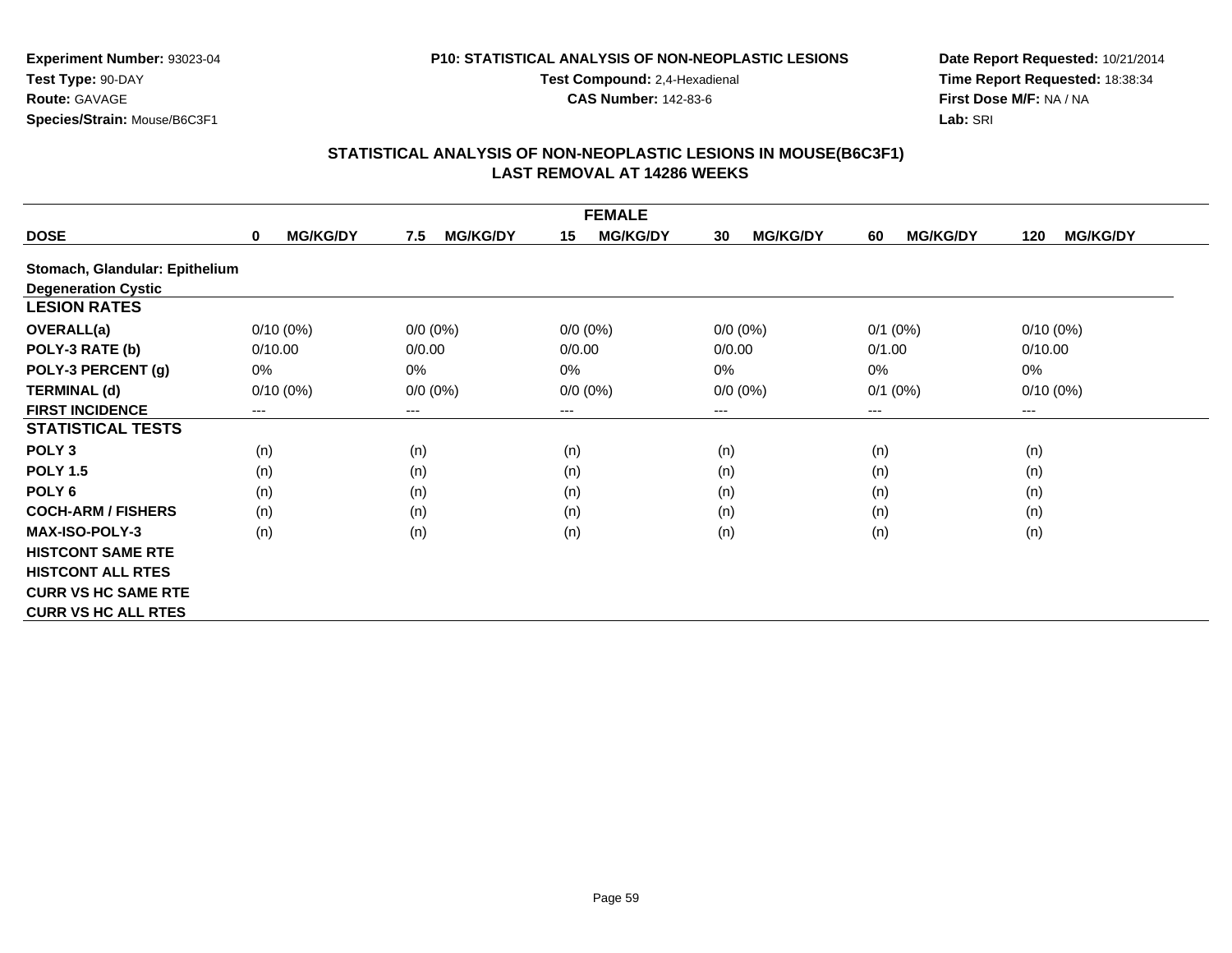### **P10: STATISTICAL ANALYSIS OF NON-NEOPLASTIC LESIONS**

**Test Compound:** 2,4-Hexadienal

**CAS Number:** 142-83-6

**Date Report Requested:** 10/21/2014**Time Report Requested:** 18:38:34**First Dose M/F:** NA / NA**Lab:** SRI

|                            |                                |                        | <b>FEMALE</b>              |                            |                       |                        |
|----------------------------|--------------------------------|------------------------|----------------------------|----------------------------|-----------------------|------------------------|
| <b>DOSE</b>                | <b>MG/KG/DY</b><br>$\mathbf 0$ | <b>MG/KG/DY</b><br>7.5 | <b>MG/KG/DY</b><br>15      | <b>MG/KG/DY</b><br>30      | <b>MG/KG/DY</b><br>60 | <b>MG/KG/DY</b><br>120 |
| <b>Thymus</b>              |                                |                        |                            |                            |                       |                        |
| <b>Atrophy</b>             |                                |                        |                            |                            |                       |                        |
| <b>LESION RATES</b>        |                                |                        |                            |                            |                       |                        |
| <b>OVERALL(a)</b>          | $0/10(0\%)$                    | $0/0 (0\%)$            | $0/0(0\%)$                 | $0/0 (0\%)$                | $0/0 (0\%)$           | 0/10(0%)               |
| POLY-3 RATE (b)            | 0/10.00                        | 0/0.00                 | 0/0.00                     | 0/0.00                     | 0/0.00                | 0/10.00                |
| POLY-3 PERCENT (g)         | $0\%$                          | 0%                     | 0%                         | 0%                         | 0%                    | 0%                     |
| <b>TERMINAL (d)</b>        | $0/10(0\%)$                    | $0/0 (0\%)$            | $0/0 (0\%)$                | $0/0 (0\%)$                | $0/0 (0\%)$           | $0/10(0\%)$            |
| <b>FIRST INCIDENCE</b>     | ---                            | $---$                  | $\qquad \qquad - \qquad -$ | $\qquad \qquad - \qquad -$ | $---$                 | ---                    |
| <b>STATISTICAL TESTS</b>   |                                |                        |                            |                            |                       |                        |
| POLY <sub>3</sub>          | (n)                            | (n)                    | (n)                        | (n)                        | (n)                   | (n)                    |
| <b>POLY 1.5</b>            | (n)                            | (n)                    | (n)                        | (n)                        | (n)                   | (n)                    |
| POLY <sub>6</sub>          | (n)                            | (n)                    | (n)                        | (n)                        | (n)                   | (n)                    |
| <b>COCH-ARM / FISHERS</b>  | (n)                            | (n)                    | (n)                        | (n)                        | (n)                   | (n)                    |
| <b>MAX-ISO-POLY-3</b>      | (n)                            | (n)                    | (n)                        | (n)                        | (n)                   | (n)                    |
| <b>HISTCONT SAME RTE</b>   |                                |                        |                            |                            |                       |                        |
| <b>HISTCONT ALL RTES</b>   |                                |                        |                            |                            |                       |                        |
| <b>CURR VS HC SAME RTE</b> |                                |                        |                            |                            |                       |                        |
| <b>CURR VS HC ALL RTES</b> |                                |                        |                            |                            |                       |                        |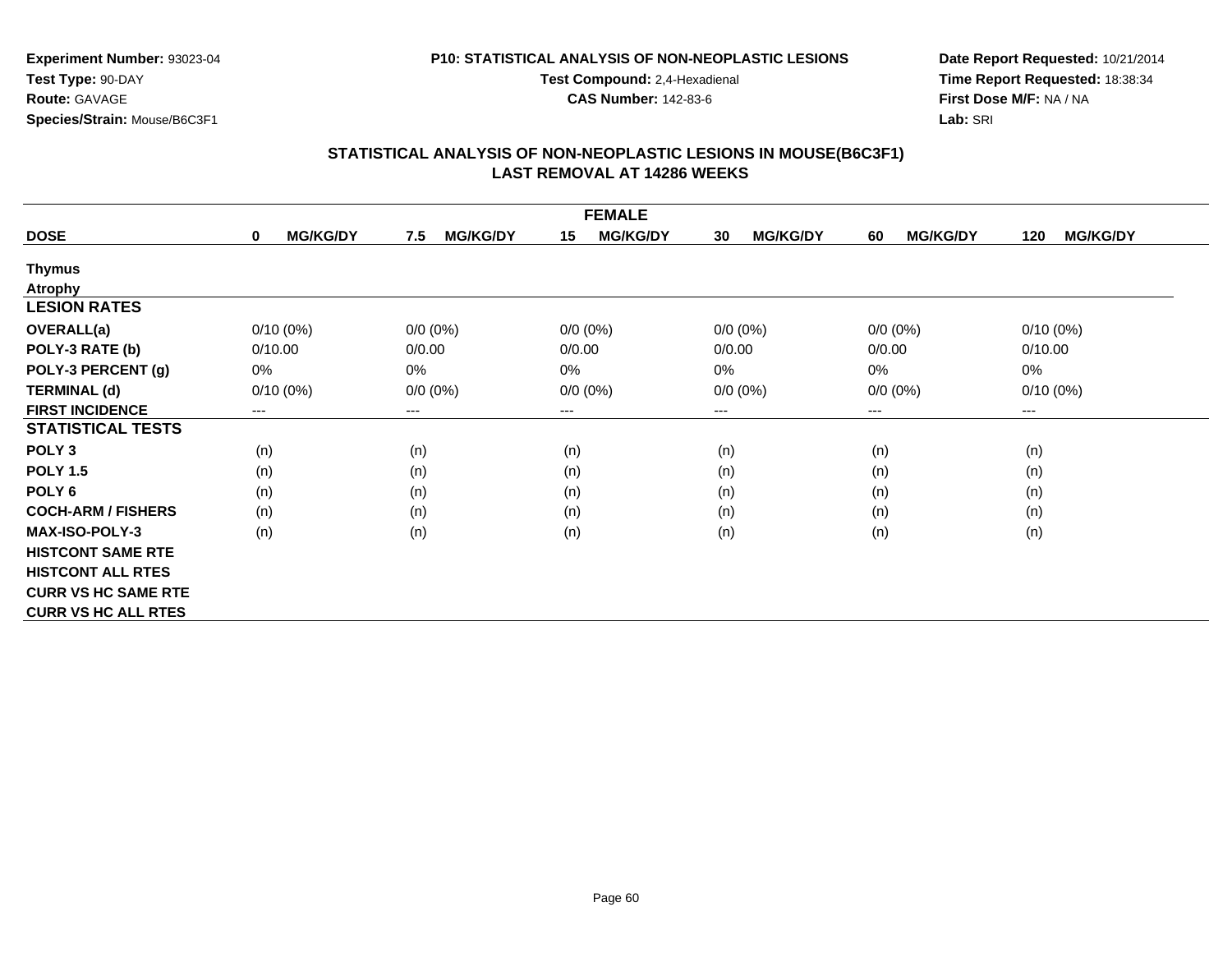#### **P10: STATISTICAL ANALYSIS OF NON-NEOPLASTIC LESIONS**

**Test Compound:** 2,4-Hexadienal

**CAS Number:** 142-83-6

**Date Report Requested:** 10/21/2014**Time Report Requested:** 18:38:34**First Dose M/F:** NA / NA**Lab:** SRI

| <b>FEMALE</b>              |                                |                        |                        |                       |                       |                        |  |
|----------------------------|--------------------------------|------------------------|------------------------|-----------------------|-----------------------|------------------------|--|
| <b>DOSE</b>                | <b>MG/KG/DY</b><br>$\mathbf 0$ | <b>MG/KG/DY</b><br>7.5 | <b>MG/KG/DY</b><br>15  | <b>MG/KG/DY</b><br>30 | <b>MG/KG/DY</b><br>60 | <b>MG/KG/DY</b><br>120 |  |
| Thymus                     |                                |                        |                        |                       |                       |                        |  |
| <b>Necrosis Lymphoid</b>   |                                |                        |                        |                       |                       |                        |  |
| <b>LESION RATES</b>        |                                |                        |                        |                       |                       |                        |  |
| <b>OVERALL(a)</b>          | $0/10(0\%)$                    | $0/0 (0\%)$            | $0/0 (0\%)$            | $0/0 (0\%)$           | $0/0 (0\%)$           | $0/10(0\%)$            |  |
| POLY-3 RATE (b)            | 0/10.00                        | 0/0.00                 | 0/0.00                 | 0/0.00                | 0/0.00                | 0/10.00                |  |
| POLY-3 PERCENT (g)         | $0\%$                          | $0\%$                  | 0%                     | 0%                    | 0%                    | 0%                     |  |
| <b>TERMINAL (d)</b>        | $0/10(0\%)$                    | $0/0 (0\%)$            | $0/0 (0\%)$            | $0/0 (0\%)$           | $0/0 (0\%)$           | $0/10(0\%)$            |  |
| <b>FIRST INCIDENCE</b>     | ---                            | $---$                  | $\qquad \qquad \cdots$ | ---                   | $---$                 | ---                    |  |
| <b>STATISTICAL TESTS</b>   |                                |                        |                        |                       |                       |                        |  |
| POLY <sub>3</sub>          | (n)                            | (n)                    | (n)                    | (n)                   | (n)                   | (n)                    |  |
| <b>POLY 1.5</b>            | (n)                            | (n)                    | (n)                    | (n)                   | (n)                   | (n)                    |  |
| POLY <sub>6</sub>          | (n)                            | (n)                    | (n)                    | (n)                   | (n)                   | (n)                    |  |
| <b>COCH-ARM / FISHERS</b>  | (n)                            | (n)                    | (n)                    | (n)                   | (n)                   | (n)                    |  |
| <b>MAX-ISO-POLY-3</b>      | (n)                            | (n)                    | (n)                    | (n)                   | (n)                   | (n)                    |  |
| <b>HISTCONT SAME RTE</b>   |                                |                        |                        |                       |                       |                        |  |
| <b>HISTCONT ALL RTES</b>   |                                |                        |                        |                       |                       |                        |  |
| <b>CURR VS HC SAME RTE</b> |                                |                        |                        |                       |                       |                        |  |
| <b>CURR VS HC ALL RTES</b> |                                |                        |                        |                       |                       |                        |  |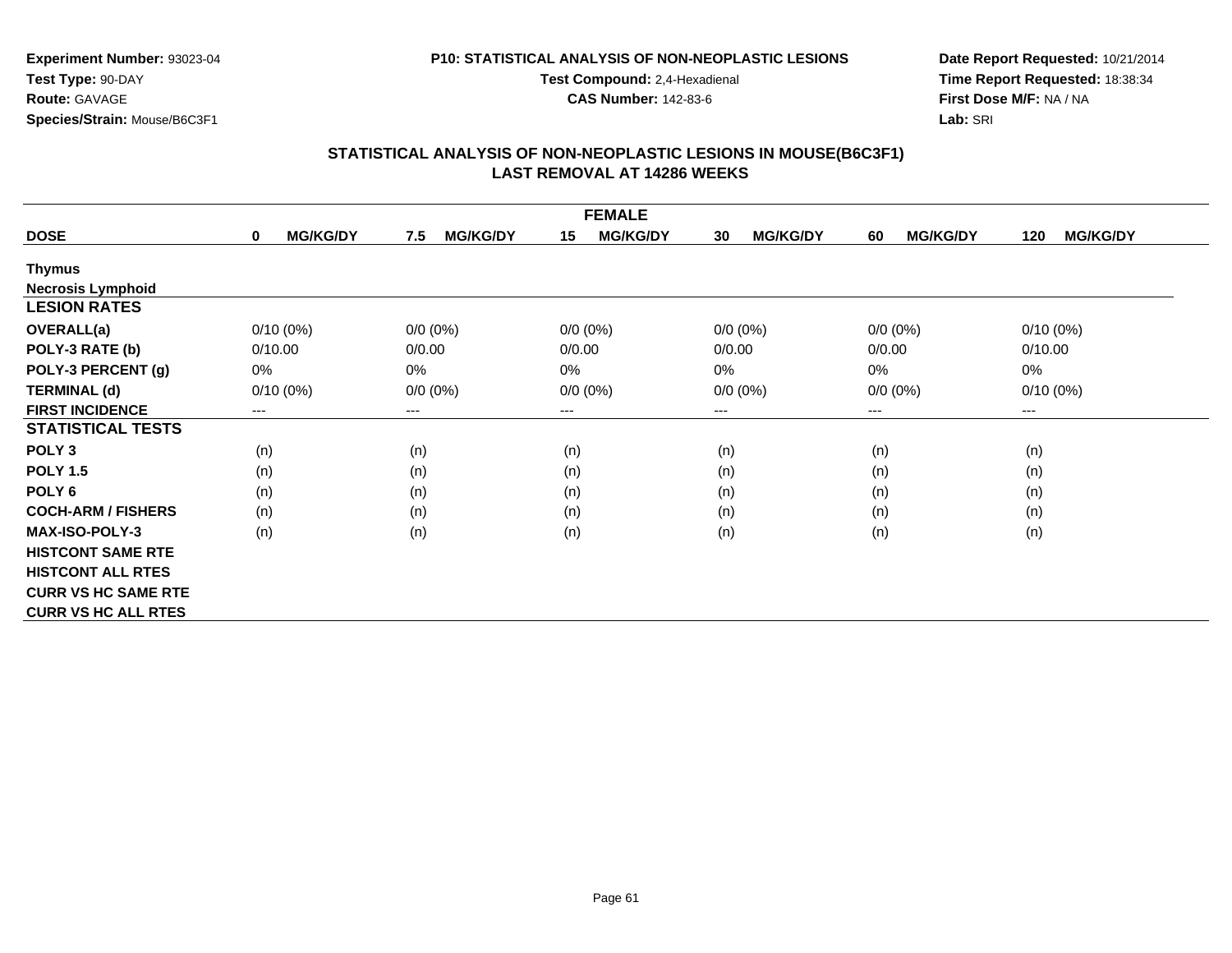### **P10: STATISTICAL ANALYSIS OF NON-NEOPLASTIC LESIONS**

**Test Compound:** 2,4-Hexadienal

**CAS Number:** 142-83-6

**Date Report Requested:** 10/21/2014**Time Report Requested:** 18:38:34**First Dose M/F:** NA / NA**Lab:** SRI

| <b>FEMALE</b>              |                                |                        |                        |                       |                       |                        |  |
|----------------------------|--------------------------------|------------------------|------------------------|-----------------------|-----------------------|------------------------|--|
| <b>DOSE</b>                | <b>MG/KG/DY</b><br>$\mathbf 0$ | <b>MG/KG/DY</b><br>7.5 | <b>MG/KG/DY</b><br>15  | <b>MG/KG/DY</b><br>30 | <b>MG/KG/DY</b><br>60 | <b>MG/KG/DY</b><br>120 |  |
| <b>Uterus</b>              |                                |                        |                        |                       |                       |                        |  |
| <b>Hyperplasia Stromal</b> |                                |                        |                        |                       |                       |                        |  |
| <b>LESION RATES</b>        |                                |                        |                        |                       |                       |                        |  |
| <b>OVERALL(a)</b>          | $1/10(10\%)$                   | $0/0 (0\%)$            | $0/0 (0\%)$            | $0/0 (0\%)$           | $0/0 (0\%)$           | $0/10(0\%)$            |  |
| POLY-3 RATE (b)            | 1/10.00                        | 0/0.00                 | 0/0.00                 | 0/0.00                | 0/0.00                | 0/10.00                |  |
| POLY-3 PERCENT (g)         | 10%                            | 0%                     | 0%                     | 0%                    | 0%                    | 0%                     |  |
| <b>TERMINAL (d)</b>        | 1/10 (10%)                     | $0/0 (0\%)$            | $0/0 (0\%)$            | $0/0 (0\%)$           | $0/0 (0\%)$           | $0/10(0\%)$            |  |
| <b>FIRST INCIDENCE</b>     | 94(T)                          | ---                    | $\qquad \qquad \cdots$ | $---$                 | $---$                 | ---                    |  |
| <b>STATISTICAL TESTS</b>   |                                |                        |                        |                       |                       |                        |  |
| POLY <sub>3</sub>          | (e)                            | (e)                    | (e)                    | (e)                   | (e)                   | $P = 0.500N$           |  |
| <b>POLY 1.5</b>            | (e)                            | (e)                    | (e)                    | (e)                   | (e)                   | $P = 0.500N$           |  |
| POLY <sub>6</sub>          | (e)                            | (e)                    | (e)                    | (e)                   | (e)                   | $P = 0.500N$           |  |
| <b>COCH-ARM / FISHERS</b>  | $P = 0.304N$                   | (e)                    | (e)                    | (e)                   | (e)                   | $P = 0.500N$           |  |
| <b>MAX-ISO-POLY-3</b>      | (e)                            | (e)                    | (e)                    | (e)                   | (e)                   | $P = 0.159N$           |  |
| <b>HISTCONT SAME RTE</b>   |                                |                        |                        |                       |                       |                        |  |
| <b>HISTCONT ALL RTES</b>   |                                |                        |                        |                       |                       |                        |  |
| <b>CURR VS HC SAME RTE</b> |                                |                        |                        |                       |                       |                        |  |
| <b>CURR VS HC ALL RTES</b> |                                |                        |                        |                       |                       |                        |  |